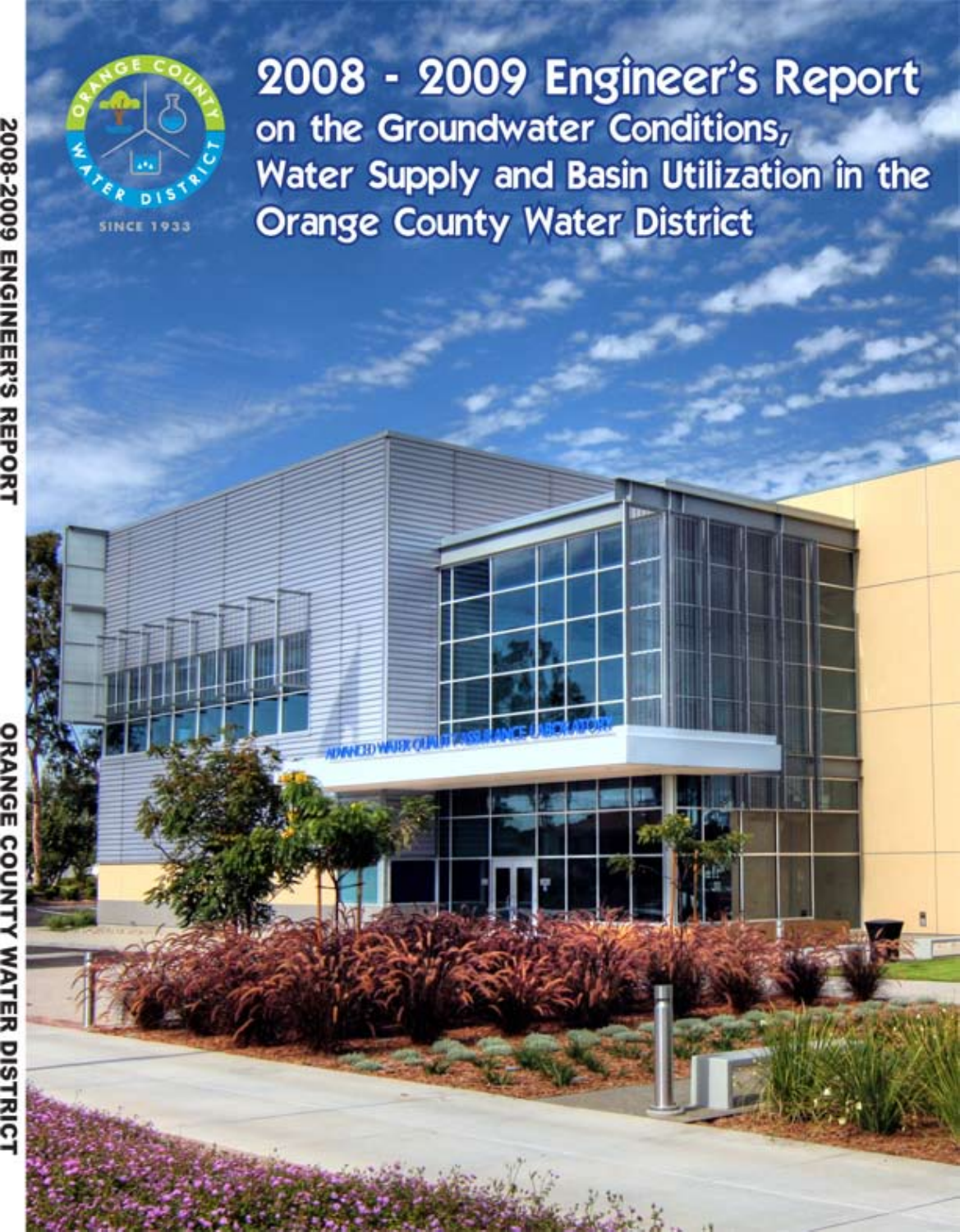# **2008-2009**

# **ENGINEER'S REPORT ON THE**

# **GROUNDWATER CONDITIONS,**

# **WATER SUPPLY AND BASIN UTILIZATION**

# **IN THE**

# **ORANGE COUNTY WATER DISTRICT**

# **FEBRUARY 2010**

ORANGE COUNTY WATER DISTRICT BOARD OF DIRECTORS

> Claudia C. Alvarez, Esq. Philip L. Anthony Don Bankhead Kathryn L. Barr Denis R. Bilodeau, P.E. Jan Debay Irv Pickler Stephen R. Sheldon Noble J. Waite Roger C. Yoh, P.E.

> Michael R. Markus, P.E. General Manager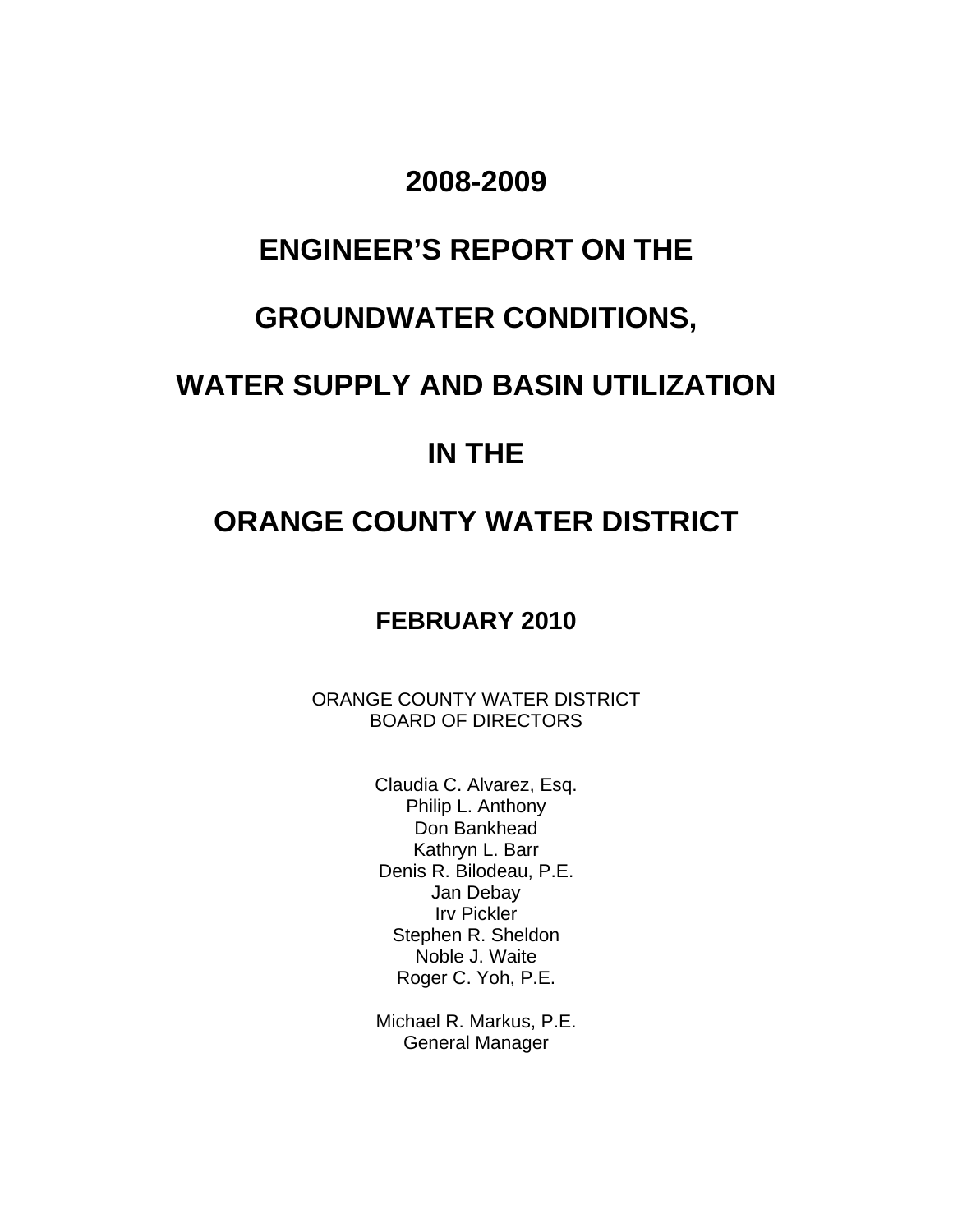**DIRECTORS** 

CLAUDIA C. ALVAREZ, ESQ. PHILIP L. ANTHONY **OON BANKHEAD** KATHRYN L. BARR DENIS R. BILOGEAU, P.E. **LAN DEBAY IRV PICKLER** STEPHEN R. SHELDON **NOBLE J. WAITE** ROGER C. YOH, P.E.



**ORANGE COUNTY WATER DISTRICT** 

DRANGE COUNTY'S GROUNDWATER AUTHORITY

OFFICERS

President KATHRYN L. BARR

**First Vice President** PHILIP L. ANTHONY

**Second Vice President JAN DEBAY** 

General Manager MICHAEL R. MARKUS, P.E.

February 17, 2010

Mr. Michael R. Markus General Manager **Orange County Water District** Post Office Box 8300 Fountain Valley, CA 92728-8300

Dear Mr. Markus:

In accordance with Section 26 of the District Act, the 2008-2009 Engineer's Report is hereby submitted.

Precipitation for the water year July 1, 2008 through June 30, 2009 within OCWD boundaries averaged 10.47 inches, which was 78% of the long-term average rainfall of 13.4 inches per year. Santa Ana River flow past Prado Dam for the water year totaled 168,160 acre-feet, which was 31 percent below the 30-year average flow. Flow past the District's spreading grounds (including any flow from Santiago Creek) that was lost to the Pacific Ocean totaled 13,460 acre-feet.

Total water demand within the District for the 2008-09 water year was 456,913 acre-feet (excludes water used for groundwater replenishment and barrier maintenance). Supplemental water used for the year for groundwater replenishment and barrier maintenance totaled 28,425 acre-feet (excludes In-Lieu Program water). Groundwater production within the basin for the water year totaled 324,147 acre-feet (includes In-Lieu Program water) which was 11.5% decrease from the prior year.

Accumulated basin overdraft increased from 306,000 acre-feet on June 30, 2008 to 347,000 acre-feet on June 30, 2009 using the three-layer approach and new baseline full condition for the basin. Under the provisions of Section 27 of the District Act, a portion of the 2009-10 Replenishment Assessment could be equal to an amount necessary to purchase up to 108,000 acre-feet of replenishment water.

Very truly yours,

David A. Youngblood, P.E. Director of Engineering

Lo Tan Senior Engineer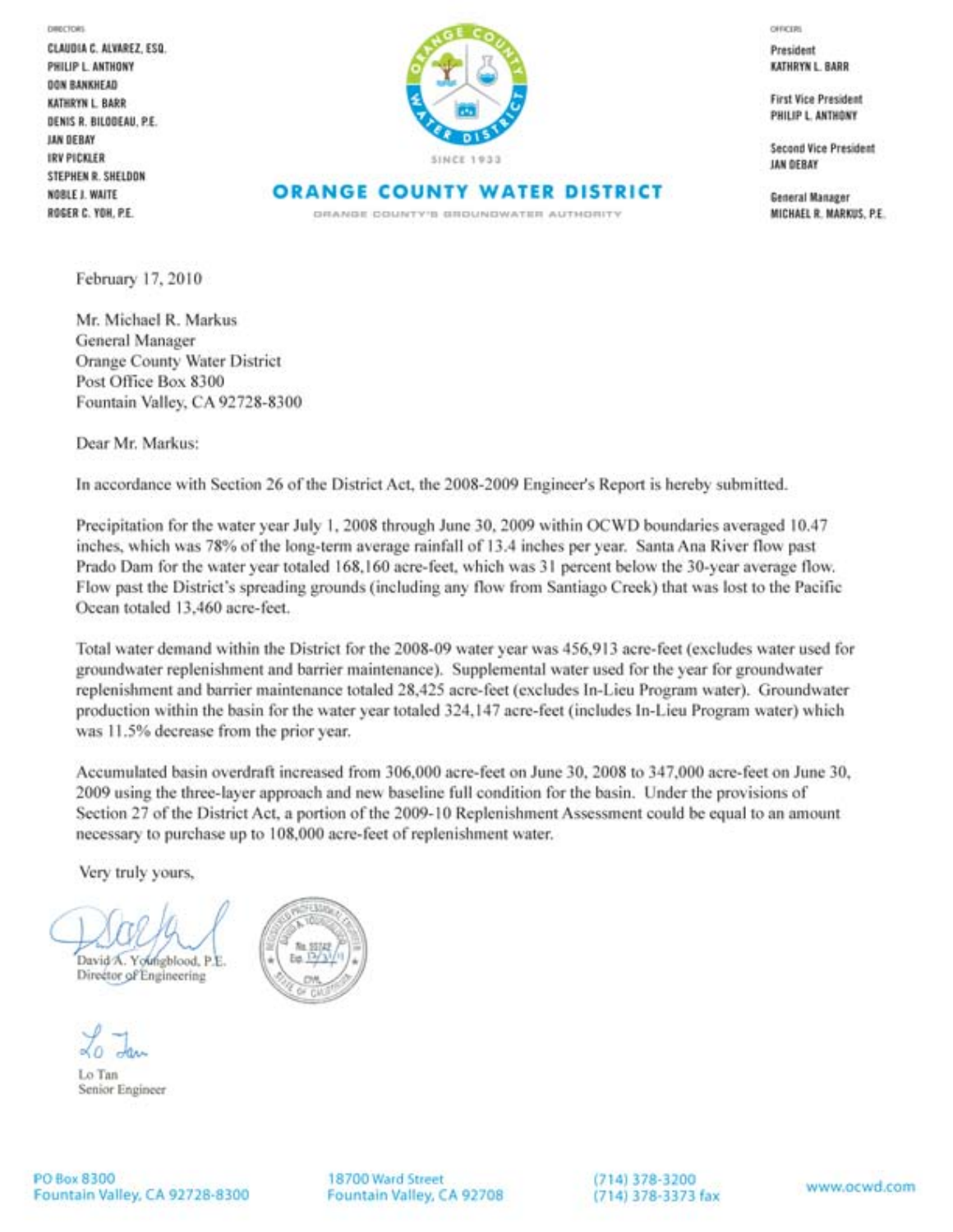# **TABLE OF CONTENTS**

Page

| PART III: WATER PRODUCTION COSTS FOR ENSUING YEAR (2010-11) 27 |
|----------------------------------------------------------------|
|                                                                |
|                                                                |
|                                                                |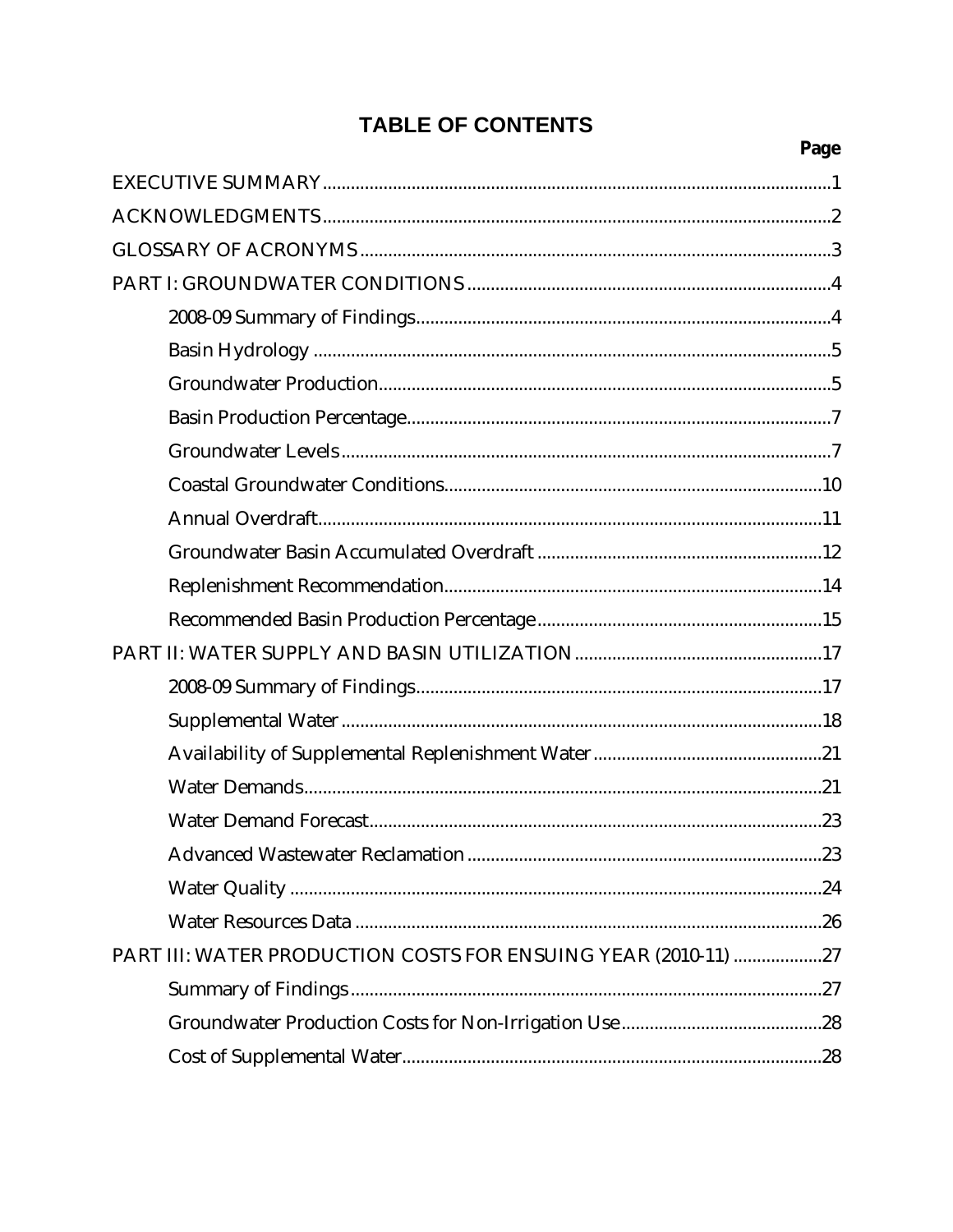# **LIST OF TABLES**

| No.             |                                                                        | Page |
|-----------------|------------------------------------------------------------------------|------|
| $\mathbf{1}$    | Historical Groundwater Production Within Orange County Water District6 |      |
| $\mathbf{2}$    |                                                                        |      |
| 3               |                                                                        |      |
| $\overline{4}$  |                                                                        |      |
| $5\overline{)}$ |                                                                        |      |
| $6\phantom{1}6$ |                                                                        |      |
| $\mathcal I$    |                                                                        |      |
| 8               |                                                                        |      |
| 9               |                                                                        |      |
|                 |                                                                        |      |

# **LIST OF FIGURES**

| No.                    |                                                             | Page |
|------------------------|-------------------------------------------------------------|------|
| $1 \quad \blacksquare$ |                                                             |      |
|                        |                                                             |      |
| $3^{\circ}$            |                                                             |      |
| $\overline{4}$         |                                                             |      |
| 5 <sup>5</sup>         |                                                             |      |
| 6                      | Adopted and Projected Water Rates for Non-Irrigation Use 30 |      |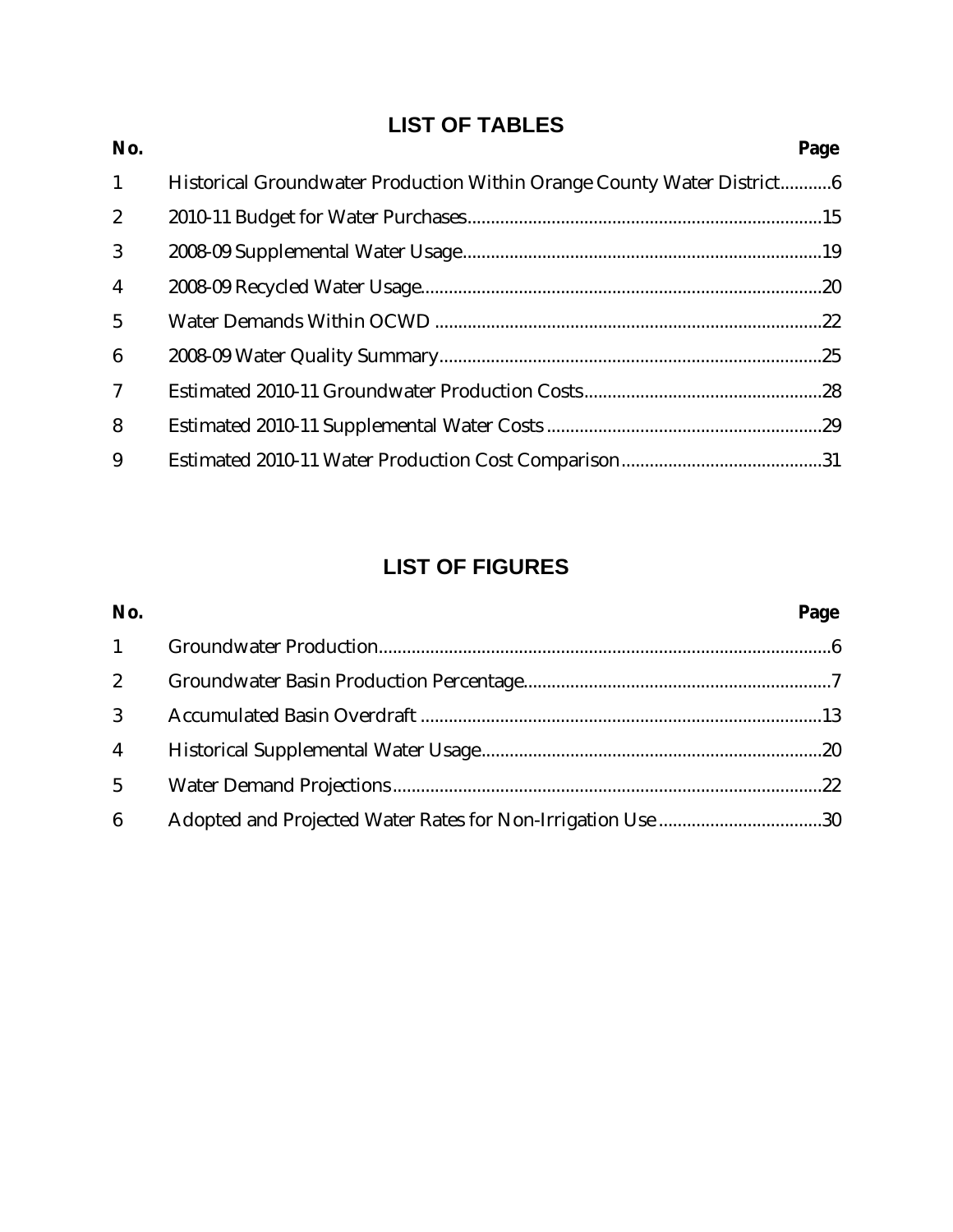# **LIST OF PLATES**

| No. | Page |
|-----|------|
|     |      |
|     |      |
|     |      |

# **APPENDICES**

| No.             |                                                              | Page |
|-----------------|--------------------------------------------------------------|------|
| $\mathbf{1}$    |                                                              |      |
| $\overline{2}$  | 2008-09 Groundwater Production-Non-Irrigation Use Production |      |
| 3               | 2008-09 Groundwater Production-Irrigation Use Production     |      |
| $\overline{4}$  |                                                              |      |
| $5\overline{)}$ |                                                              |      |
| 6               | Non-Local Water Purchased by OCWD for Water Years 1990-91    |      |
| 7               |                                                              |      |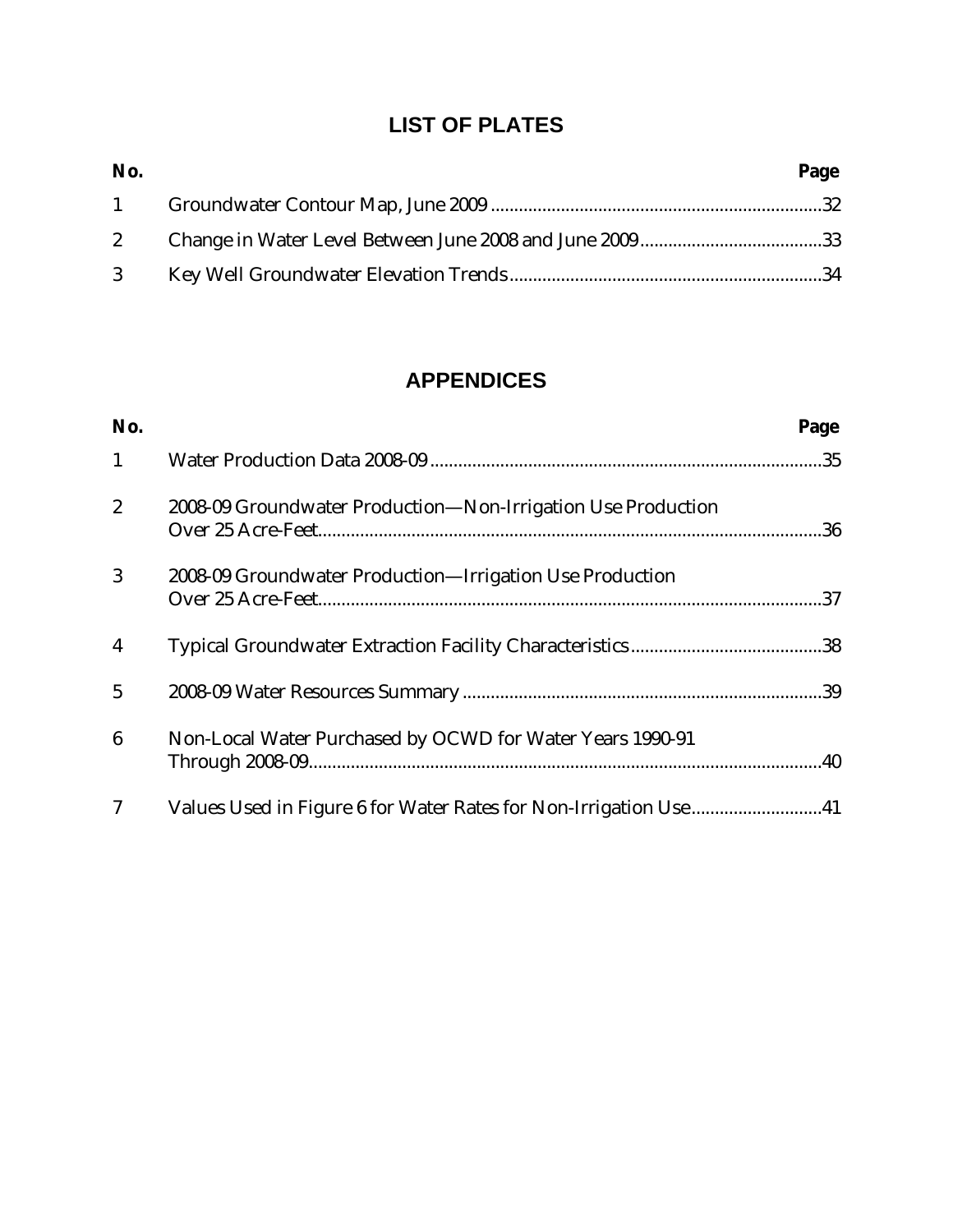## **EXECUTIVE SUMMARY**

Total water demand within Orange County Water District (OCWD) was 456,913 acre-feet (AF) for the 2008-09 water year (beginning July 1, 2008 and ending June 30, 2009). Groundwater production for the water year totaled 324,147 AF. For this water year, a total of 28,425 AF of supplemental water was used for the purpose of groundwater replenishment and barrier maintenance.

For the water year, which ended June 30, 2009, the "annual overdraft" (annual basin storage decrease without supplemental replenishment water) was 100,200 AF. The accumulated overdraft on June 30, 2009 was 347,000 AF. Precipitation within the basin was 78% of normal during the water year, totaling 10.47 inches.

Based on the groundwater basin conditions for the water year ending June 30, 2009, OCWD may purchase up to 108,000 AF of water for groundwater replenishment during the ensuing water year, beginning July 1, 2010, pursuant to the District Act.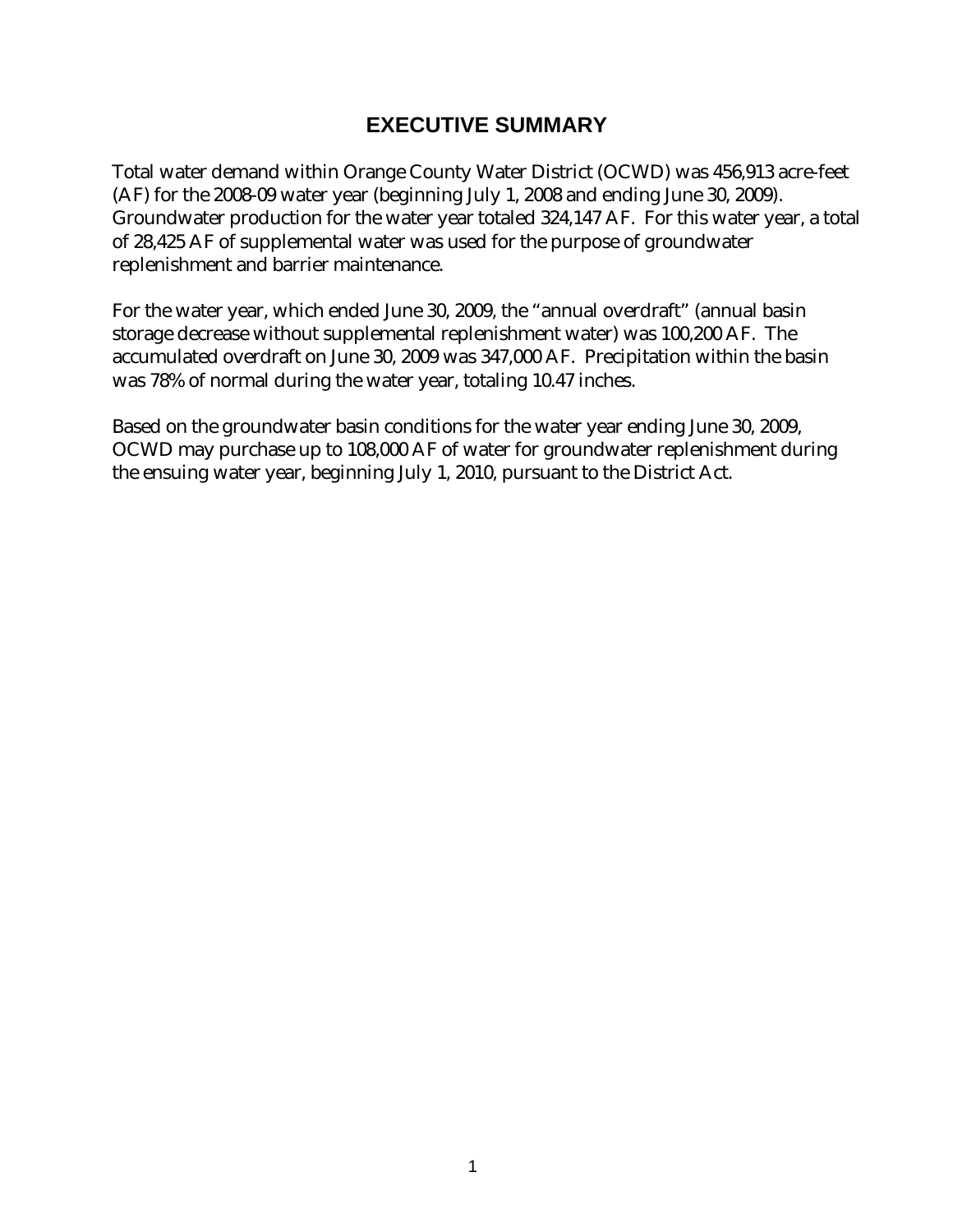#### **ACKNOWLEDGMENTS**

A number of public and private entities contributed data used in this report including:

City of Anaheim City of Buena Park East Orange County Water District City of Fountain Valley City of Fullerton City of Garden Grove Golden State Water Company City of Huntington Beach Irvine Ranch Water District City of La Palma Mesa Consolidated Water District Metropolitan Water District of Southern California Municipal Water District of Orange County City of Newport Beach City of Orange County of Orange, Public Works Department Orange County Sanitation District San Bernardino Valley Municipal Water District City of Santa Ana Santa Ana Watershed Project Authority City of Seal Beach Serrano Water District City of Tustin United States Geological Survey Western Municipal Water District City of Westminster Yorba Linda Water District

The cooperation received from all agencies is gratefully acknowledged.

This report is based on the 2008-09 Basic Data Report which is placed on file at the Fountain Valley office of OCWD.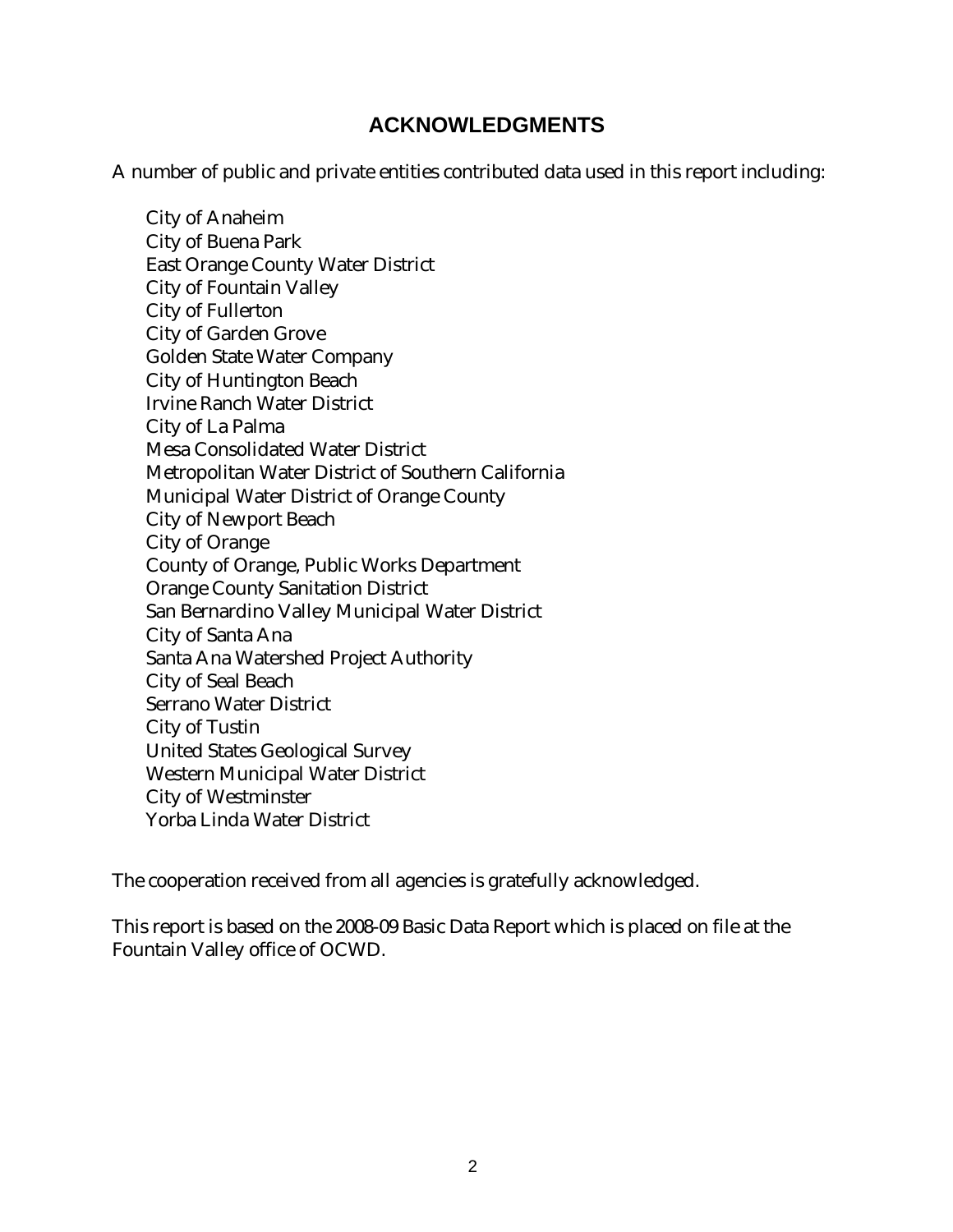# **GLOSSARY OF ACRONYMS**

| AF                | Acre-feet                                           |
|-------------------|-----------------------------------------------------|
| <b>AWPF</b>       | <b>Advanced Water Purification Facility</b>         |
| <b>BEA</b>        | <b>Basin Equity Assessment</b>                      |
| <b>BPP</b>        | <b>Basin Production Percentage</b>                  |
| <b>CPTP</b>       | <b>Coastal Pumping Transfer Program</b>             |
| CR                | <b>Capacity Reservation</b>                         |
| <b>CUP</b>        | Conjunctive Use Program                             |
| <b>DRWF</b>       | Dyer Road Well Field                                |
| GAP               | <b>Green Acres Project</b>                          |
| <b>GWR</b> System | <b>Groundwater Replenishment System</b>             |
| <b>IDP</b>        | <b>Irvine Desalter Project</b>                      |
| <b>IRWD</b>       | <b>Irvine Ranch Water District</b>                  |
| <b>MCWD</b>       | <b>Mesa Consolidated Water District</b>             |
| <b>MF</b>         | Microfiltration                                     |
| mg/L              | Milligrams per Liter                                |
| <b>MGD</b>        | <b>Million Gallons per Day</b>                      |
| <b>MWD</b>        | Metropolitan Water District of Southern California  |
| <b>MWDOC</b>      | Municipal Water District of Orange County           |
| O&M               | <b>Operation and Maintenance</b>                    |
| <b>OCSD</b>       | <b>Orange County Sanitation District</b>            |
| <b>OCWD</b>       | <b>Orange County Water District</b>                 |
| RA                | <b>Replenishment Assessment</b>                     |
| <b>RO</b>         | <b>Reverse Osmosis</b>                              |
| <b>RTS</b>        | Readiness-to-Serve                                  |
| <b>SAR</b>        | Santa Ana River                                     |
| <b>SBVMWD</b>     | San Bernardino Valley Municipal Water District      |
| <b>SWP</b>        | <b>State Water Project</b>                          |
| <b>TDS</b>        | <b>Total Dissolved Solids</b>                       |
| UV                | <b>Ultraviolet</b>                                  |
| <b>WMWD</b>       | <b>Western Municipal Water District</b>             |
| <b>WRD</b>        | Water Replenishment District of Southern California |
| <b>WSM</b>        | <b>Basin Water Supply Management Program</b>        |
|                   |                                                     |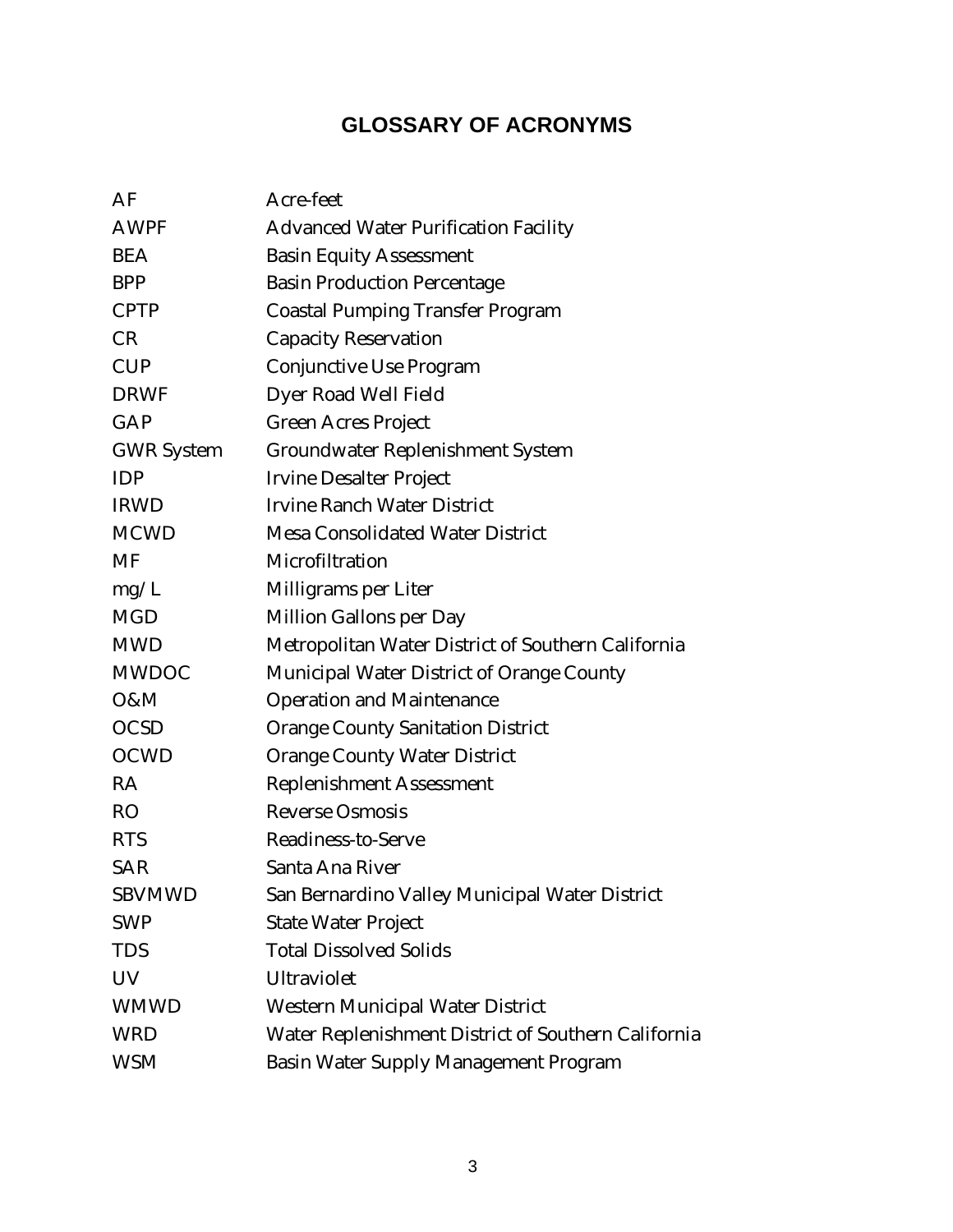# **PART I: GROUNDWATER CONDITIONS**

Section 25 of the OCWD District Act requires that OCWD order an annual investigation to report on the groundwater conditions within the District's boundaries. A summary of the groundwater conditions for the water year of July 1, 2008 to June 30, 2009 is as follows.

#### **GROUNDWATER CONDITIONS 2008-09 SUMMARY OF FINDINGS**

- 1. Groundwater production (excluding Talbert Barrier) totaled 324,147 acre-feet (AF) for the 2008-09 water year.
- 2. Groundwater stored in the basin decreased by 41,000 AF for the 2008-09 water year.
- 3. Accumulated Overdraft<sup>1</sup> on June 30, 2009 water year was 347,000 AF.<sup>2</sup>
- 4. Annual Overdraft3 was 100,200 for the 2008-09 water year.
- 5. Average Annual Overdraft3 for the immediate past five water years (2004-05 through 2008-09) was 73,000 AF.
- 6. Projected Annual Overdraft3 for the current 2009-10 water year is 93,000 AF.
- 7. Projected Annual Overdraft3 for the ensuing 2010-11 water year is 74,000 AF.
- 8. Projected Accumulated Overdraft on June 30, 2010 is 366,000 AF assuming average hydrological conditions.
- 9. Under the provisions of Section 27 of the District Act, a portion of the 2010-11 Replenishment Assessment (RA) could be equal to an amount necessary to purchase up to 108,000 AF of replenishment water.4
- *1 Accumulated overdraft was calculated using the OCWD-adopted (February 2007) three-layer storage change methodology and associated new benchmark for full-basin condition. Water year 2005-06 was the first year this methodology was used. Refer to other portions within this section for additional explanation.*
- *2 Water from the Metropolitan Water District of Southern California (MWD) Long-Term Groundwater Storage Program was included as part of the total stored water in determining the basin's accumulated overdraft.*
- *3 "Annual overdraft" is defined in the District Act as "annual basin storage decrease without supplemental replenishment water."*
- *4 Determined by adding the five-year annual overdraft (73,000 AF) to one-tenth of the accumulated overdraft (347,000 AF), which results in the following:*

 *73,000 AF + [(347,000 AF) x 0.10] =107,700 AF (or 108,000 AF when rounded).*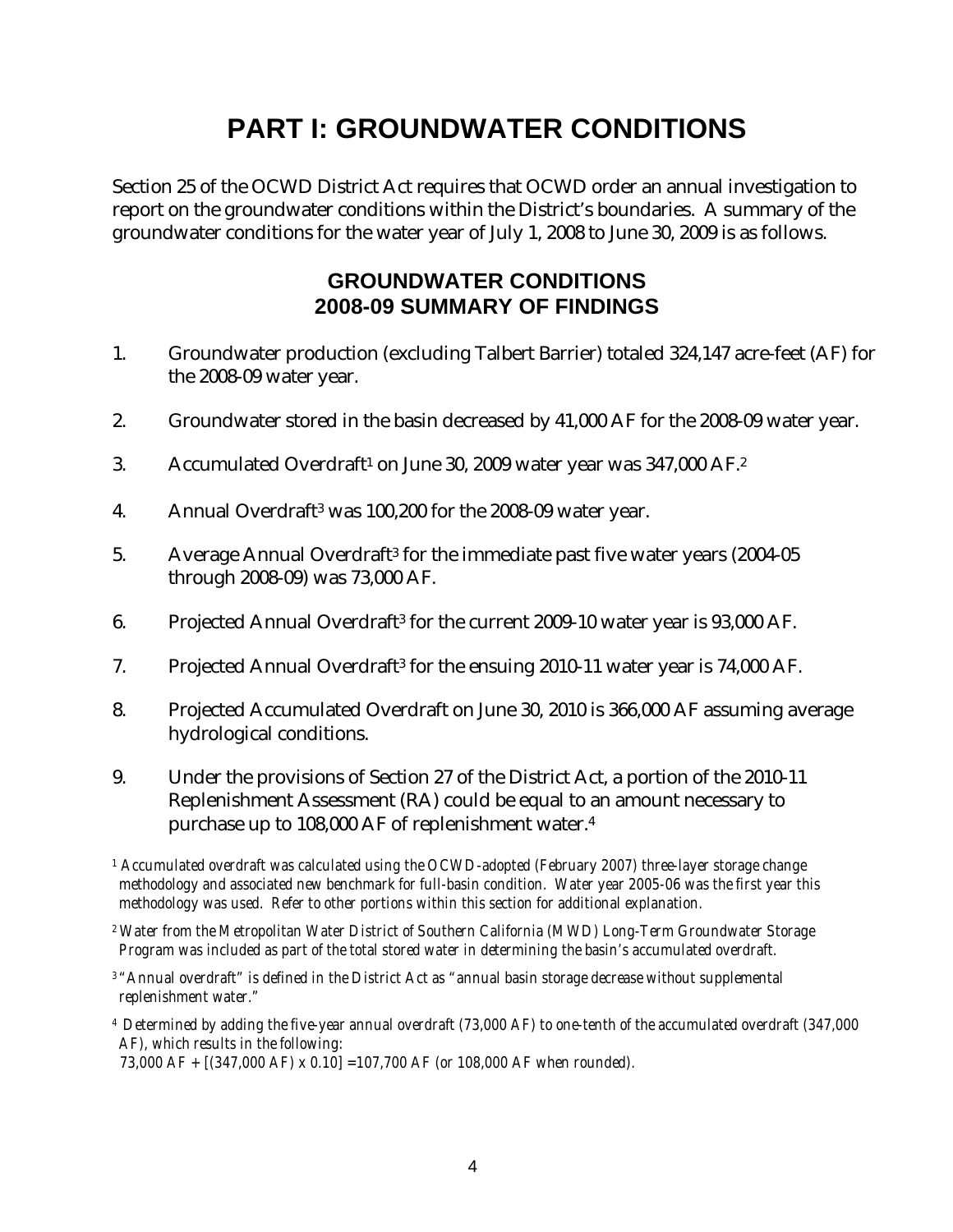## **BASIN HYDROLOGY**

Groundwater conditions in the Orange County groundwater basin are influenced by the natural hydrologic conditions of rainfall, capture and recharge of Santa Ana River (SAR) and Santiago Creek stream flows, natural infiltration of surface water, and the transmissive capacity of the basin. The basin is also influenced by groundwater extraction and injection through wells, use of imported water for groundwater replenishment, wastewater reclamation and water conservation practices throughout OCWD.

The water year beginning July 1, 2008, yielded an average of 10.47 inches of rainfall within OCWD's boundaries, which is approximately 78% of the long-term annual average of 13.4 inches. The previous year (2007-08) had rainfall equaling 10.64 inches which was also lower than the long-term average rainfall. The average seasonal rainfall in the OCWD service area for the five-year period (from July 1, 2004 through June 30, 2009) was 12.7 inches. Below average rainfall in the watershed led to lower flows in the SAR reaching Orange County. Stream flow in the SAR measured downstream of Prado Dam for water year 2008-09 totaled 168,160 AF which was approximately 31 percent below the 30-year flow average of 244,110 AF.

# **GROUNDWATER PRODUCTION**

Groundwater production from wells within OCWD for the 2008-09 water year totaled 324,147 AF: 321,631 AF for non-irrigation and 2,516 AF for irrigation uses. An additional amount of 23,344 AF of groundwater was extracted from the basin as part of MWD Long-Term Groundwater Storage Program and accounted for as supplemental water for the participating groundwater producers. The term "irrigation" used in the District Act and herein refers to irrigation for agricultural, horticultural or floricultural crops and for pasture grown for commercial purposes.

OCWD's In-Lieu Program replaces groundwater supplies with imported water to reduce groundwater pumping. The Program was in effect in 2008-09 but In-Lieu water was not available for purchase from MWD. Groundwater production and In-Lieu quantities within OCWD for the period 1961-62 through 2008-09 are presented in Figure 1 and Table 1. For the 2008-09 water year, total groundwater production remained unchanged at 324,147 AF since no In-Lieu Program water was available for purchase.

Groundwater production and In-Lieu Program quantities for 2008-09 for the major groundwater producers are presented in Appendix 1. The groundwater production for all producers exceeding 25 AF per year for non-irrigation and irrigation purposes are listed in Appendices 2 and 3, respectively.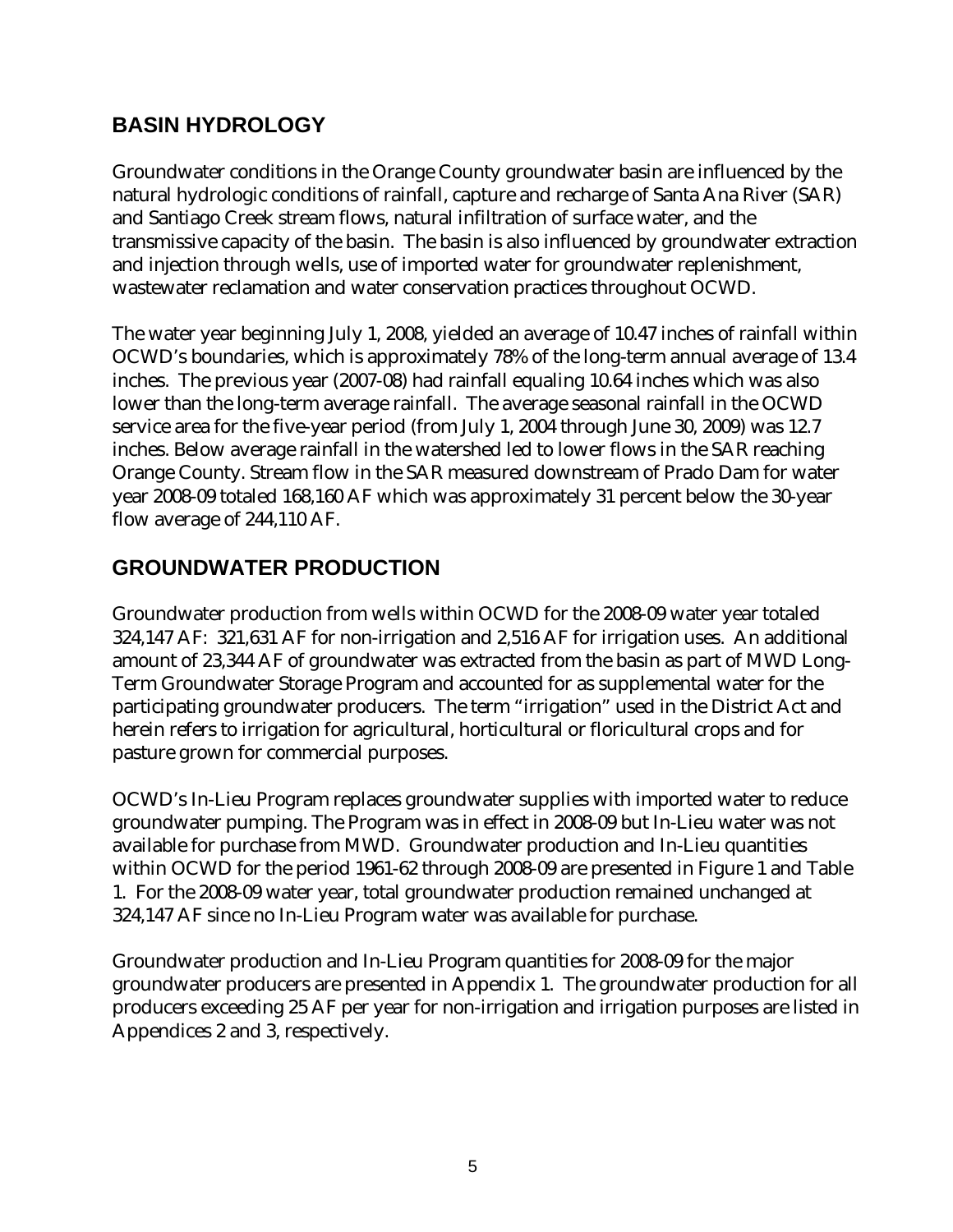

**FIGURE 1. Groundwater Production** 

#### **TABLE 1. Historical Groundwater Production Within OCWD**

| <b>Water Year</b><br><b>Jul 1-Jun 30</b> | <b>Groundwater</b><br><b>Production</b><br>(AF) | In-Lieu<br>Program<br>(AF) | <b>Water Year</b><br><b>Jul 1-Jun 30</b> | <b>Groundwater</b><br><b>Production</b><br>(AF) | In-Lieu<br>Program<br>(AF) |
|------------------------------------------|-------------------------------------------------|----------------------------|------------------------------------------|-------------------------------------------------|----------------------------|
| 1961-62                                  | 177,172                                         |                            | 1985-86                                  | 270,932                                         |                            |
| 1962-63                                  | 186,093                                         |                            | 1986-87                                  | 276,354                                         |                            |
| 1963-64                                  | 188,603                                         |                            | 1987-88                                  | 265,226                                         | 18,856                     |
| 1964-65                                  | 179,798                                         |                            | 1988-89                                  | 275,077                                         | 15,022                     |
| 1965-66                                  | 182,172                                         |                            | 1989-90                                  | 261,190                                         | 38,961                     |
| 1966-67                                  | 169,375                                         |                            | 1990-91                                  | 266,745                                         | 44,588                     |
| 1967-68                                  | 193,656                                         |                            | 1991-92                                  | 271,224                                         | 39,789                     |
| 1968-69                                  | 178,798                                         |                            | 1992-93                                  | 273,587                                         | 38,900                     |
| 1969-70                                  | 194,379                                         |                            | 1993-94                                  | 264,159                                         | 48,134                     |
| 1970-71                                  | 203,923                                         |                            | 1994-95                                  | 298,217                                         | 15,622                     |
| 1971-72                                  | 229,048                                         |                            | 1995-96                                  | 324,111                                         | 5,542                      |
| 1972-73                                  | 214,983                                         |                            | 1996-97                                  | 331,406                                         | 7,883                      |
| 1973-74                                  | 218,863                                         |                            | 1997-98                                  | 313,805                                         | 15,096                     |
| 1974-75                                  | 225,597                                         |                            | 1998-99                                  | 342,823                                         | 13,352                     |
| 1975-76                                  | 245,456                                         |                            | 1999-00                                  | 345,362                                         | 38,007                     |
| 1976-77                                  | 243,511                                         |                            | 2000-01                                  | 350,385                                         | 18,640                     |
| 1977-78                                  | 188,407                                         | 48,290                     | 2001-02                                  | 352,113                                         | 19,473                     |
| 1978-79                                  | 213,290                                         | 23,792                     | 2002-03                                  | 297,191                                         | 61,463                     |
| 1979-80                                  | 221,453                                         | 24,861                     | 2003-04                                  | 284,621                                         | 52,168                     |
| 1980-81                                  | 228,943                                         | 36,373                     | 2004-05                                  | 244,370                                         | $69,617^1$                 |
| 1981-82                                  | 244,184                                         |                            | 2005-06                                  | 228,159                                         | $89,216^1$                 |
| 1982-83                                  | 249,548                                         |                            | 2006-07                                  | 299,118                                         | $50,740^1$                 |
| 1983-84                                  | 223,207                                         | 52,822                     | 2007-08                                  | 366,185                                         |                            |
| 1984-85                                  | 252,070                                         | 25,198                     | 2008-09                                  | 324,147                                         |                            |

*1Basin losses under MWD CUP are not taken into account (for information on losses, see page 14 in this report).*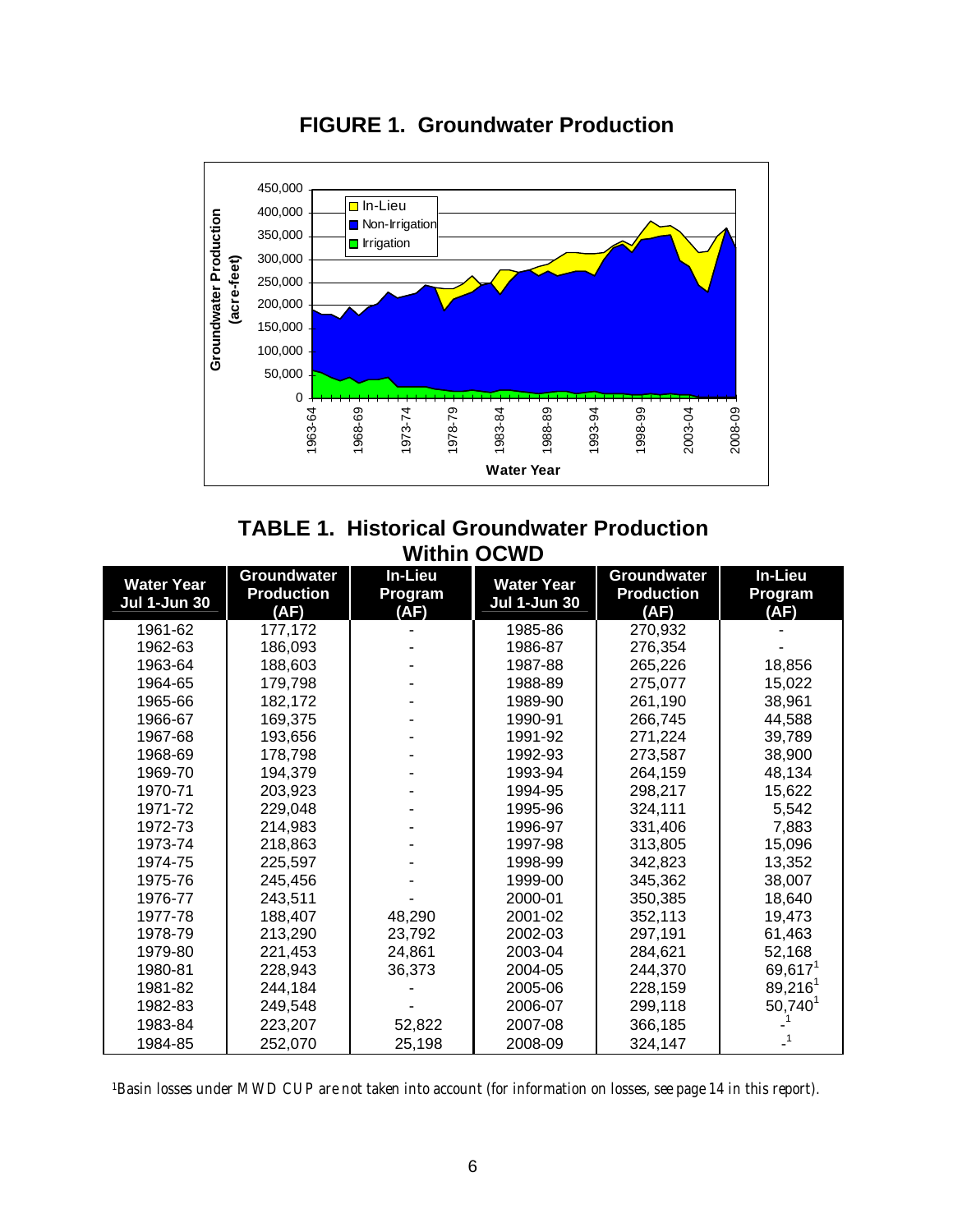# **BASIN PRODUCTION PERCENTAGE**

The Basin Production Percentage (BPP) is defined in the District Act as "…*the ratio that all water to be produced from groundwater supplies within the district bears to all water to be produced by persons and operators within the district from supplemental sources as well as from groundwater within the district.*" The BPP applies only to water producers that utilize more than 25 AF of groundwater per water year. Water producers that use 25 AF or less from the groundwater basin are excluded from the production percentage limitation.

The BPP for the 2008-09 water year was established at 69.0 percent by the OCWD Board of Directors. The overall BPP achieved within OCWD for non-irrigation use in the 2008-09 water year was equal to 72.5%. The BPP achieved by the District's major groundwater producers for non-irrigation use for this same time period and including water conservation credits, was 72.3 percent. The production percentage achieved by each major producer for non-irrigation use is presented in Appendix 1. Historical assigned and achieved BPPs are presented below in Figure 2.



**FIGURE 2. Groundwater BPP** 

#### **GROUNDWATER LEVELS**

Groundwater levels in the Orange County groundwater basin are shown on Plate 1. Groundwater level data used to prepare this plate were collected during late June and early July 2009 from approximately 400 production wells and monitoring wells screened within the principal aquifer system (approximately 300 to 1,200 feet deep) from which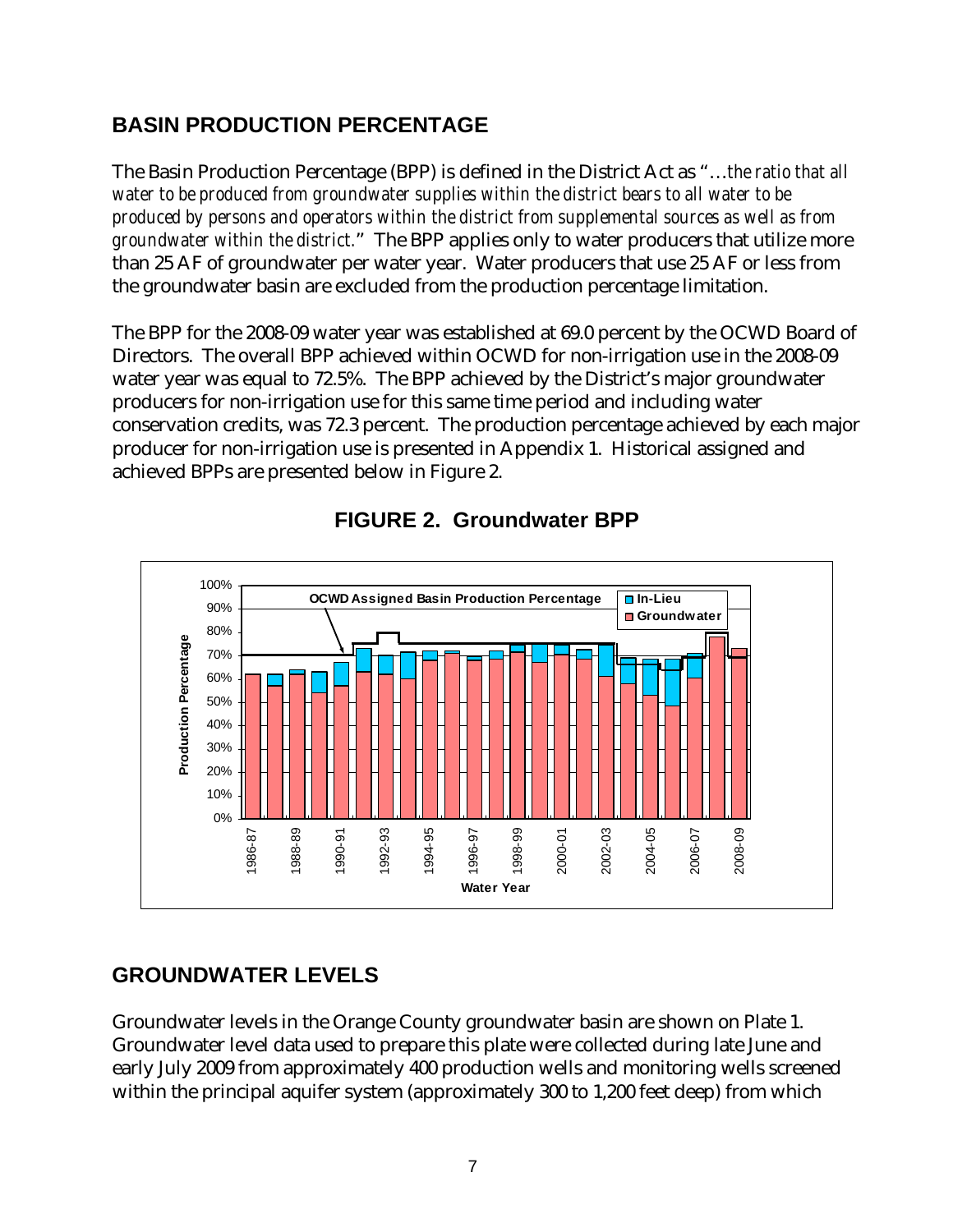over 90% of basin pumping occurs. The groundwater elevation plate shows pumping depressions generally ranging from 60 to 100 feet below sea level in the coastal area of the basin. A general indicator of changing basin levels is the location of the zero (0) mean sea level elevation contour line each year. The "zero contour line" remained generally unchanged except in Orange and Tustin areas where it moved less than one mile landward when compared to its alignment the prior year, indicating a generally mild decline in groundwater levels.

Plate 2 shows the change in water levels between June 2008 and June 2009 for the groundwater basin's principal aquifer system. Throughout much of the basin, groundwater levels in June 2009 were generally lower than those in June 2008.

Overall, groundwater levels dropped slightly (10 feet or less) in most areas of the basin from June 2008 to June 2009. However, in the managed recharge areas of the basin (i.e., Anaheim and Orange spreading grounds) and at the Talbert Barrier, groundwater levels rose slightly (10 feet or less). Groundwater levels also rose by as much as 10-30 feet in the immediate vicinity of Mesa Consolidated Water District (MCWD) and Irvine Ranch Water District (IRWD) Dyer Road Well Field production wells.

Besides local rainfall being only 78 percent of average for 2008-09, other factors that affected groundwater levels from June 2008 to June 2009 include: 1) total basin pumping was approximately 18,800 AF less than the prior year's historical high due to a reduced BPP and lower-than-anticipated water demands, 2) 18,100 AF of imported MWD direct replenishment water during May and June 2009; and 3) 54,200 AF of Groundwater Replenishment System (GWR System) recycled water for injection into the Talbert Barrier and recharge in Kraemer and Miller spreading grounds.

The additional water recharged in the Forebay spreading grounds at the end of the water year (imported MWD water purchased in May and June 2009) effectively raised water levels just prior to the end-of-June water level measurements that were used to calculate the storage change and accumulated overdraft. Along with the large amount of GWR System water recharged in the Forebay and at the Talbert Barrier, the additional water recharged at the end of this water year stabilized water levels in those areas and led to a somewhat smaller than expected annual storage decrease.

Below is a general description of the groundwater level trends from June 2008 to June 2009 within each of the three major aquifer systems.

#### **Shallow Aquifer System :**

Shallow aquifer water levels decreased by 10 feet or less throughout the majority of the groundwater basin. However, in the immediate vicinity of the OCWD Anaheim recharge facilities, Santiago Basin, and the Talbert Barrier, water levels rose approximately 5 to 10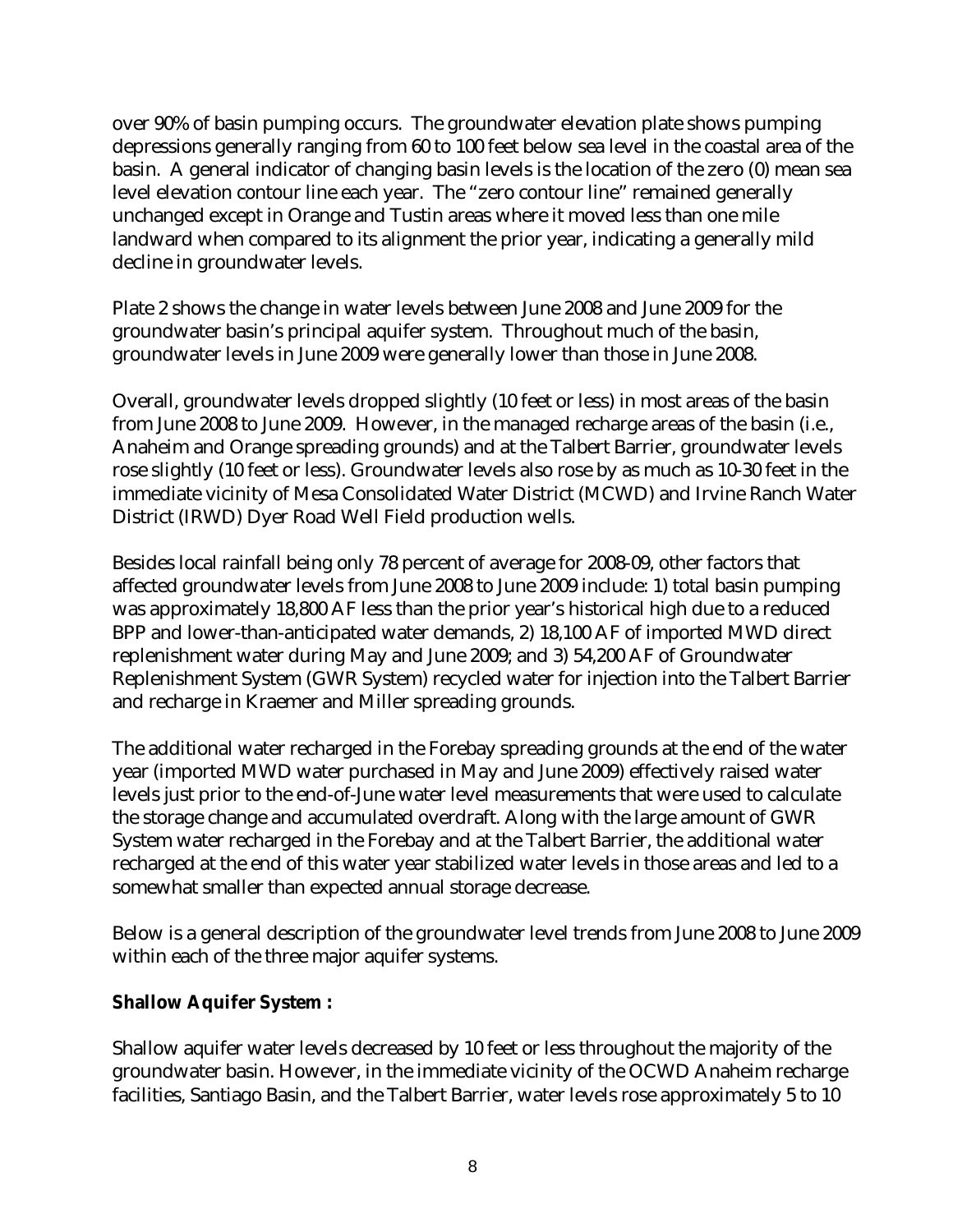feet. The increased water levels at the Talbert Barrier are the result of increased GWR System injection, whereas the increased water levels at the Anaheim recharge facilities are likely a result of both GWR System recharge and the aforementioned MWD imported water recharged during the last two months of the water year.

In the Pressure area of the groundwater basin, as well as in the Irvine Sub-basin, shallow aquifer water levels dropped only 0 to 5 feet. Relatively smaller or more gradual water level fluctuations in the Pressure area of the shallow aquifer system are typically due to the lack of pumping from this aquifer along with being further away from the Anaheim and Orange recharge area.

At the Talbert Barrier, water levels rose approximately 5 feet as compared to no change for the rest of the coastal area. Although the slight rising trend at the Talbert Barrier was encouraging, June 2009 groundwater elevations both at and seaward of the Talbert Barrier were still below protective elevations (below sea level).

#### **Principal Aquifer System :**

Principal aquifer water levels decreased by approximately 5 feet or less throughout much of the greater Forebay area of Anaheim, Fullerton, and Orange. However, in the immediate vicinity of the Anaheim and Orange Forebay spreading grounds, water levels rose slightly, with the largest increase of approximately 10 feet at Kraemer and Miller basins likely due to GWR System recharge.

Water levels also decreased by approximately 5 feet or less throughout most of the Irvine Sub-basin. However, in the immediate vicinity of the Irvine Desalter Project (IDP) wells along the Interstate 5 Freeway, water levels rose approximately 10 feet from June 2008 to June 2009. This localized increase in water levels was likely due to reduced pumping from the IDP wells.

The largest water level decline in the principal aquifer occurred in the Tustin area. June 2009 water levels in that area were approximately 15 feet lower than those in June 2008, primarily because City of Tustin groundwater production in May and June of 2009 was nearly 40 percent greater than for those same two months during 2008.

Water levels throughout the majority of the Pressure area of the basin, including the coastal area, generally had little to no change, rising 5 feet or less. Areas of exception include the IRWD Dyer Road Well Field and MCWD area, where water levels rose 10 to 30 feet due to IRWD implementing a more uniform year-round pumping distribution relative to the previous year since the MWD seasonal shift program has ended. Therefore, the summertime groundwater levels in this area are higher (and winter levels somewhat lower) than in previous years.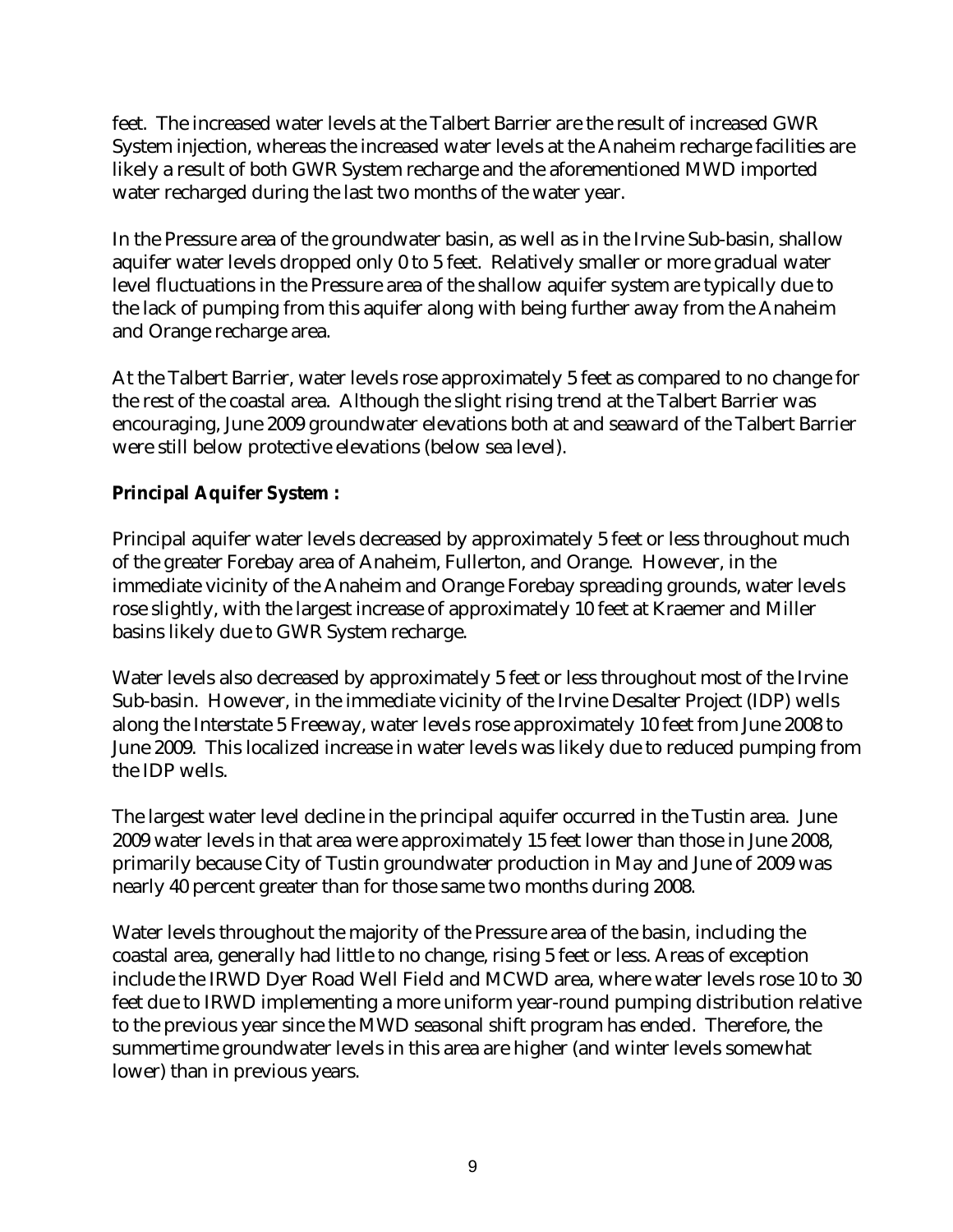#### **Deep Aquifer System :**

Deep aquifer water levels generally declined by 10 feet or less throughout the majority of the groundwater basin from June 2008 to June 2009, except in the west Orange County areas of Seal Beach and Los Alamitos where water levels declined by 15 to 20 feet. This larger decline was likely due to pumping further to the west in Los Angeles County by the City of Long Beach which operates several wells that tap down into the deep aquifer. Water level declines in the City of Long Beach were as large as 20 to 40 feet in the deep aquifer.

Contrary to the deep aquifer water level decline throughout most of the basin, deep aquifer water levels near Kraemer and Miller basins rose approximately 5 feet and this trend is consistent with the shallow and principal aquifer trends in that area.

Water level hydrographs for four monitoring wells located in different areas of the groundwater basin are shown on Plate 3. The hydrographs are representative of the principal aquifer system and span the years between 1970 (shortly after the basin was considered approximately full) and 2009.

# **COASTAL GROUNDWATER CONDITIONS**

The coastal portion of the groundwater basin, essentially that area within five miles of the coast, is sensitive to lower groundwater levels due to seawater intrusion potential and seasonal effects on production well capacity due to lower groundwater levels. Coastal groundwater levels are affected by groundwater production, overall groundwater storage in the basin and, to a lesser extent, injection at the Talbert and Alamitos barriers. For the year ending June 30, 2009, groundwater production from the cities of Fountain Valley, Huntington Beach, Newport Beach, Seal Beach, Westminster, IRWD's Dyer Road Well Field, MCWD and OCWD totaled approximately 109,400 AF. This amount of groundwater production represents an 8% decrease in coastal production as compared to the prior water year which had a higher BPP.

Talbert Barrier injection totaled approximately 33,100 AF for water year 2008-09, representing a historical high and an increase of 125% (more than double) as compared to the prior water year. The significant increase in injection was due to the increased operation and optimization of the GWR System Advanced Water Purification Facility (AWPF) as well as the new injection wells that were constructed as part of the GWR System. For the first half of 2008-09 (from July 2008 through December 2008), a blend of both GWR System and imported potable water was injected into the Talbert Barrier in compliance with the regulatory demonstration period for injection with recycled water. For the second half of 2008-09 (from January 2009 through June 2009), 100% GWR System recycled water was injected into the Talbert Barrier. Injection into the Alamitos Barrier totaled approximately 2,100 AF for water year 2008-09, representing a 40% increase from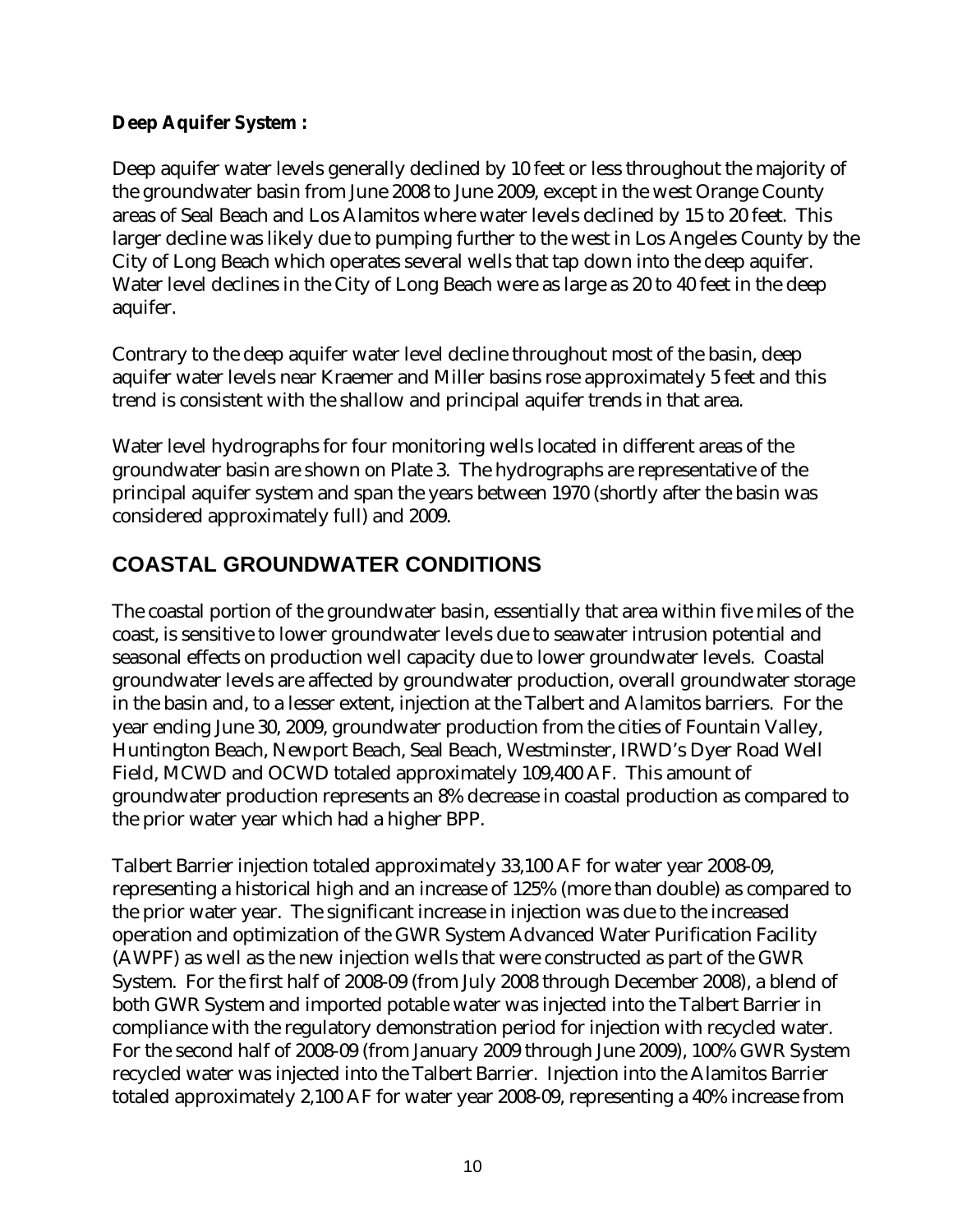the prior water year. These injection totals include all sources of water (imported and recycled); however, for the Alamitos Barrier, the above total only represents OCWD's share which is less than half of the total injection based on the location of the barrier wells that lie within both Los Angeles and Orange counties. At the Alamitos Barrier, the increased injection was primarily due to the Leo J. Vander Lans Water Treatment Facility (located in Long Beach) as well as repairs to barrier facilities (wells and pipelines) completed the prior year.

Coastal groundwater levels during water year 2008-09 reached their lowest point in the late summer and early fall of 2008. Minimum levels in the principal aquifer for summer/fall 2008 were consistently about 10 feet higher than the minimum levels for summer/fall 2007 throughout the entire coastal area from Seal Beach to Costa Mesa. During the summer of 2008 (from June 2008 through October 2008), water levels remained unusually flat rather than the sharp decline experienced in most previous years.

In addition to the lack of decline in summer coastal water levels in the principal aquifer, water levels experienced a less than typical water level rise into the winter months of 2008- 09. In fact, water level trends throughout the entire coastal area show that during water year 2008-09, the seasonal fluctuation from the summer-low to the winter-high water level condition was much less than in previous years. In IRWD's Dyer Road Well Field area, the seasonal fluctuation during 2008-09 was approximately 40 feet, as compared to 80 to 100 feet of seasonal fluctuation normally experienced in that area. In the Seal Beach area, the seasonal fluctuation in the principal aquifer during 2008-09 was only 10 feet, as compared to 40 to 60 feet in previous years.

The reduced seasonal fluctuation in groundwater levels is primarily due to the termination of the MWD seasonal shift program which provided financial incentives for groundwater producers to proportionally shift more of their annual pumping to the summer months, thereby reducing demand on the MWD system during those peakdemand summer months. IRWD and City of Long Beach (whose pumping influences water levels in west Orange County) were the last two large producers in the coastal area to end their participation in the seasonal shift program. During water year 2008-09, monthly groundwater production across the groundwater basin and in Long Beach generally followed the demand curve.

# **ANNUAL OVERDRAFT**

Annual groundwater basin overdraft as defined in the District Act, is the quantity by which production of groundwater supplies exceeds natural replenishment of groundwater supplies during a water year. This difference between extraction and replenishment can be estimated by determining the change in volume of groundwater in storage that would have occurred had supplemental water not been used for any groundwater recharge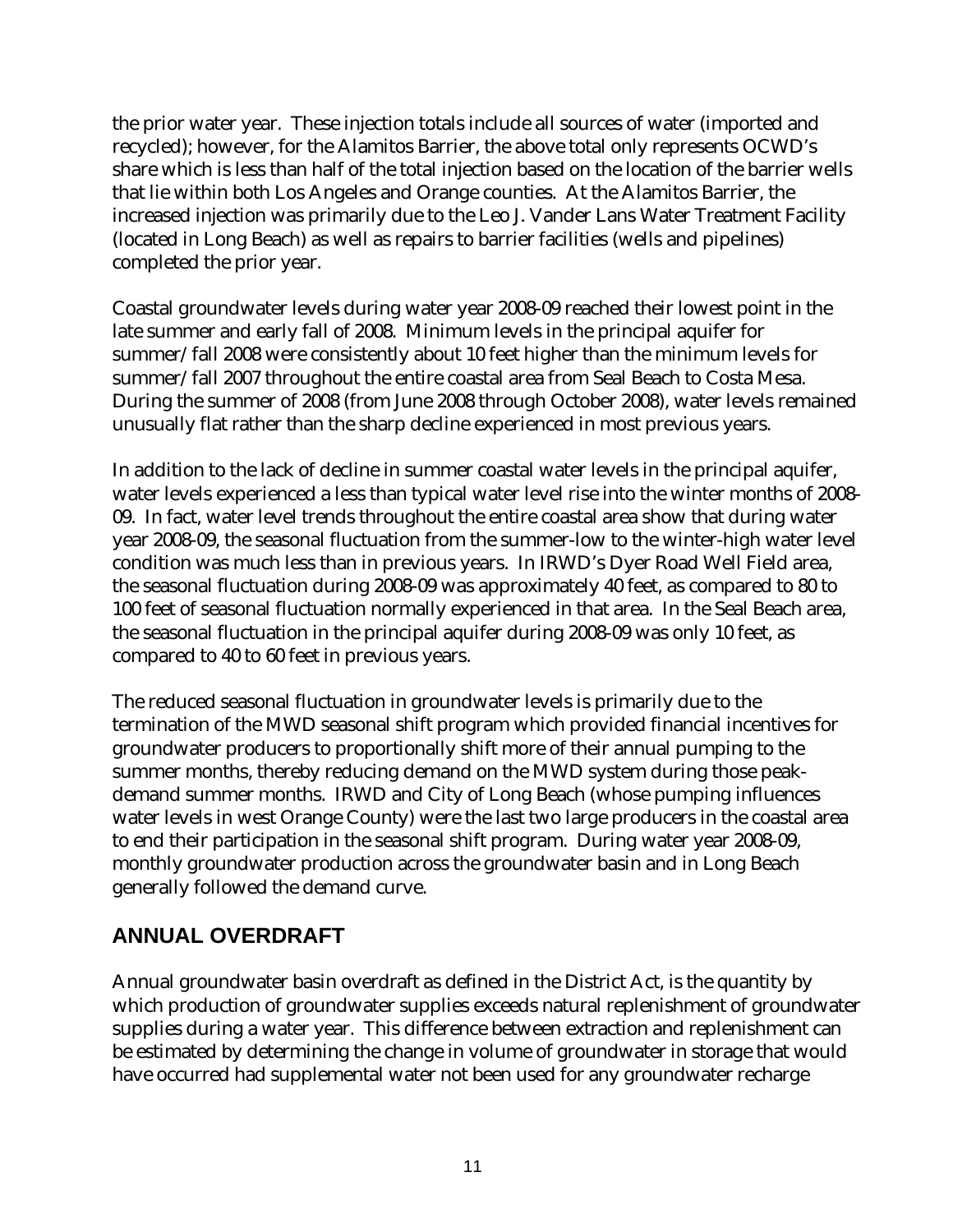purpose, including seawater intrusion protection, water reclamation and the In-Lieu Program.

For the 2008-09 water year, it is estimated that the volume of groundwater in storage decreased by 41,000 AF. Approximately 28,425 AF of water was supplied to the basin as follows: 1) directly from the percolation or injection of imported water from the Colorado River and State Water Project (SWP), and 2) use of recycled water to supplement imported water in the Talbert and Alamitos seawater intrusion barriers. The annual overdraft was 100,200 AF for the 2008-09 water year. For the five-year period from July 1, 2004 to June 30, 2009, an annual average of approximately 77,900 AF of supplemental water and recycled water was percolated or injected into the underground basin for replenishment or used directly in place of pumping groundwater (i.e, In-Lieu Program). The average annual overdraft during the same five-year period was approximately 73,000 AF.

# **GROUNDWATER BASIN ACCUMULATED OVERDRAFT**

The accumulated overdraft, as defined in the District Act, is the quantity of water needed to be replaced at OCWD's intake area to prevent landward movement of ocean water into the fresh groundwater body. Landward movement of ocean water can be prevented if groundwater levels near the coast are several feet above sea level. Groundwater levels along the coast are related to the volume of water stored in the intake area, water pumped from the entire basin and the pattern or location of pumping. However, the Talbert and Alamitos seawater intrusion control projects have been implemented to prevent landward movement of ocean water into the fresh groundwater body. Due to the operation of seawater intrusion barrier facilities, there is no longer a direct correlation between accumulated overdraft and controlling seawater intrusion. These facilities allow greater utilization of the basin's storage capacity. OCWD is also dedicated to maximizing its replenishment capabilities by actively negotiating with the U.S. Army Corps of Engineers to increase its water conservation program behind Prado Dam and creating a Long-Term Facilities Plan to evaluate cost-effective improvements to its groundwater recharge capabilities.

In February 2007, OCWD staff completed a report entitled "Evaluation of Orange County Groundwater Basin Storage and Operational Strategy." This report presented a new methodology that had been developed, tested, and documented for calculating accumulated overdraft and storage change based on a three aquifer layer approach. Furthermore, the report provided the basis for calculating accumulated overdraft using a new full-basin benchmark that was developed for each of the three aquifer layers, which in effect replaces the traditional single-layer full benchmark of 1969. Lastly, the report recommended a basin management operational strategy that provided general guidelines for annual basin refill or storage decrease based on the level of accumulated overdraft while using the BPP formula. The District endorsed and adopted the new storage change method on March 21, 2007.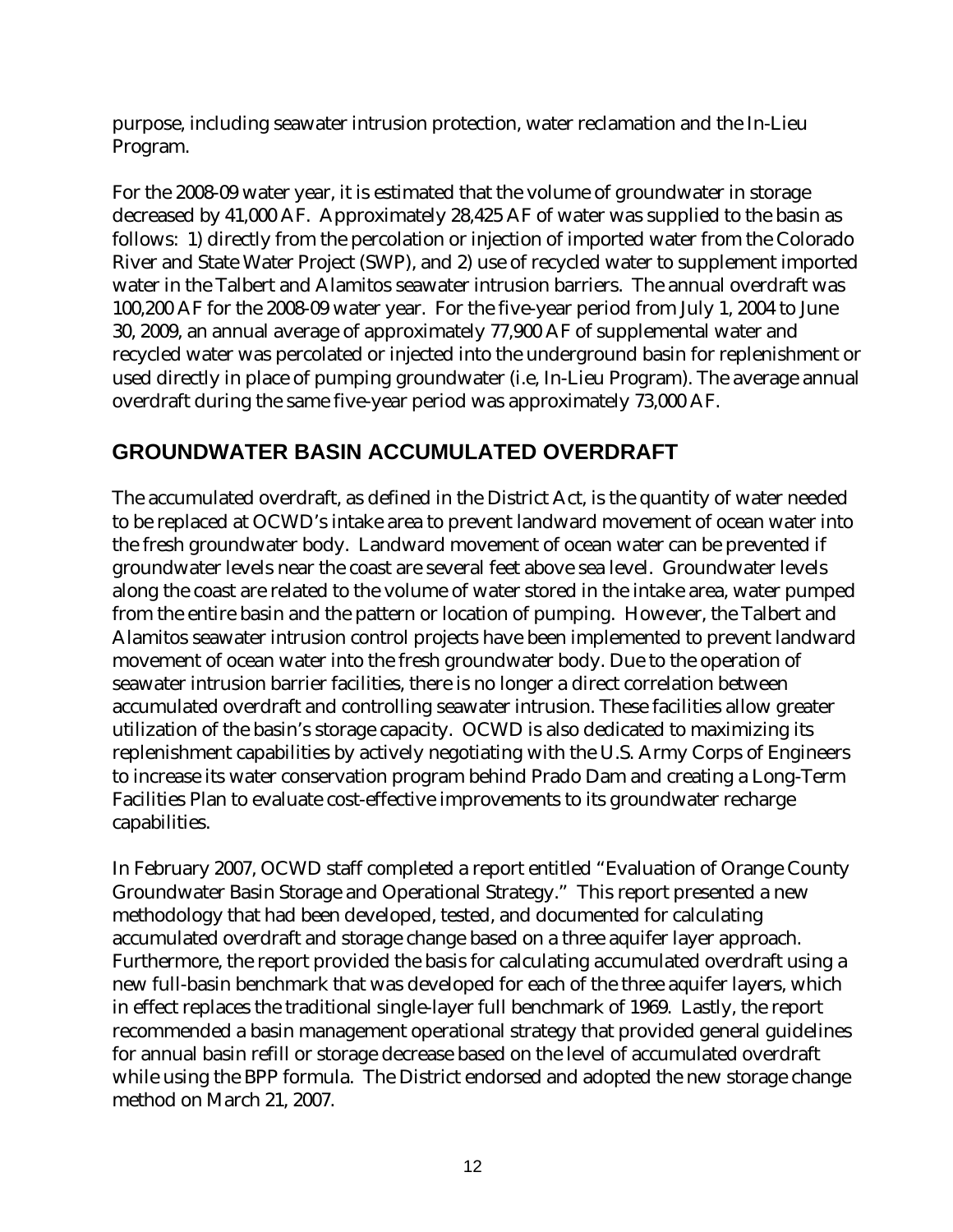The annual analysis of basin storage change and accumulated overdraft for water year 2008-09 has been completed. This effort represents the fourth year (water year 2005-06 was the first year) of implementing the new methodology for calculating the storage change in the basin based on water levels in the three primary aquifer layers, as well as a new full basin benchmark for calculating the accumulated overdraft. Based on the new methodology using the new "full" benchmark, an accumulated overdraft of 347,000 AF was calculated for the water year ending June 30, 2009. The accumulated overdraft for the prior water year ending June 30, 2008 was 306,000 AF (calculated using the new threelayer storage method). Therefore, the annual decrease of 41,000 AF (reported earlier herein this report) in stored groundwater was calculated as the difference between the June 2008 and June 2009 accumulated overdrafts.

Figure 3 shows the accumulated overdraft quantities for the years 1969 through 2009. It is noteworthy mentioning that all reported quantities up through June 2005 were based upon the traditional single-layer full benchmark of 1969 methodology. Starting in July 2005 and thereafter, the reported quantities were calculated based upon the new full condition three-layer methodology.



### **FIGURE 3. Accumulated Basin Overdraft**

Projected accumulated overdraft for the current water year (2009-10) ending on June 30 is estimated to be 366,000 AF assuming average hydrology. Projected annual overdraft for the current water year (2009-10) is estimated to be 93,000 AF. This quantity is based on the assumption that annual groundwater production for the current water year will be approximately 314,000 AF (including groundwater pumping within the BPP, In-Lieu Program water, groundwater pumped above the BPP from water quality improvement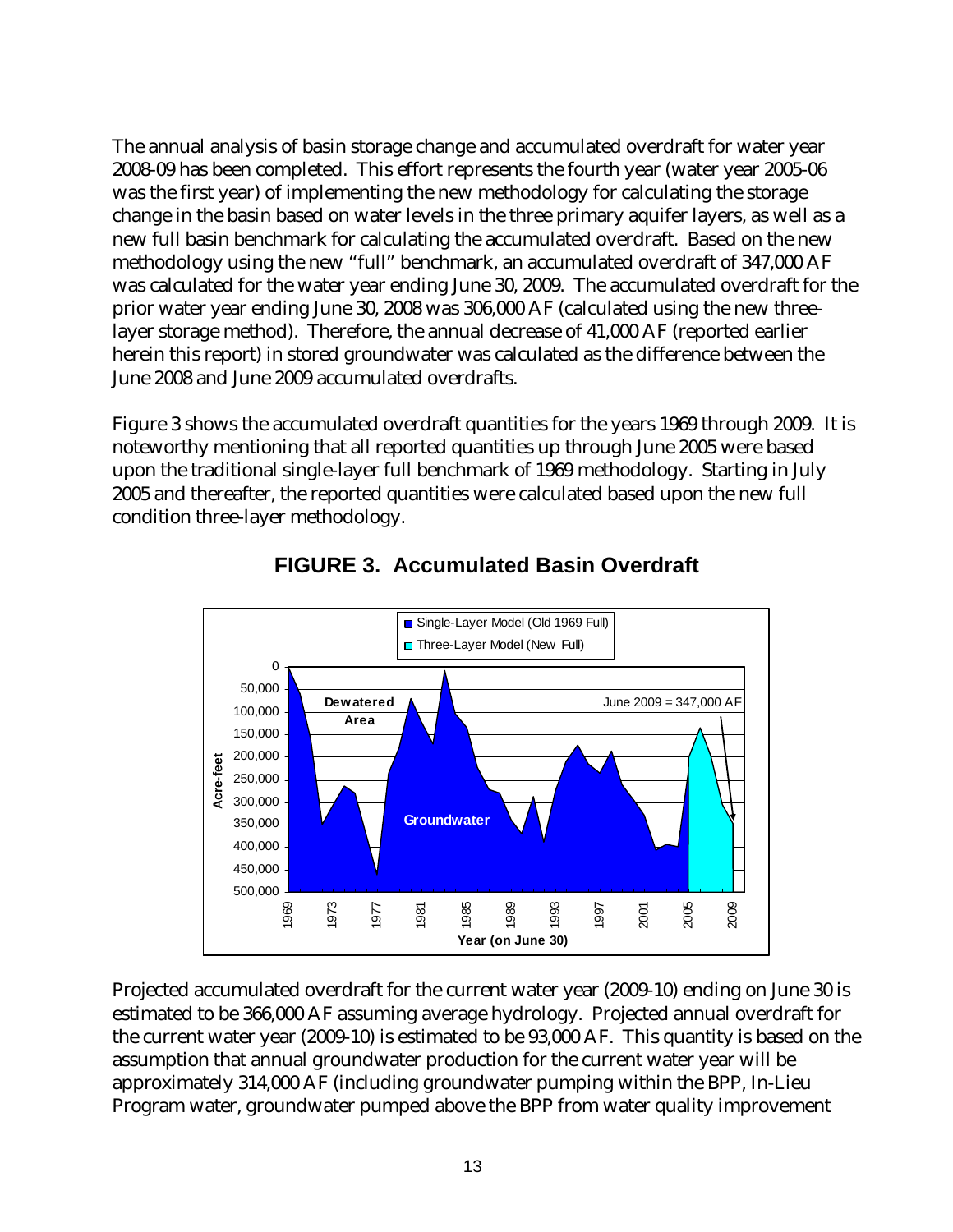projects and extraction of MWD's Long-Term Groundwater Storage Program water) and that natural replenishment (i.e., captured SAR base and storm flows, and natural incidental recharge) will be approximately 221,000 AF for the Santa Ana River basin under average conditions for precipitation.

Projected annual overdraft for the ensuing water year (2010-11) is estimated to be 74,000 AF. This estimate is based on the assumption that total annual groundwater production for the ensuing water year will be 295,000 AF—a figure that is based upon an assumed BPP of 62% and includes 22,000 AF of production from water quality improvement projects (discussed further in the subsequent section, "Recommended BPP"). MWD stored water (groundwater storage program described in next paragraph) is expected to be drawn down to zero prior to 2010-11 water year. However, this water is considered to be MWD supply and not groundwater production. Assuming average hydrological conditions for 2010-11, the natural replenishment is estimated to be approximately 221,000 AF.

On June 25, 2003, OCWD, the Municipal Water District of Orange County (MWDOC), MWD, and participating producers officially approved the funding agreement for the MWD Long-Term Groundwater Storage Program. This conjunctive use program (also informally referred to as "MWD CUP") provides for MWD to store up to 66,000 AF in the OCWD groundwater basin to be extracted (less basin losses) via pumping in place of receiving imported supplies during water shortage events. A compensation package from MWD was included in the agreement to build eight new groundwater production wells, improvements to the seawater intrusion barrier, construction of the Diemer Bypass Pipeline and an annual administrative fee. The preferred means to store water in the MWD storage account has been through the In-Lieu deliveries to participating groundwater producers. The annual quantities and cumulative totals of MWD water stored since the program's inception are shown in Appendix 6. It is important to note that the reported quantities do not take into account basin losses. The cumulative basin losses for the CUP through June 30, 2009 were calculated to be 3,039.7 AF and the annual losses are as follows: losses were ignored for various reasons in 2003-04; 154.0 AF in 2004-05; 714.5 AF in 2005-06; 1,083.1 AF in 2006-07; 731.4 AF in 2007-08 and 356.7 AF in 2008-09.

# **REPLENISHMENT RECOMMENDATION**

#### Section 27(b) of the District Act states the following:

"*The total of the replenishment assessment levied in any year shall not exceed an amount of money found to be necessary to purchase sufficient water to replenish the average annual overdraft for the immediate past five water years plus an additional amount of water sufficient to eliminate over a period of not less than 10 years nor more than 20 years, the accumulated overdraft, plus an amount of money to pay the costs of initiating, carrying on, and completing any of the powers, projects and purposes for which this district is organized."*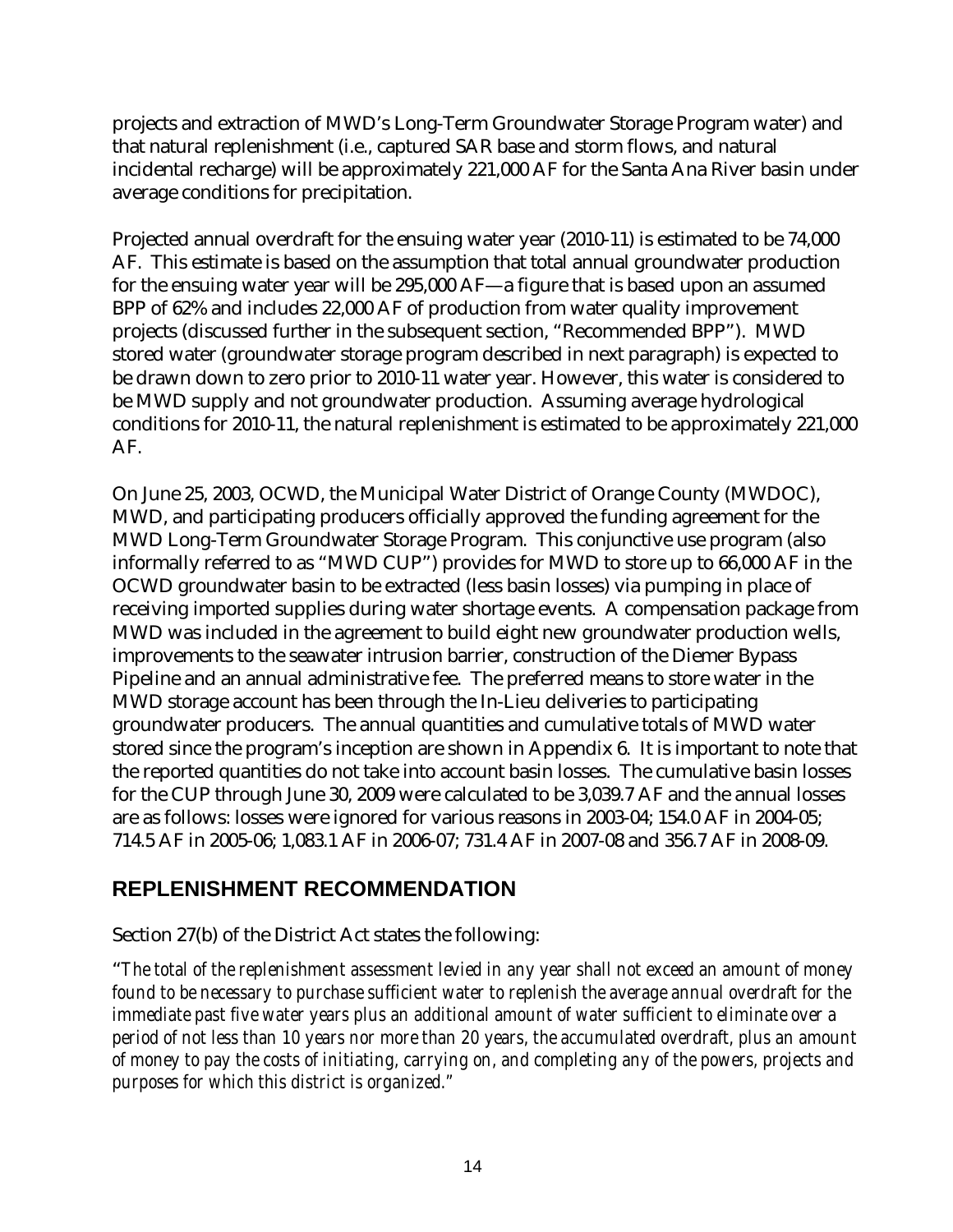Based upon Section 27(b), that portion of the RA that is used for water purchases for the ensuing water year 2010-11 is limited to the amount needed to purchase 108,000 AF (rounded), as calculated below:

Five-year  $(7/1/2004$  through  $6/30/2009$ ) Average Annual Overdraft\* = 73,000 AF Accumulated Overdraft (End of Water Year 2008-09)  $= 347,000 \text{ AF}$ Assumed Time Period to Eliminate Accumulated Overdraft  $= 10$  years Potential Water Purchase Amount: 73,000 AF + (347,000 AF/10 years) = 107,700 AF (use 108,000 AF) *\*Referred to as the Average Annual Overdraft in Section 27(b) of the District Act.* 

Table 2 presents the proposed 2010-11 budget for water purchases, which shows the proposed quantity of purchased water (25,000 AF) being significantly less than the prescribed limit of 108,000 AF as allowed for under the provisions of Section 27(b) of the District Act.

| <b>Water Source</b>                                                                     | AF     | Rate (\$/AF)* | Total Cost (\$)   |  |  |  |
|-----------------------------------------------------------------------------------------|--------|---------------|-------------------|--|--|--|
| <b>Alamitos Barrier</b>                                                                 | 2,000  | \$789.00      | 1,578,000         |  |  |  |
| <b>Arlington Desalter</b>                                                               | 1,000  | \$410.00      | 410,000           |  |  |  |
| <b>Recycled Water from IRWD Intertie</b>                                                | 2,000  | \$89.27       | 178,540           |  |  |  |
| MWD Untreated Non-Interruptible Water                                                   | 11,000 | \$528.00      | 5,808,000         |  |  |  |
| <b>MWD In-Lieu Water</b>                                                                |        | \$595.00      |                   |  |  |  |
| <b>MWD Direct Replenishment Water</b>                                                   | 9,000  | \$403.00      | 3,627,000         |  |  |  |
| <b>WMWD Replenishment Water</b>                                                         |        | \$150.00      |                   |  |  |  |
| <b>WATER PURCHASES SUBTOTAL</b>                                                         | 25,000 |               | \$11,601,540      |  |  |  |
| <b>Applicable Charges</b>                                                               |        |               | <b>Total Cost</b> |  |  |  |
| MWDOC Surcharge (8-year average)                                                        |        |               | 450,000           |  |  |  |
| MWD/MWDOC Capacity Charge                                                               |        |               | 570,000           |  |  |  |
| MWD/MWDOC RTS Charge                                                                    |        |               | 360,000           |  |  |  |
| <b>ADDITIONAL CHARGES SUBTOTAL</b>                                                      |        |               | \$<br>1,380,000   |  |  |  |
| <b>WATER COST</b>                                                                       | 25,000 |               | \$12,981,540      |  |  |  |
| *Rates include required MWDOC Capacity and Readiness to Serve charges where appropriate |        |               |                   |  |  |  |

# **TABLE 2. 2010-11 Budget for Water Purchases**

Include required MWDOC Capacity and Readiness to Serve charges where appropriate.

### **RECOMMENDED BASIN PRODUCTION PERCENTAGE**

In December 2002, OCWD approved a basin management approach for determining the BPP for future water years. The management approach is based upon the development of a base amount of groundwater production that the basin can annually sustain utilizing dependable water supplies OCWD expects to receive. In December 2007, a new methodology was adopted by OCWD for setting the BPP and a policy that calls for OCWD to provide an estimate of the BPP each January for the following fiscal year to assist the groundwater producers in the preparation of their annual budgets.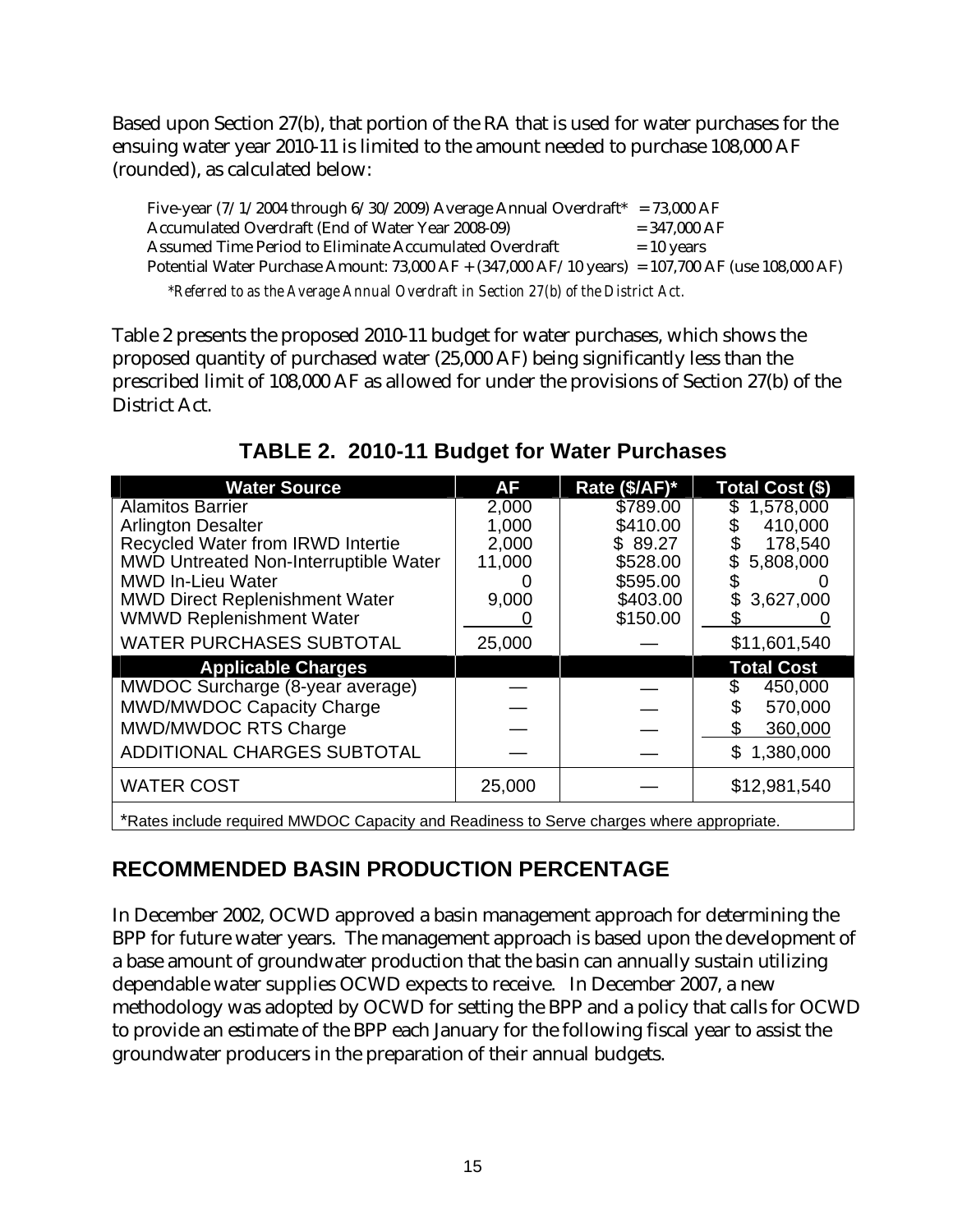A BPP ranging from 57% to 62% is currently estimated for the ensuing water year 2010-11. Analysis of the groundwater basin's accumulated overdraft, the available supplies to the basin and the projected pumping demands indicate that this level of pumping can be sustained for 2010-11 without detriment to the basin.

A BPP of 62% corresponds to approximately 295,000 AF of groundwater production including 22,000 AF of groundwater production above the BPP to account for groundwater quality enhancement projects, as described below. As mentioned previously, MWD stored water from the MWD storage program is expected to be withdrawn to a zero balance prior to the beginning of 2010-11 water year.

In order to achieve water quality objectives in the groundwater basin, it is recommended for the ensuing water year 2010-11 that additional production of approximately 22,000 AF (above the BPP) be allowed for City of Tustin, MCWD and IRWD. These agencies need the additional pumping allowance in order to accommodate groundwater quality improvement projects. As in prior years, production above the BPP from these projects would be partially or fully exempt from the Basin Equity Assessment (BEA) as a result of the benefit provided to the basin by removing poor-quality groundwater and treating it for beneficial use.

In March 2010, staff will review with the OCWD Board of Director the basis and the assumptions made for the proposed BPP and receive any direction on the matter. In April 2010, staff will again apprise the OCWD Board of Directors on the status of the aforementioned conditions. If the estimates of basin supplies in the current or ensuing year are substantially different than those contained in the respective conditions, a revised BPP may then be recommended.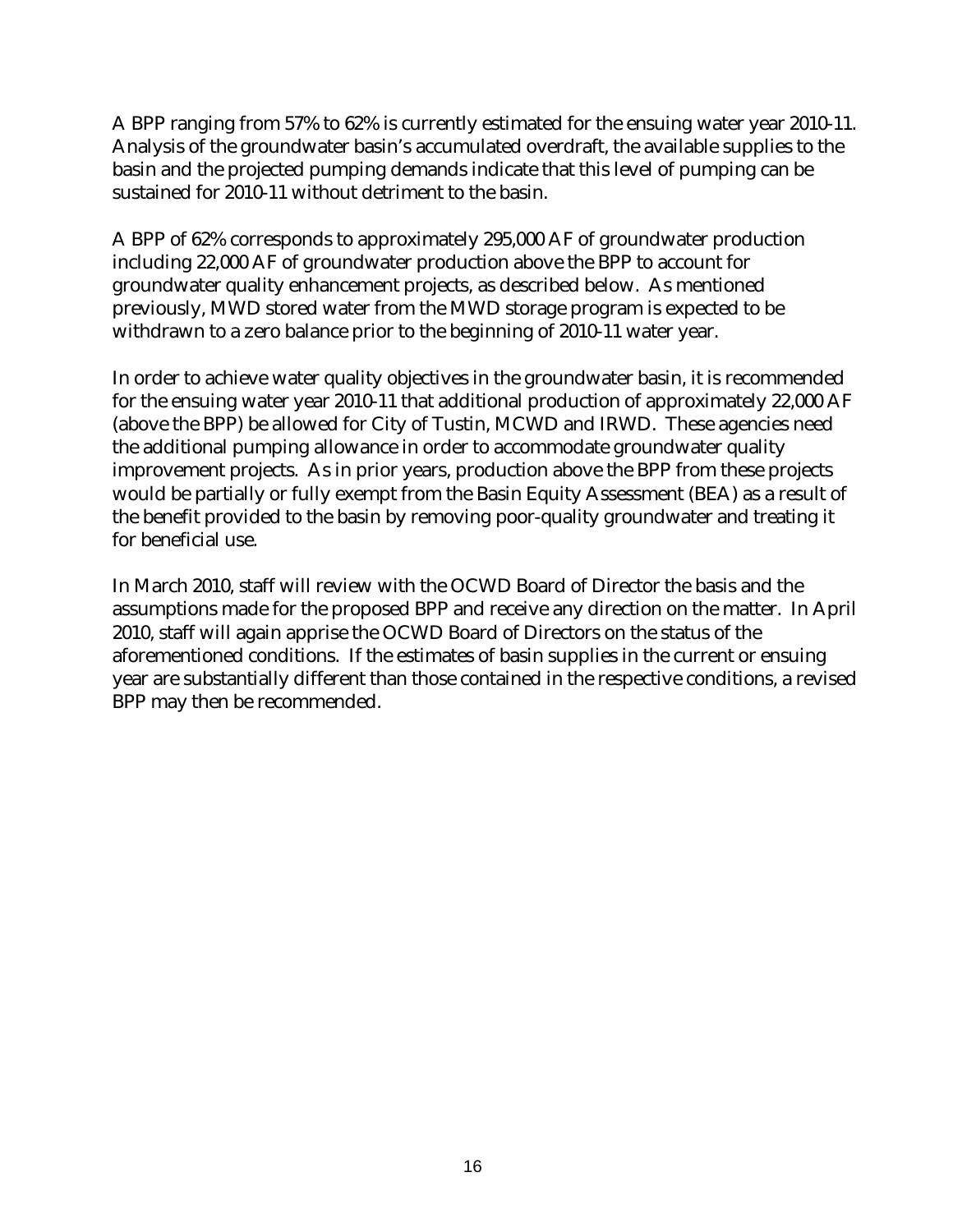# **PART II: WATER SUPPLY AND BASIN UTILIZATION**

Section 31.5 of the District Act requires an investigation and annual report setting forth the following information related to water supply and basin utilization within the OCWD service area, together with other information as OCWD may desire:

### **WATER SUPPLY AND BASIN UTILIZATION 2008-09 SUMMARY OF FINDINGS**

- 1. Water usage from all supplemental sources totaled 147,214 AF for the 2008-09 water year, and no In-Lieu water was available for purchase.
- 2. Water usage from recycled water produced from within OCWD including the GWR System totaled 68,177 AF for the 2008-09 water year.
- 3. Water demand within OCWD totaled 456,913 AF for the 2008-09 water year.
- 4. Estimated demand for groundwater for the ensuing 2010-11 water year is 295,000 AF.
- 5. Supplemental replenishment water at discounted rate will not be available through June 2010. For the ensuing 2010-11 water year, it is unlikely that discounted replenishment water of any type (Direct or In-Lieu) will be available.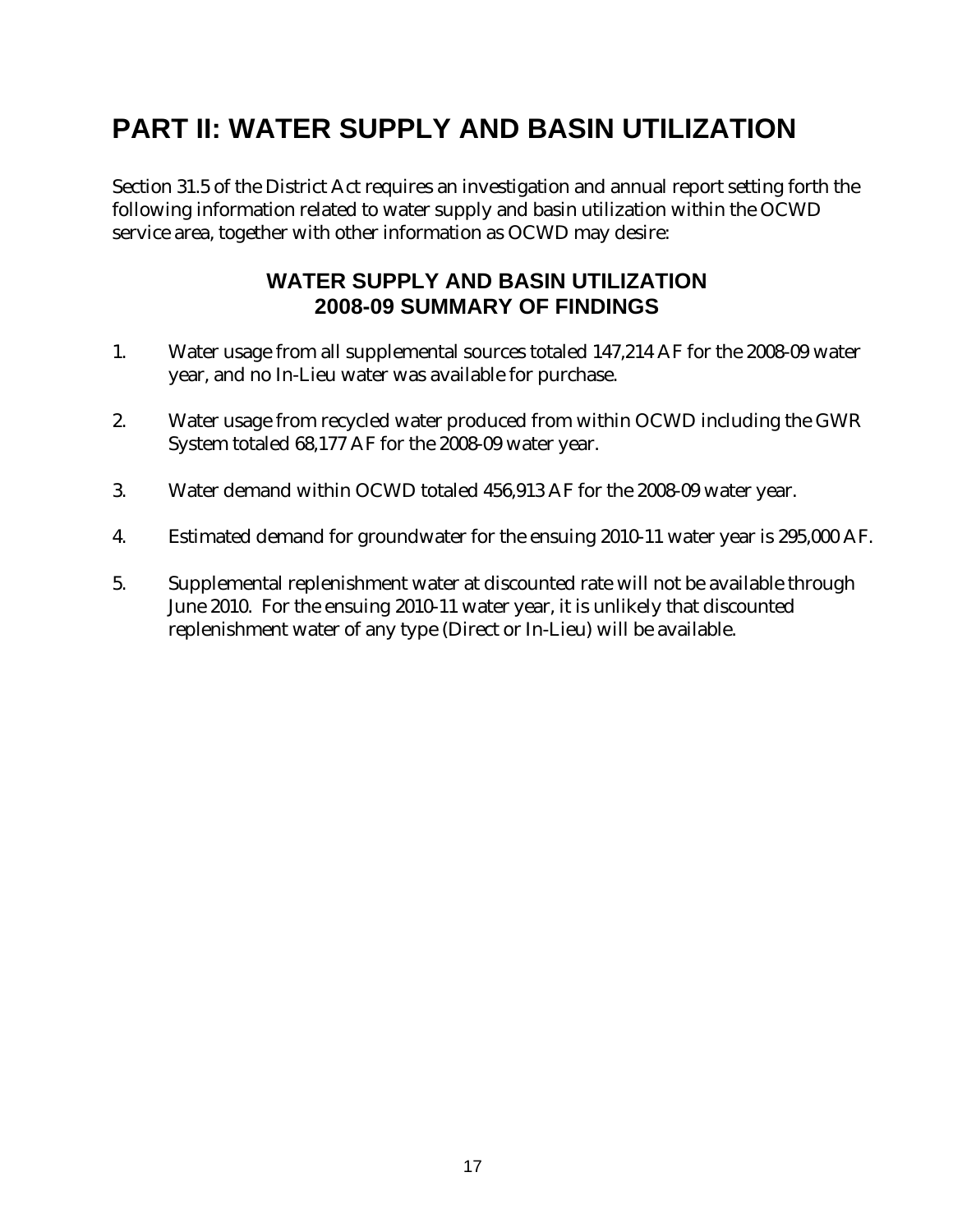### **SUPPLEMENTAL WATER**

Supplemental water is used by water agencies within OCWD's boundary to augment groundwater supplies in satisfying their user demands and by OCWD to recharge the groundwater basin. Supplemental water, as defined in Section 31.5 of the District Act, is any water that originates from outside the SAR watershed (comprised of an area of 2,081 square miles) with the exception of water that originates within the portion of the Santiago Creek watershed that lies upstream of Villa Park Dam which is counted as supplemental water. Please note that the Santiago Creek watershed lies entirely within the SAR watershed. Sources of supplemental water typically include imported deliveries from MWD and diversions from Irvine Lake/Santiago Reservoir (i.e., Santiago Creek) that are conveyed to users within OCWD boundaries. MWD deliveries originate from either the Colorado River or the SWP. In addition, supplemental water would also include deliveries from within the SAR watershed that involve "water exchanges" (i.e., releasing a quantity of water that originates from within the SAR watershed while importing an equal quantity of supplemental water to replace it). Western Municipal Water District (WMWD) in Riverside County has a water exchange program with OCWD.

Non-local waters are defined, for the purposes of this report, as waters purchased from agencies outside of OCWD boundary for use within OCWD. Non-local waters include supplemental water and also water deliveries purchased by OCWD where the water source is located within the SAR watershed. Water deliveries to OCWD from the Arlington Desalter in Riverside and the San Bernardino Valley Municipal Water District's (SBVMWD) High Groundwater Mitigation Project are considered non-local waters. Both projects involve pumping (and treatment in Arlington's case) and release of groundwater from the SAR upstream groundwater basins to OCWD via the SAR for groundwater replenishment at OCWD Forebay recharge facilities. For the purpose of being consistent with previous Engineer's Reports and to present information in a concise manner, non-local water deliveries that are purchased and used by OCWD for groundwater replenishment are included in the supplemental water totals in this report.

Recycled wastewater that is produced and used within OCWD is considered, for purposes of this report, as neither non-local water nor supplemental water (sometimes referred to as "neutral water"). Therefore, recycled water that originates from within OCWD is reported separately from supplemental water totals. However, recycled water used in the Alamitos Barrier is supplied by Water Replenishment District of Southern California (WRD) and originated from outside the SAR watershed, and, as such, is categorized as supplemental water.

Water agencies utilizing supplemental water are listed in Appendix 1. As summarized in Table 3, the use of supplemental water in the OCWD service area during 2008-09 water year totaled 147,214 AF of which 118,789 AF resulted from the direct use by water agencies and 28,425 AF (including any In-Lieu Program water which was zero for 2008-09) were used for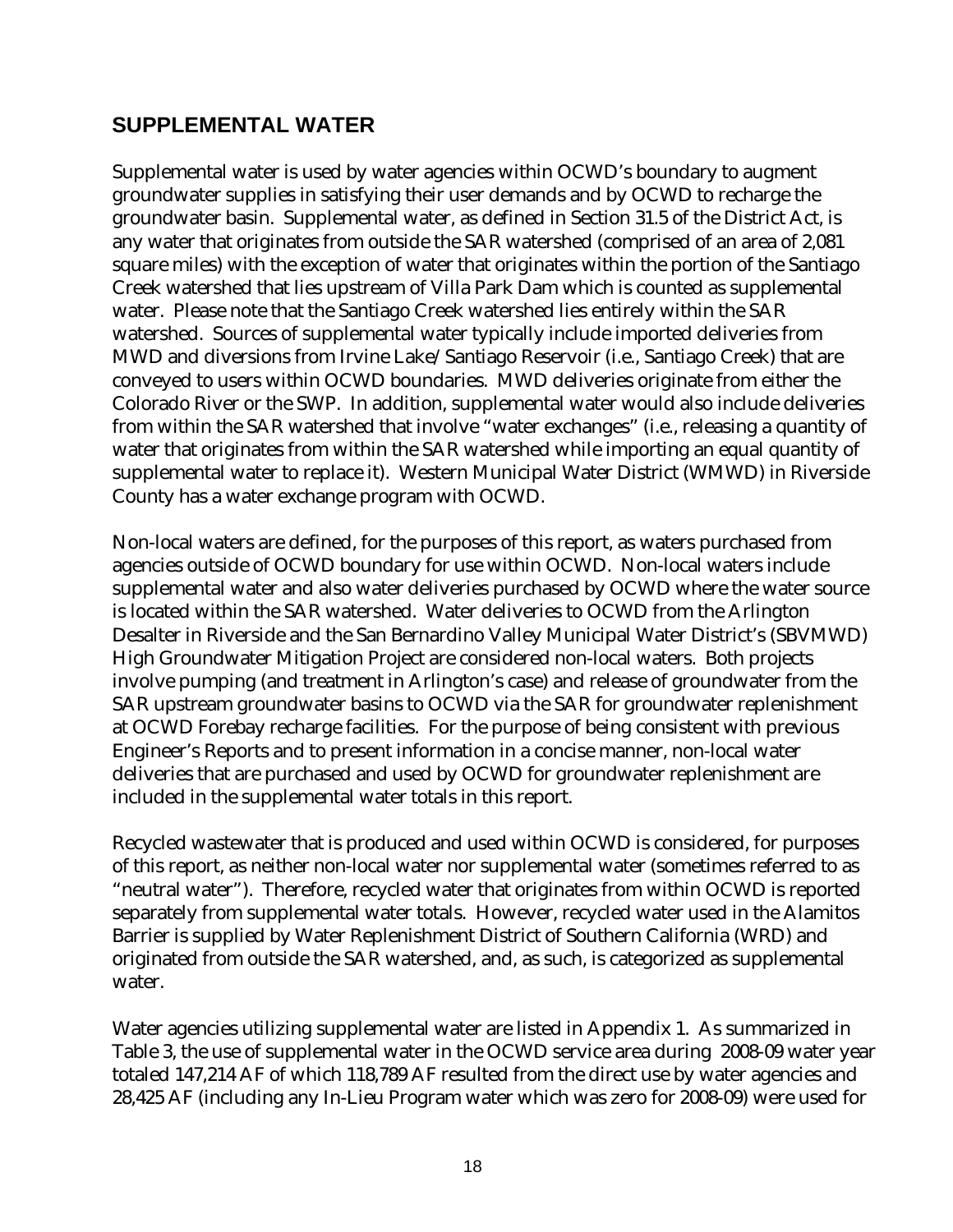groundwater replenishment purposes. The supplemental water used by water agencies included 118,770 AF for municipal and industrial use and 19 AF for agricultural purposes. Historical supplemental water usage for the 2008-09 water year and earlier is illustrated in Figure 4. The GWR System delivered recycled water to both Talbert Barrier and Kraemer and Miller recharge basins throughout the 2008-09 water year. A breakdown of non-local water purchases by OCWD for 1990-91 through 2008-09 is presented in Appendix 6.

| <b>Direct Agency Use</b>                     |                 | AF      |
|----------------------------------------------|-----------------|---------|
| <b>Imported Water</b>                        |                 | 116,487 |
| Santiago Creek Native Water                  |                 | 2,302   |
|                                              | <b>Subtotal</b> | 118,789 |
| <b>Groundwater Replenishment (Purchased)</b> |                 |         |
| In-Lieu Program <sup>1</sup>                 |                 | 0       |
| Forebay Recharge <sup>2</sup>                |                 | 18,100  |
| Alamitos Barrier <sup>3</sup>                |                 | 2,094   |
| <b>Talbert Barrier</b>                       |                 | 4,140   |
| <b>Western Municipal Water District</b>      |                 | 3,663   |
| <b>Arlington Desalter</b>                    |                 | 428     |
|                                              | <b>Subtotal</b> | 28,425  |
|                                              | TOTAL           | 147,214 |

**TABLE 3. 2008-09 Supplemental Water Usage** 

<sup>1</sup> Any amount reported herein includes water received by OCWD's groundwater producers as In-Lieu *water under MWD's groundwater storage program (i.e., CUP).* 

*2 Since replenishment water at discounted rate was not available, OCWD purchased full service rate untreated water for Forebay Recharge.* 

*3 Total combines imported and recycled water deliveries.*

For the 2008-09 water year, the OCWD Board of Directors budgeted funds to participate in the MWD In-Lieu Program. The cost of the In-Lieu Program water to OCWD is the difference between the cost for treated replenishment water (formerly called "Long-Term Seasonal Storage" water) and the cost to produce groundwater (i.e., RA plus the cost of energy to pump groundwater). OCWD pays this difference to the participating agencies. Similar to the 2007-08 water year, there was no In-Lieu Program water delivery for the 2008-09 water year as shown in Table 3.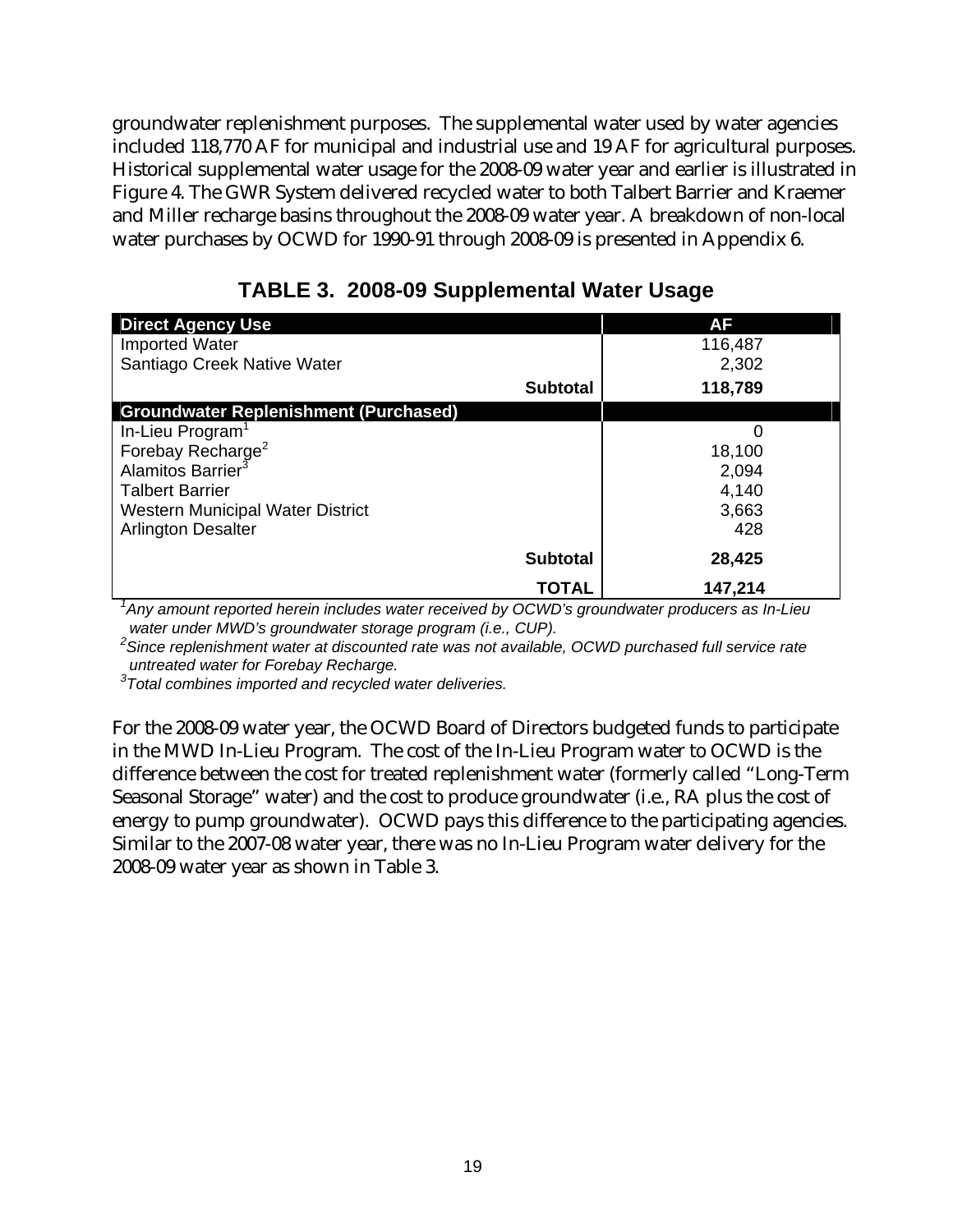

**FIGURE 4. Historical Supplemental Water Usage** 

Recycled water use within OCWD is presented in Table 4 (excluding WRD-supplied recycled water to the Alamitos Barrier because this water is categorized as supplemental water and is already included in the total amount reported in Table 3). The major areas of recycled water use are: 1) groundwater replenishment (including Kraemer and Miller recharge basins and Talbert Barrier injection wells), and 2) supply water for irrigation and industrial users.

|  |  | TABLE 4. 2008-09 Recycled Water Usage |  |  |
|--|--|---------------------------------------|--|--|
|--|--|---------------------------------------|--|--|

| <b>Groundwater Replenishment</b>             |                 | <b>Water Usage (AF)</b> |
|----------------------------------------------|-----------------|-------------------------|
| <b>GWR System AWPF (for Talbert Barrier)</b> |                 | 28,952                  |
| <b>GWR System AWPF (for Recharge Basins)</b> |                 | 25,248                  |
|                                              | <b>Subtotal</b> | 54,200                  |
| <b>Irrigation and Industrial</b>             |                 | <b>Water Usage (AF)</b> |
| IRWD <sup>1</sup>                            |                 | 11,441                  |
| OCWD (Green Acres Project) <sup>2</sup>      |                 | 2,536                   |
|                                              | <b>Subtotal</b> | 13,977                  |
|                                              | <b>TOTAL</b>    | 68,177                  |

<sup>1</sup>Recycled water used within the portion of OCWD that lies within IRWD's boundaries (excludes *OCWD/IRWD intertie water deliveries to the Green Acres Project).* 

*2 Excludes deliveries to the Orange County Sanitation District and includes OCWD/IRWD intertie water deliveries to the Green Acres Project.*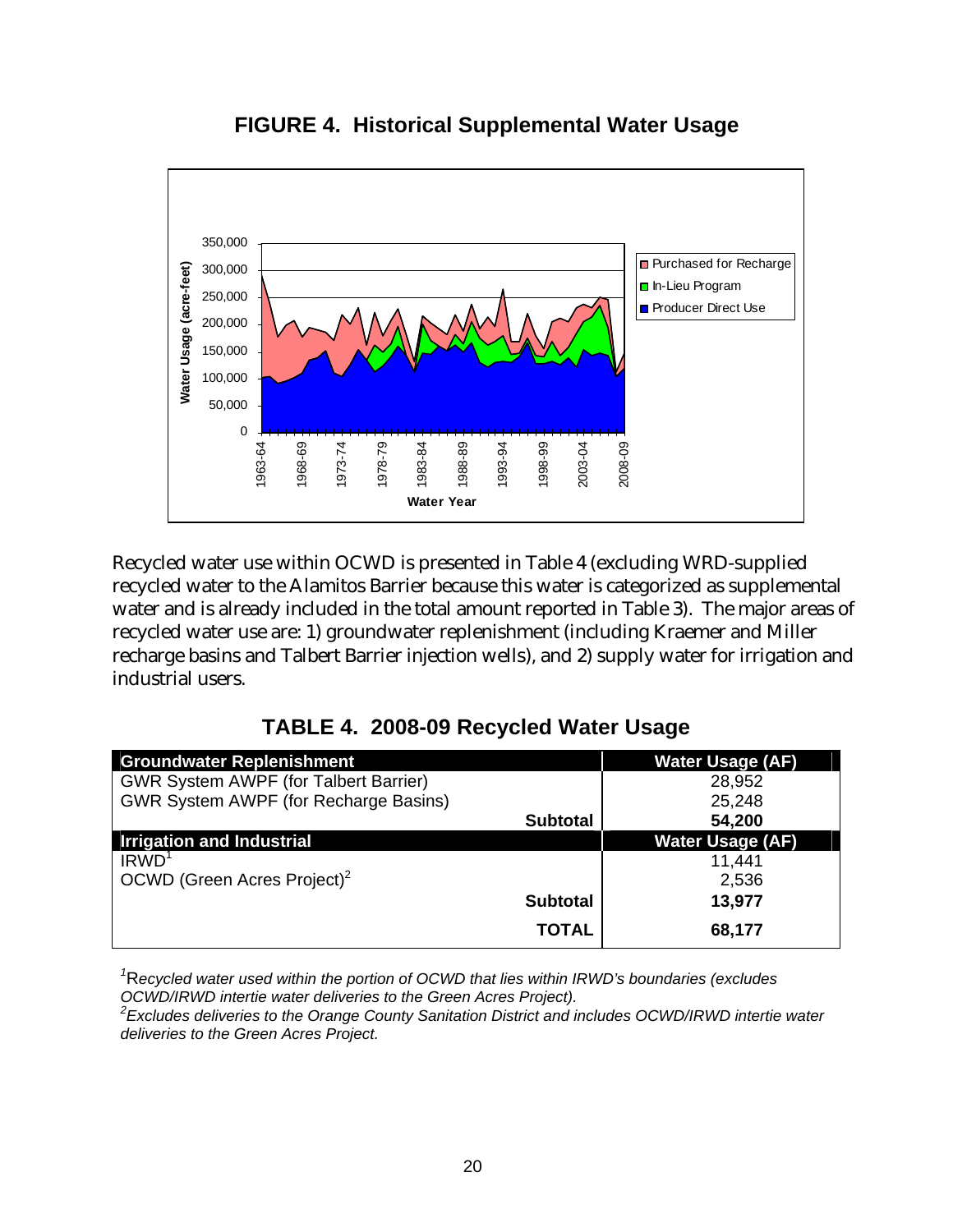# **AVAILABILITY OF SUPPLEMENTAL REPLENISHMENT WATER**

The availability of replenishment water from MWD has been significantly impacted by the drought and pumping restrictions on the Sacramento-San Joaquin Delta in order to protect the endangered Delta smelt, salmon and other migratory species. Under the federal Endangered Species Act, the United States National Marine Fisheries Service released a new biological opinion called the Salmon Opinion in June 2009. Since its release, the Salmon Opinion has been under the review of Department of Water Resources, MWD and many other affected agencies to determine its impact(s). The United States National Marine Fisheries Service estimated that the preliminary impact of the Salmon Opinion to cities and farms south of the Delta would likely be 5% to 7% in water reductions. However, analysis by the Department of Water Resources indicates that the Salmon Opinion will reduce water deliveries to the southern California region by as much as 10%. It is important to note that the water supply reductions caused by the Salmon Opinion are apart from those reductions associated with the Delta Smelt Opinion released by the United States Fish and Wildlife Services in December 2008. These pumping restrictions mean that the years in which MWD has excess imported supplies (thus, allowing MWD to provide replenishment water to local groundwater agencies) will be significantly reduced. MWD is estimating that it will have excess supplies approximately 2 out of 10 years.

MWD has projected that replenishment water will not be available through June 2010. The availability of replenishment water in ensuing water year 2010-11 is highly unlikely.

# **WATER DEMANDS**

During the 2008-09 water year, total water demands within OCWD's service area totaled 456,913 AF. Total demand includes the use of groundwater, MWD In-Lieu Program water, imported water, Santiago Creek native water and recycled water. Total demand excludes groundwater, supplemental water and recycled water used by OCWD for groundwater recharge and also excludes water credits given for water conservation efforts.

Water demands for 2008-09 and projected water demands for 2009-10 and 2010-11 are shown in Table 5. The water demands for the current year 2009-10 were determined by assessing the current year data that is available and projecting that data to develop annual totals for the current year. The water demands for the ensuing year 2010-11 are based on projections provided by the retail water agencies within OCWD's service area. Long-term water demand projections are illustrated in Figure 5.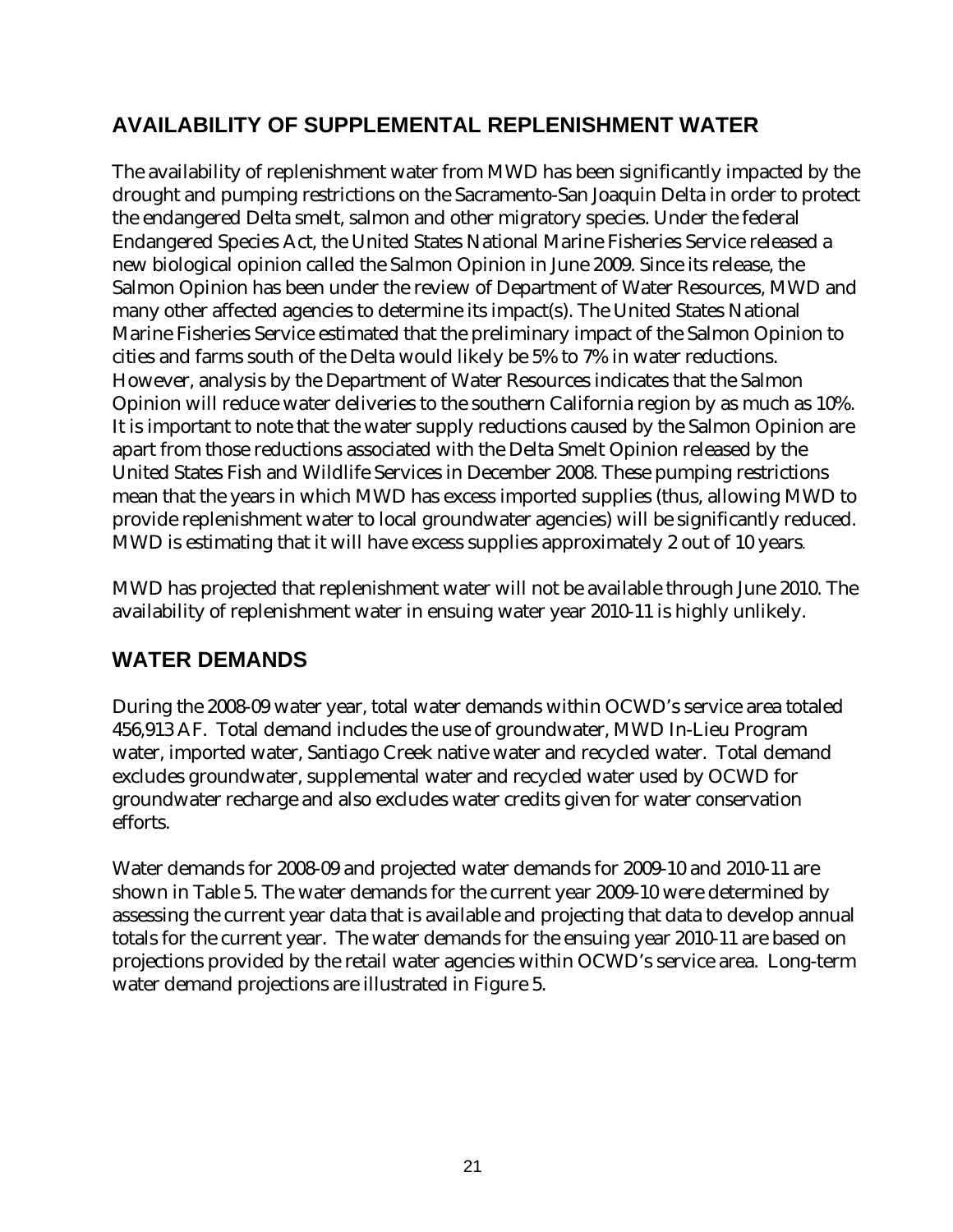|  |  | <b>TABLE 5. Water Demands Within OCWD</b> |  |  |
|--|--|-------------------------------------------|--|--|
|--|--|-------------------------------------------|--|--|

|                            | Ground-<br>water <sup>1</sup> | <b>Imported</b><br>Water $2,3$ | <b>Santiago</b><br><b>Creek Native</b><br>Water <sup>3</sup> | <b>Recycled</b><br>Water <sup>4</sup> | <b>Total</b> |
|----------------------------|-------------------------------|--------------------------------|--------------------------------------------------------------|---------------------------------------|--------------|
| 2008-09                    |                               |                                |                                                              |                                       |              |
| Non-Irrigation             | 321,631                       | 116,468                        | 2,302                                                        |                                       | 440,401      |
| Irrigation                 | 2,516                         | 19                             |                                                              | 13,977                                | 16,512       |
| <b>Total</b>               | 324,147                       | 116,487                        | 2,302                                                        | 13,977                                | 456,913      |
| 2009-10 (Current Year) $5$ |                               |                                |                                                              |                                       |              |
| Non-Irrigation             | 296,000                       | 145,500                        | 3,000                                                        |                                       | 444,500      |
| Irrigation                 | 2,000                         | 500                            |                                                              | 13,000                                | 15,500       |
| <b>Total</b>               | 298,000                       | 146,000                        | 3,000                                                        | 13,000                                | 460,000      |
| 2010-11 (Ensuing Year) $5$ |                               |                                |                                                              |                                       |              |
| Non-Irrigation             | 292,400                       | 141,900                        | 3,000                                                        |                                       | 437,300      |
| Irrigation                 | 2,600                         | 100                            |                                                              | 15,000                                | 17,700       |
| <b>Total</b>               | 295,000                       | 142,000                        | 3,000                                                        | 15,000                                | 455,000      |

<sup>1</sup> Includes In-Lieu Program water if such Program water were available (none in 2008-09).<br><sup>2</sup> Evoludes water conservation eredits and imported water used for groundwater replanishm

*Excludes water conservation credits and imported water used for groundwater replenishment.* <sup>3</sup>*"Imported Water" and "Santiago Creek Native Water" are both counted as supplemental water.* <sup>4</sup>

*Excludes recycled water injected into the groundwater basin for seawater intrusion protection. Includes recycled water from IRWD and OCWD's Green Acres Project (excluding OCSD usage).* <sup>5</sup>*Demands are estimated by OCWD assuming average hydrology.*



**FIGURE 5. Water Demand Projections**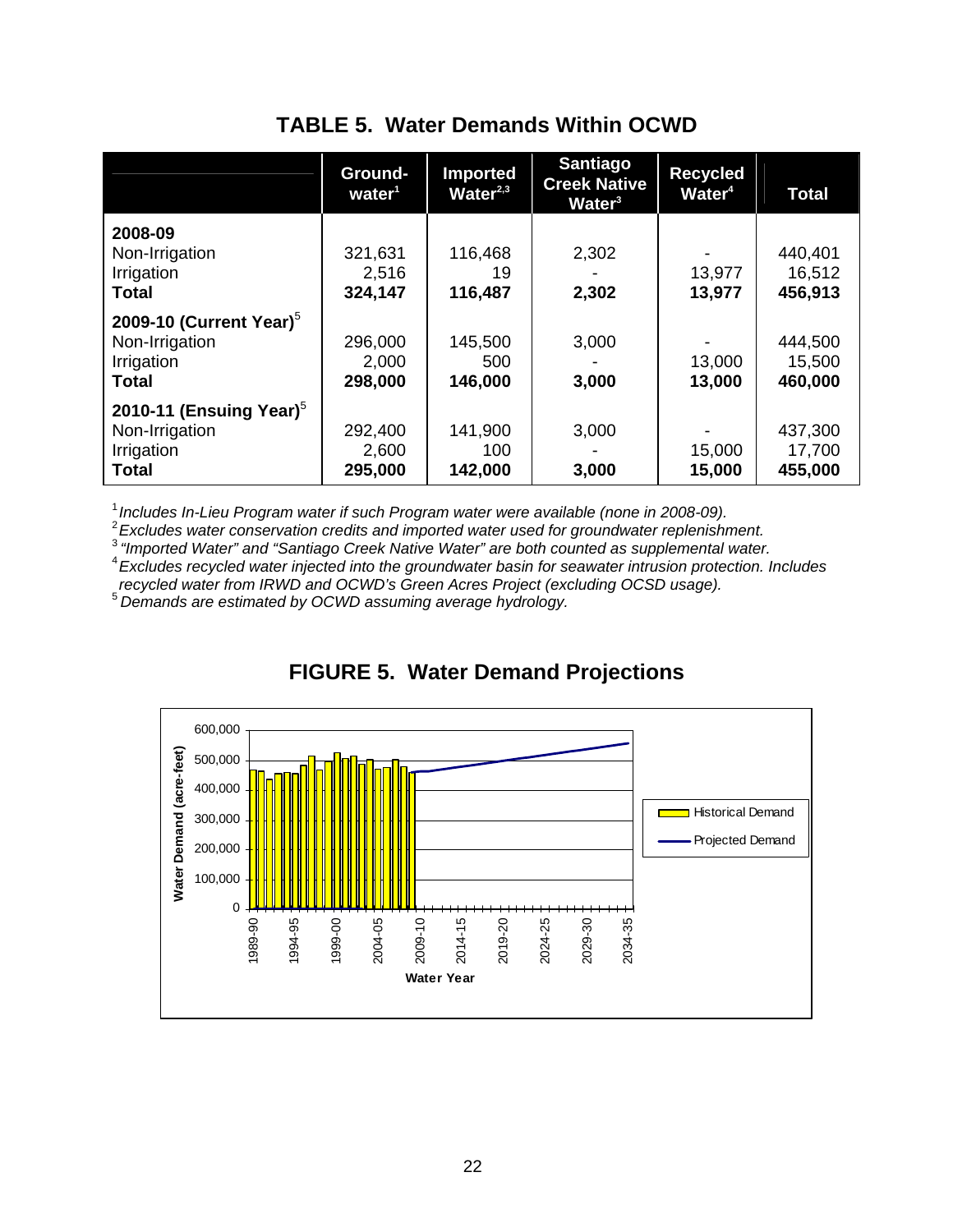# **WATER DEMAND FORECAST**

OCWD participates with MWDOC and retail groundwater producers to predict future demands in the OCWD service area. Each groundwater producer projected its total water demands to the year 2035. These projections include the effect of local water conservation efforts. Figure 5 illustrates the historical and the projected water demands for OCWD service area to the year 2035.

Population within OCWD's service area is expected to increase from the current 2.38 million people to approximately 2.7 million people by the year 2035. This population growth is expected to increase water demands from the current 456,913 AF per year to 557,660 AF per year in 2035 as projected in the OCWD Long-Term Facilities Plan dated June 8, 2009. In an effort to support increasing water demands, OCWD will look to increase basin production by operating the existing GWR System, expanding the current AWPF production capacity, capturing more SAR storm flows, purchasing imported supplies for groundwater recharge whenever supplies are available, developing other local recycled water supplies for replenishment purposes, expanding recharge facilities and improving the In-Lieu Program (provided that In-Lieu water is available or whenever it becomes available).

# **ADVANCED WASTEWATER RECLAMATION**

Groundwater, supplemental water and local surface water have historically been the primary water sources within OCWD. In recent decades, wastewater reclamation has increasingly become a significant source of additional water. Purified recycled wastewater has been produced by OCWD for use as injection water in the Talbert Barrier and as percolation water in Kraemer and Miller recharge basins. OCWD and IRWD recycle wastewater at their respective treatment plants for irrigation and industrial uses.

OCWD and the Orange County Sanitation District (OCSD) signed a Joint Exercise of Powers Agreement in October 2002 to construct the \$486.9 million GWR System. The GWR System was operational in January 2008. The advanced treatment processes utilized in the GWR System consist of microfiltration (MF) followed by reverse osmosis (RO) and ultraviolet (UV) light disinfection in combination with hydrogen peroxide. For 2008-09 water year, the GWR System treated and delivered 54,200 AF of wastewater that has been purified to drinking water standards for direct injection into the Talbert seawater intrusion barrier and percolation into the OCWD groundwater basin at Kraemer and Miller recharge basins.

For 2008-09, OCWD and IRWD recycled water deliveries for landscape irrigation and industrial uses in Fountain Valley, Costa Mesa, Huntington Beach, Newport Beach, Santa Ana and the IRWD service area totaled 13,977 AF.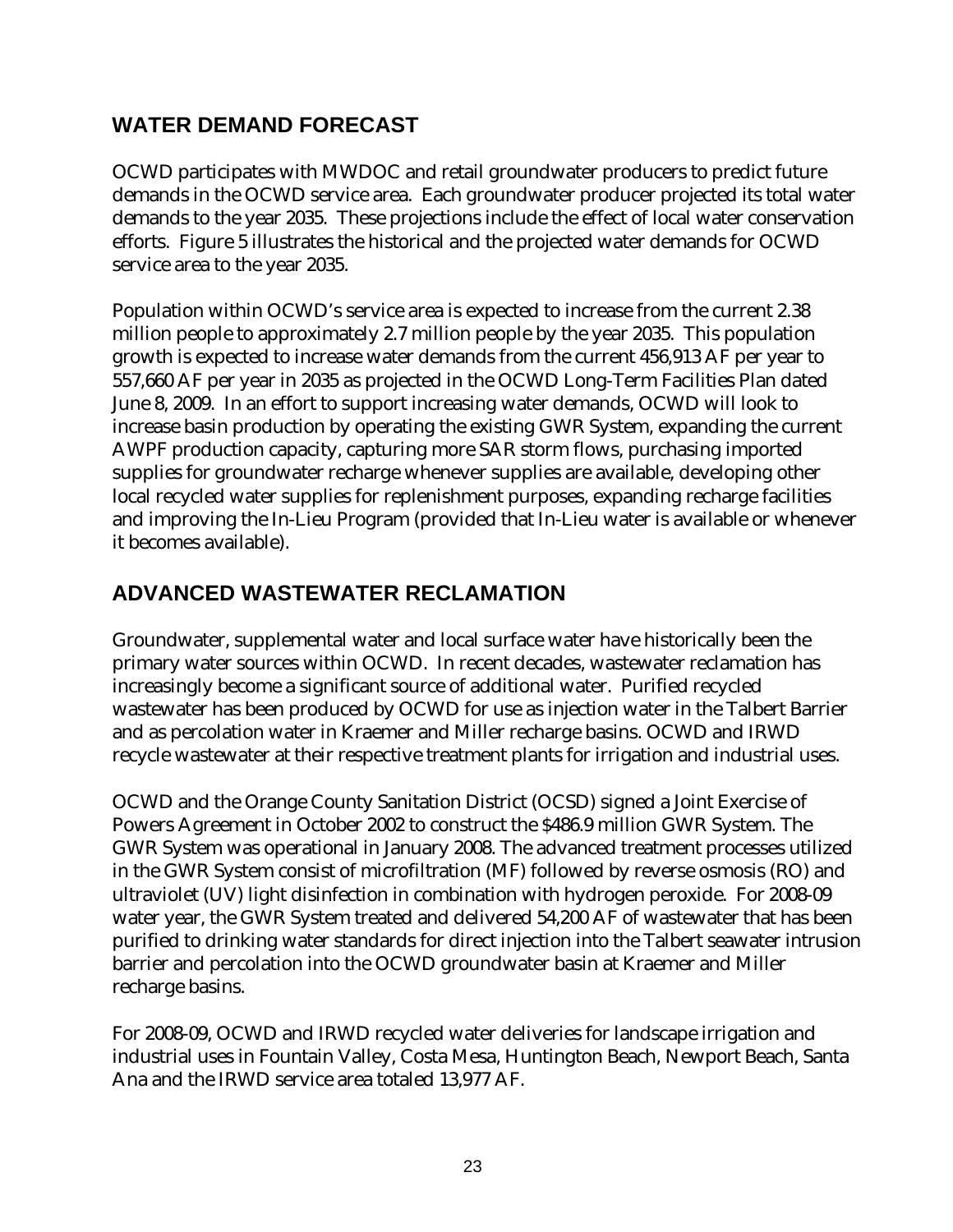WRD placed the 3-MGD Alamitos Barrier Recycled Water Project, known as the Leo J. Vander Lans Water Treatment Facility, into service in October 2005. This project supplies highly treated recycled water to the Alamitos Barrier. The Leo J. Vander Lans advanced wastewater treatment facility located in Long Beach utilizes the treatment processes of MF, RO and UV light disinfection. This project is intended to replace up to 50% of the imported water used to supply the Alamitos Barrier with recycled water. The project operated for eleven months in 2008-09 (from July 2008 through November 2008 and from January 2009 through June 2009). For 2008-09, the project supplied 472 AF of recycled water to the Alamitos Barrier, which represented 23% of the barrier's supply. Recycled water deliveries from the Leo J. Vander Lans plant to the Orange County portion of the Alamitos Barrier are classified as supplemental water because this recycled water originates from outside the SAR watershed.

# **WATER QUALITY**

OCWD maintains a comprehensive groundwater protection policy that includes water quality monitoring, removal of contaminants, regulatory agency support, toxic residuals removal and hazardous waste management. In addition, OCWD provides water quality information to regulatory agencies, other water agencies and the general public. In order to meet the current and future water quality testing requirements, a new OCWD Advanced Water Quality Assurance Laboratory at the Fountain Valley campus was completed in this water year. A photograph of OCWD Advanced Water Quality Assurance Laboratory is shown on the front cover of this report. The new laboratory will house approximately 30 chemists and laboratory technicians, 10 water quality monitoring personnel and all the analytical equipment that are needed to perform more than 350,000 analyses of approximately 18,000 water samples taken each water year. The new laboratory will also support the extensive water quality testing requirements for the GWR System.

When blended together by the major agencies within the OCWD service area, the blended groundwater (without treatment) and treated supplemental water for 2008-09 is determined to have a flow-weighted average of 490 milligrams per liter (mg/L) of total dissolved solids (TDS), which is an increase from 469 mg/L for average TDS reported for the prior year (2007-08). As a result of low BPP for 2008-09, major agencies utilized more treated supplemental water which contained higher TDS concentration; thus, increasing the flow-weighted average TDS. The average groundwater TDS concentration for the basin for 2008-09 is 443 mg/L (versus 456 mg/L reported for 2007-08), ranging from a low of 214 mg/L in the Seal Beach area to greater than 600 mg/L in certain inland areas.

Average concentrations of TDS, nitrates and hardness for groundwater and groundwater combined with supplemental water supplied by agencies within OCWD's service area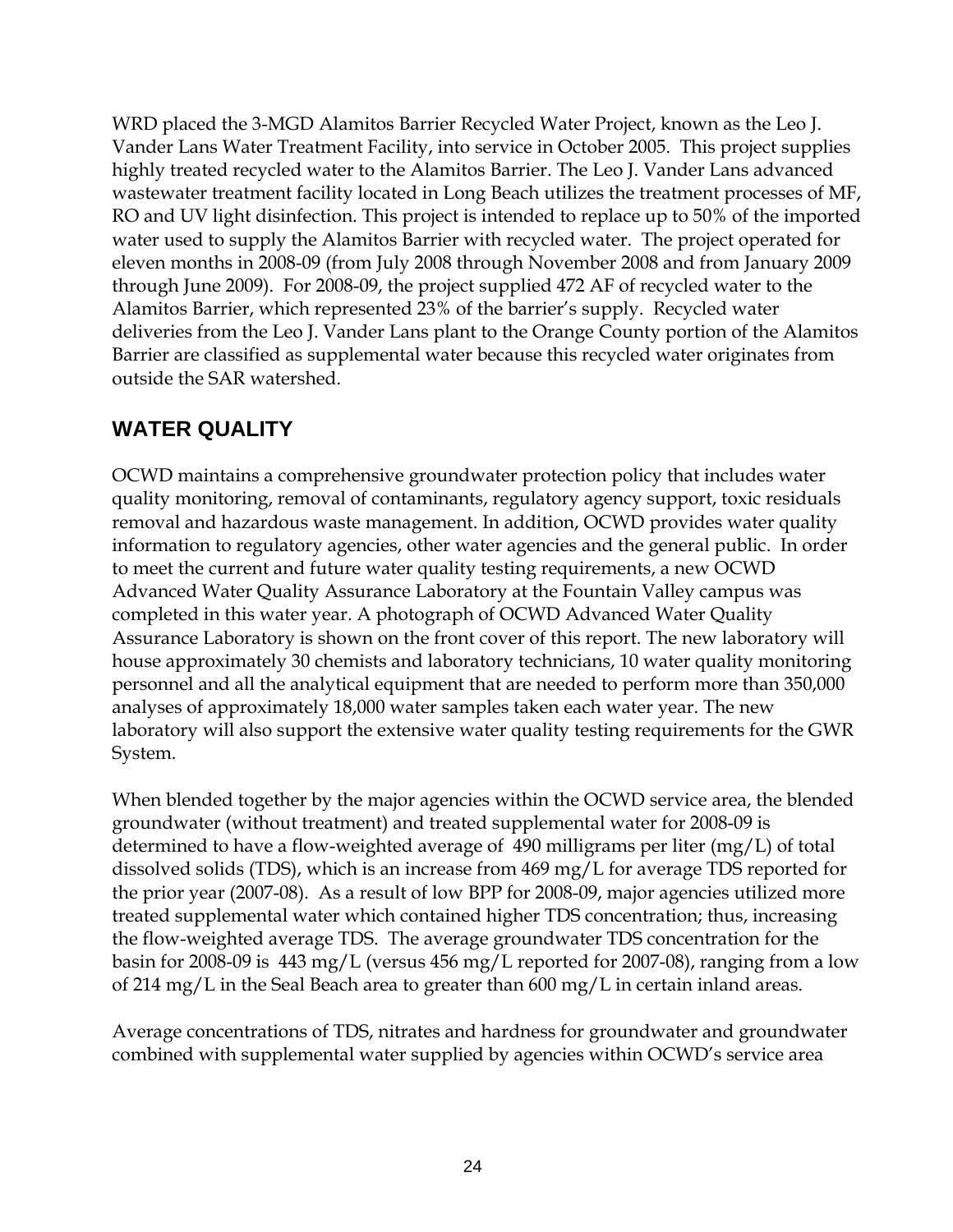#### **TABLE 6. 2008-09 Water Quality Summary**

|                                          | Groundwater <sup>1,7</sup> |                 |                   | <b>Delivered Blend</b> <sup>1,2,7</sup> |                       |                   |  |
|------------------------------------------|----------------------------|-----------------|-------------------|-----------------------------------------|-----------------------|-------------------|--|
| <b>City/Agency</b>                       | <b>TDS3</b>                | $NO3$ - $N4$    | Hard-             | <b>TDS3</b>                             | $NO3$ -N <sup>4</sup> | Hard-             |  |
|                                          |                            |                 | ness <sup>5</sup> |                                         |                       | ness <sup>5</sup> |  |
| Anaheim                                  | 555                        | 3.1             | 327               | 572                                     | 2.2                   | 313               |  |
| <b>Buena Park</b>                        | 363                        | 1.0             | 198               | 440                                     | 0.8                   | 224               |  |
| <b>East Orange County Water District</b> | 574                        | 3.7             | 346               | 589                                     | 2.3                   | 320               |  |
| <b>Fountain Valley</b>                   | 397                        | 1.1             | 247               | 464                                     | 0.9                   | 258               |  |
| Fullerton                                | 586                        | 3.3             | 305               | 594                                     | 2.4                   | 297               |  |
| <b>Garden Grove</b>                      | 495                        | 3.4             | 301               | 531                                     | 2.5                   | 295               |  |
| Golden State Water Company               | 441                        | 2.2             | 244               | 504                                     | 1.5                   | 258               |  |
| Huntington Beach                         | 316                        | 0.3             | 167               | 408                                     | 0.3                   | 202               |  |
| Irvine Ranch Water District <sup>6</sup> | $314*$                     | $0.4*$          | $114*$            | $316*$                                  | $0.4*$                | $115*$            |  |
| La Palma                                 | 266                        | ND <sup>8</sup> | 142               | 370                                     | 0.1                   | 184               |  |
| <b>Mesa Consolidated Water District</b>  | 364                        | 0.2             | 134               | 404                                     | 0.2                   | 158               |  |
| Newport Beach                            | 416                        | 1.2             | 234               | 482                                     | 0.9                   | 250               |  |
| Orange                                   | 482                        | 2.4             | 292               | 518                                     | 1.8                   | 289               |  |
| Santa Ana                                | 389                        | 2.2             | 232               | 458                                     | 1.6                   | 247               |  |
| Seal Beach                               | 214                        | ND <sup>8</sup> | 81                | 340                                     | 0.1                   | 144               |  |
| <b>Serrano Water District</b>            | 642                        | 1.6             | 356               | 660                                     | 1.1                   | 351               |  |
| Tustin <sup>6</sup>                      | 569*                       | $6.5*$          | 286*              | 584*                                    | $4.3*$                | 284*              |  |
| Westminster                              | 357                        | 1.3             | 226               | 436                                     | 1.0                   | 243               |  |
| Yorba Linda Water District               | 617                        | 2.9             | 326               | 616                                     | 2.1                   | 312               |  |
| <b>Weighted Average</b>                  | 443                        | 2.0             | 240               | 490                                     | 1.5                   | 252               |  |

<sup>1</sup> All groundwater results (alone or blend) are for untreated groundwater (see note 6 below). Units are reported in mg/L.<br><sup>2</sup> Delivered blend includes untreated groundwater and treated imported MWD water (i.e., blend of *State Project water as measured at the MWD Diemer Plant), except Serrano Water District, which blends with treated Santiago Reservoir water. Units are reported in mg/L. Annual average water qualities for MWD and Santiago Reservoir (Irvine Lake) for 2007-08 are as follows:* 

| <b>MWD Water Quality</b>                                                                                                 | Santiago Reservoir Water Quality  |  |  |  |  |
|--------------------------------------------------------------------------------------------------------------------------|-----------------------------------|--|--|--|--|
| $TDS = 612$ mg/L                                                                                                         | $TDS = 702 \text{ mg/L}$          |  |  |  |  |
| $NO_3$ - $N = 1.4$ mg/L                                                                                                  | $NO_3$ - $N = 0.05$ mg/L          |  |  |  |  |
| Hardness (as $CaCO3$ ) = 281 mg/L                                                                                        | Hardness (as $CaCO3$ ) = 340 mg/L |  |  |  |  |
| $3$ Secondary Drinking Water Standards for TDS are as follows:                                                           |                                   |  |  |  |  |
| $500 \text{ mg/L}$ = recommended limit                                                                                   |                                   |  |  |  |  |
| $1.000 \text{ ma/L}$ = upper limit                                                                                       |                                   |  |  |  |  |
| $^{4}$ Primary Drinking Water Standard for nitrate NO <sub>3</sub> -N (i.e., nitrate expressed as nitrogen) is 10 mg/L.  |                                   |  |  |  |  |
| $^5$ Hardness is reported as mg/L of CaCO $_3$ . General classifications of hard and soft water are within the following |                                   |  |  |  |  |
| concontration ronger                                                                                                     |                                   |  |  |  |  |

*concentration ranges:* 

$$
0.75 \text{ mg/L} = \text{so}
$$

 *0-75 mg/L = soft 150-300 mg/L = hard*

<sup>6</sup> Agencies with active groundwater quality improvement projects that treat for one or more of the constituents listed in the *table. The results shown herein for "groundwater" and "delivered blend" reflect results from untreated groundwater. Water* 

*quality constituents that are marked with an asterisk (\*) are reduced prior to delivery to customers.* <sup>7</sup> <sup>'</sup> All water quality results are flow-weighted averages based on groundwater and imported water delivered to each entity.<br><sup>8</sup>ND area detect. Nitrate (as NO, N) apolytical detection limit for OCMD Leheretery... 2.1 mail.

 ${}^{8}$ ND = non-detect. Nitrate (as NO<sub>3</sub>-N) analytical detection limit for OCWD Laboratory = 0.1 mg/L.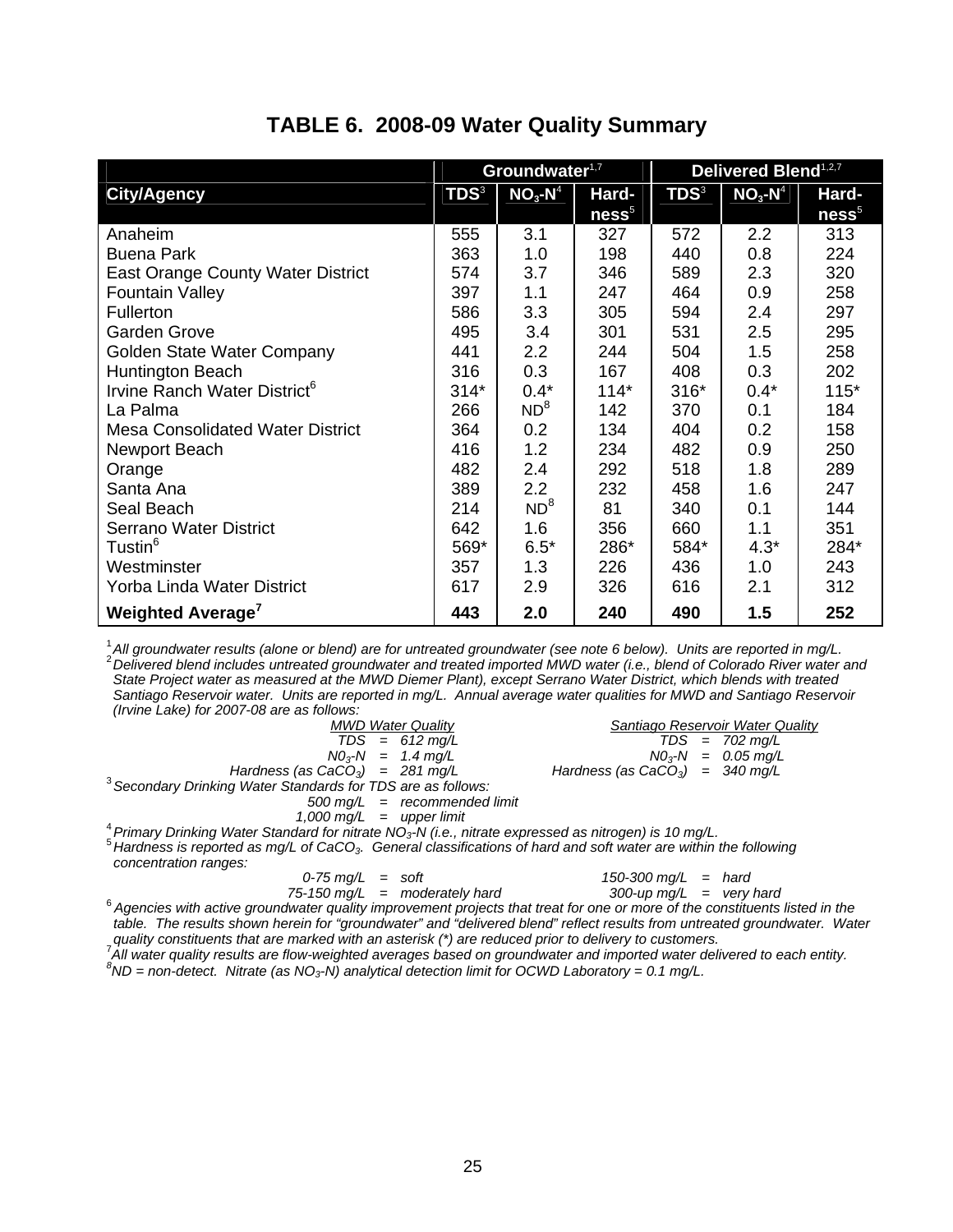during the 2008-09 water year are shown in Table 6. These concentrations were determined from groundwater and supplemental water analyses and from production reports submitted to and filed with OCWD by each agency. The city of Tustin and IRWD have active groundwater treatment projects that help to reduce certain constituents reported in Table 6 in their groundwater supply prior to service to their customers (see note 6 for explanation).

# **WATER RESOURCES DATA**

A summary of water resources data within OCWD for the 2008-09 water year and the previous year (2007-08) is included in Appendix 5.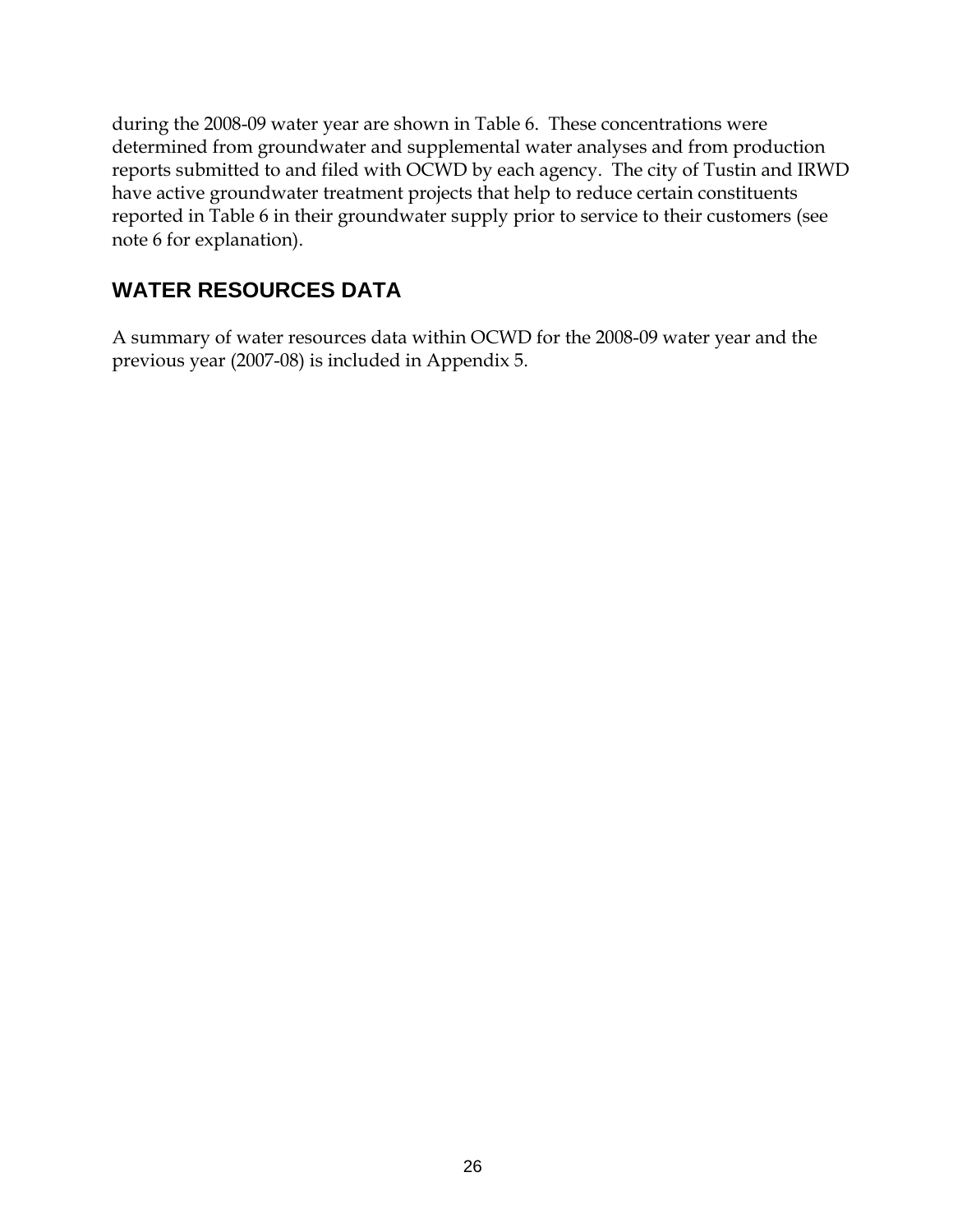# **PART III: WATER PRODUCTION COSTS FOR ENSUING YEAR (2010-11)**

Section 31.5 of the District Act requires that costs of producing groundwater and obtaining supplemental water be evaluated annually. These costs vary for each groundwater producer and depend on many factors. Although these variations in cost are recognized, it is necessary for the purpose of this report to arrive at figures representing the average cost of producing groundwater and purchasing supplemental water.

### **ENSUING YEAR (2010-11) WATER PRODUCTION COSTS SUMMARY OF FINDINGS**

- 1. Cost for producing water from the groundwater basin within OCWD including a replenishment assessment for 2010-11 is estimated to be \$412 per acre-foot.
- 2. Cost of treated, non-interruptible supplemental water for 2010-11 is estimated to be \$791 per acre-foot.
- 4. Cost for untreated, interruptible replenishment water for 2010-11 is estimated to be \$410 per acre-foot.
- 5. Cost for In-Lieu Program water for 2010-11 is estimated to be \$602 per acre-foot.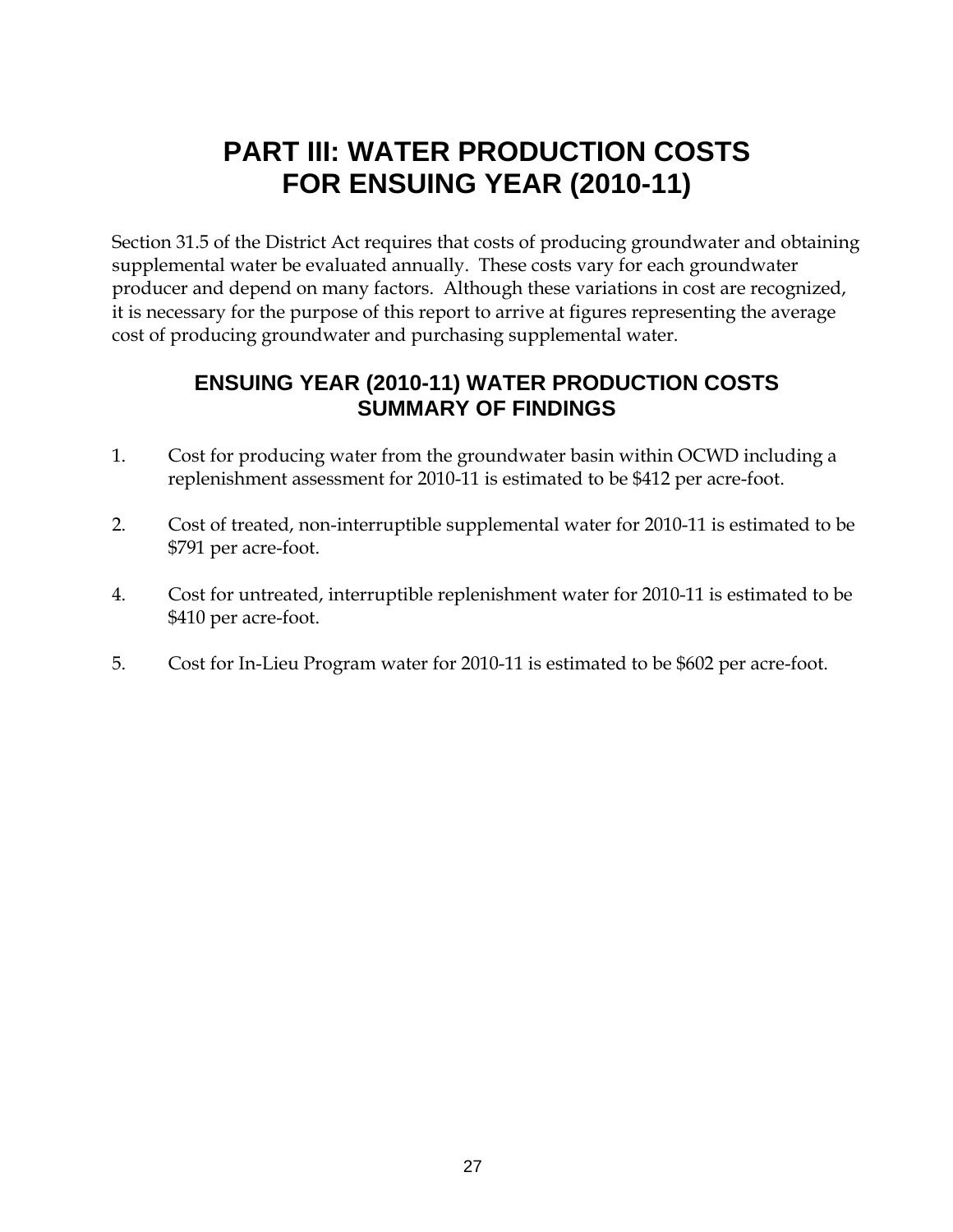## **GROUNDWATER PRODUCTION COSTS FOR NON-IRRIGATION USE**

Cost for producing an acre-foot of groundwater in the ensuing 2010-11 water year has been estimated for a potable water well for a large groundwater producer (i.e., a city water department, water district) in OCWD's service area. Operations and maintenance (O&M) and energy costs were estimated using cost information provided by nineteen large groundwater producers from a survey conducted by OCWD in fall 2009. The capital cost component was derived using available actual project cost data for eight production wells constructed under the MWD Long-Term Groundwater Storage Program. Appendix 4 contains several of the key design characteristics for the MWD eight-well project. The OCWD RA used in the cost determination is the proposed RA for 2010-11.

The estimated cost for groundwater production for a large groundwater producing entity such as a city water department or a water district is presented in Table 7. The total cost to produce an acre-foot of groundwater within OCWD in the ensuing 2010-11 water year is estimated to be \$412 per acre-foot. Based on responses to the aforementioned survey, the flow-weighted average (based upon the quantity of groundwater pumped) for energy cost equaled \$61 per AF. O&M costs ranged from \$21 to \$178 per acre-foot with a median cost of approximately \$50 per acre-foot. Elements that influence these costs include load factors and variations in groundwater levels. Recently drilled wells are generally deeper than those drilled decades ago. From the aforementioned survey, the average load factor which indicates the percent-of-use of an extraction facility equaled 56 percent.

| <b>Cost Item</b>               | <b>Non-Irrigation Use</b> |                     |  |  |  |
|--------------------------------|---------------------------|---------------------|--|--|--|
|                                | <b>Annual Cost (\$)</b>   | Cost per AF (\$/AF) |  |  |  |
| Energy                         | 158,600 <sup>1</sup>      | $61^2$              |  |  |  |
| Proposed RA                    | 647,400 <sup>1</sup>      | $249^{3}$           |  |  |  |
| <b>Total Production Costs</b>  | 806,000                   | 310                 |  |  |  |
| Capital                        | 135,200 <sup>4</sup>      | $52^{4}$            |  |  |  |
| O&M                            | 130,000 <sup>1</sup>      | 50 <sup>2</sup>     |  |  |  |
| <b>Total Other Costs</b>       | 265,200                   | 102                 |  |  |  |
| <b>Total Cost to Producers</b> | 1,071,200                 | 412                 |  |  |  |

### **TABLE 7. Estimated 2010-11 Groundwater Production Costs**

<sup>1</sup> Based upon an annual average production of 2,600 AF per production well.<br><sup>2</sup> Based on survey of major agencies within OCWD's service area, non-irrigation groundwater users.<br><sup>3</sup> Propaged BA for 2010 11  *Proposed RA for 2010-11.* 

<sup>4</sup> Based on the estimated average cost for design and construction of a production well (excluding land *cost) under the MWD Long-Term Groundwater Storage Program (cost amortized over 30 years at 5 percent interest). Typical design parameters are listed in Appendix 4.* 

#### **COST OF SUPPLEMENTAL WATER**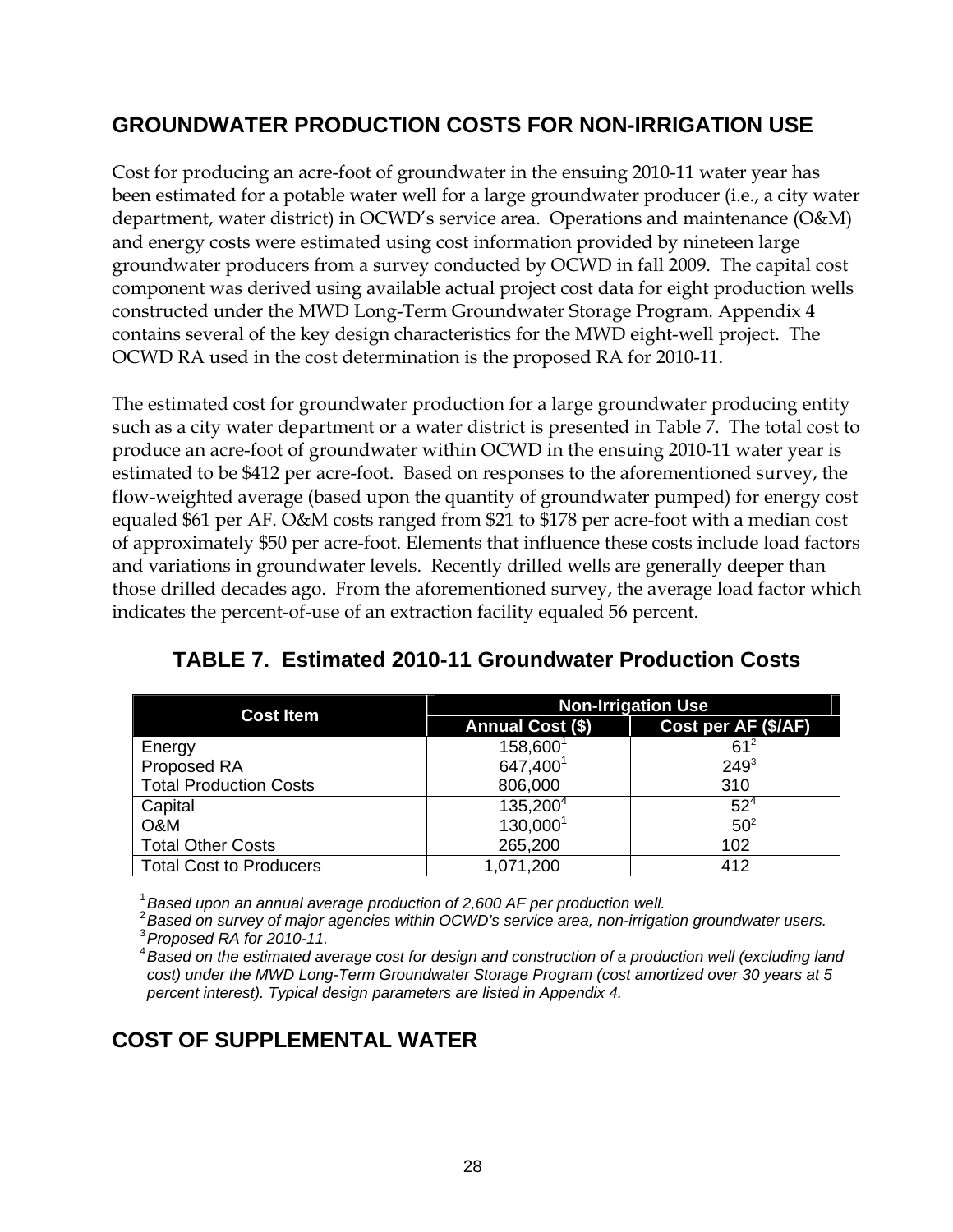Supplemental water is supplied to the OCWD service area by MWD. MWD delivers both treated and untreated water as either a non-interruptible supply or an interruptible supply. As a result, there are several categories of water available from MWD. The categories most applicable for purposes of this report are 1) uninterruptible (i.e., firm) treated water, which is referred to as "full service water," 2) interruptible treated water, which is referred to as "In-Lieu water," and 3) interruptible untreated water, which is referred to as "replenishment water." Treated water is used directly by various groundwater producers for municipal and industrial purposes, while untreated water is used by OCWD for groundwater replenishment. Table 8 shows the estimated costs for the three aforementioned MWD water categories for the ensuing 2010-11 water year. Figure 6 illustrates the historical supplemental water costs along with the historical groundwater production costs. A comparison of estimated costs for groundwater versus supplemental water (non-irrigation use) during the ensuing water year 2010-11 is summarized in Table 9 and also in Figure 6. Values used in Figure 6 are presented in tabular form in Appendix 7.

| <b>Rate and Charge Components</b>                                                                                                                                                                                                                         | <b>Treated Water Rates (\$/AF)</b>                             |                                                   |  |  |
|-----------------------------------------------------------------------------------------------------------------------------------------------------------------------------------------------------------------------------------------------------------|----------------------------------------------------------------|---------------------------------------------------|--|--|
| <b>Firm Deliveries</b>                                                                                                                                                                                                                                    | <b>Full Service Water</b>                                      |                                                   |  |  |
| <b>MWD Supply Rate (MWDOC Melded Rate)</b><br><b>MWD System Access Rate</b><br><b>MWD System Power Rate</b><br><b>MWD Water Stewardship Rate</b><br><b>MWD Treatment Surcharge</b><br>MWD RTS and Capacity Charges <sup>2</sup><br><b>MWDOC Surcharge</b> | 166.50<br>185.50<br>127.00<br>42.00<br>217.00<br>46.00<br>7.00 |                                                   |  |  |
| Total                                                                                                                                                                                                                                                     | 791.00                                                         |                                                   |  |  |
|                                                                                                                                                                                                                                                           |                                                                |                                                   |  |  |
| <b>Rate and Charge Components</b>                                                                                                                                                                                                                         | <b>Treated Water</b><br>Rates (\$/AF)                          | <b>Untreated</b><br><b>Water Rates</b><br>(\$/AF) |  |  |
| <b>Interruptible Deliveries</b>                                                                                                                                                                                                                           | <b>In-Lieu Water</b>                                           | <b>Replenishment</b><br>Water                     |  |  |

<sup>&</sup>lt;sup>1</sup> Rates are an average of calendar year 2010 and proposed calendar year 2011. Supplemental *water costs for MWD member agencies (i.e., Anaheim, Fullerton and Santa Ana) are not reported herein due to the variability between the agencies on water supply allocations between MWD's Tier 1 and Tier 2.* 

*<sup>2</sup> Readiness-to-Serve (RTS) and Capacity charges have been converted to an approximate cost per acre-foot, but are not normally reported in terms of unit cost.*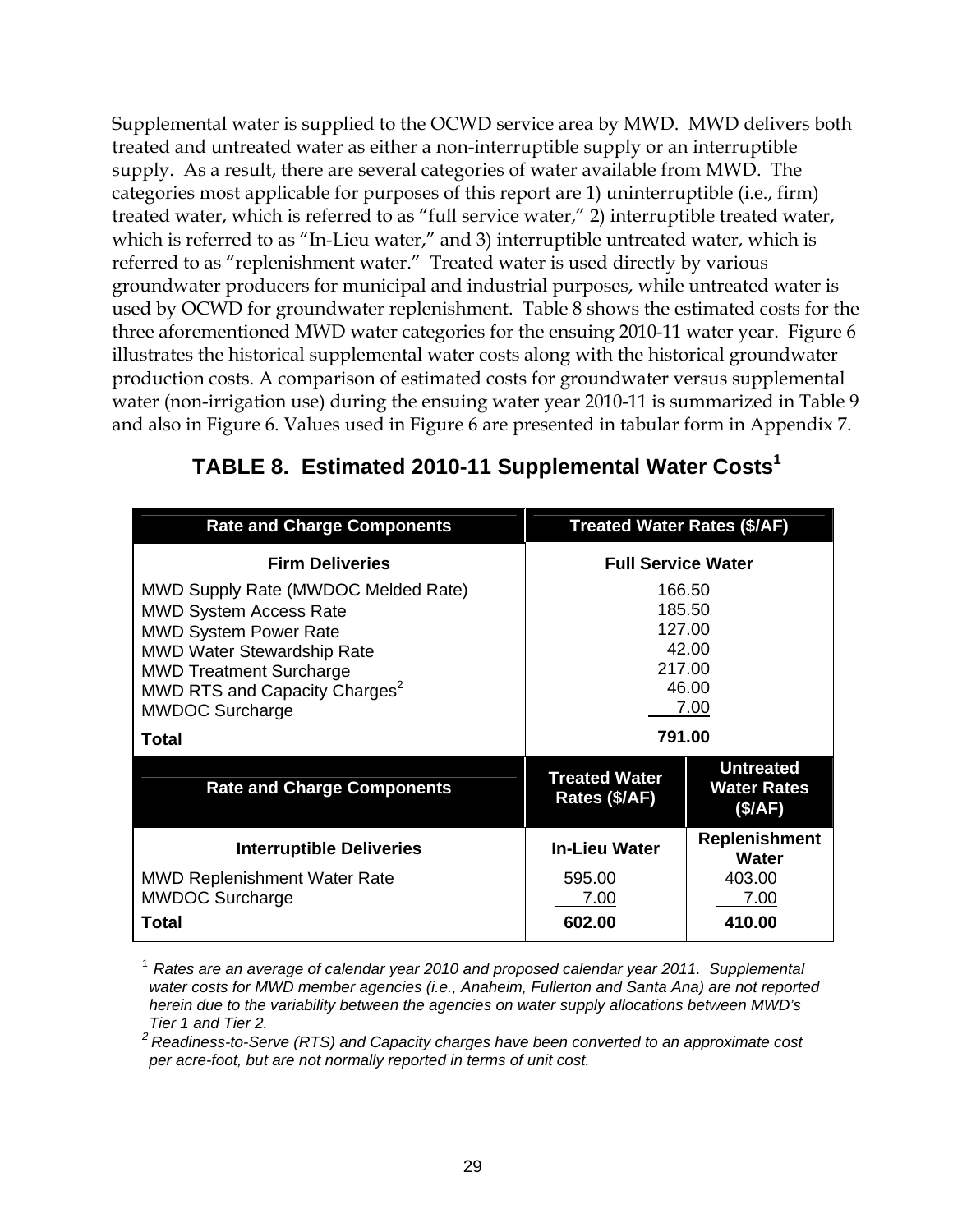Cost components for supplemental treated and untreated water are listed in Table 8. Beyond the normally expected water supply and treatment and power charges, there are several other charges. The System Access charge is for costs associated with the conveyance and distribution system, including capital and O&M costs. The Water Stewardship charge is used to support MWD's financial commitment to conservation, water recycling, groundwater recovery and other water management programs approved by MWD. MWD uses the Capacity Charge to recover its cost for use of peaking capacity within its distribution system. The Readiness-to-Serve (RTS) charge is to recover MWD's cost associated with providing standby and peak conveyance capacity and system emergency storage capacity. As of January 1, 2003, the RTS charge was discontinued for "interruptible" deliveries and the Capacity Charge commenced for full service and agricultural program deliveries. The Capacity Charge does not apply to replenishment water.

MWDOC is a MWD member agency that distributes MWD supplemental water to many water agencies within the OCWD service area. The MWDOC surcharge applies to the MWD supplemental water purchased by these agencies and provides general funding for MWDOC. There are three MWD member agencies within the OCWD service area that purchase supplemental water directly from MWD for which the MWDOC surcharge does not apply, and they are the cities of Anaheim, Fullerton and Santa Ana.



### **FIGURE 61 . Adopted and Projected Water Rates for Non-Irrigation Use**

<sup>1</sup>*Refer to Appendix 7 for actual values used in Figure 6.*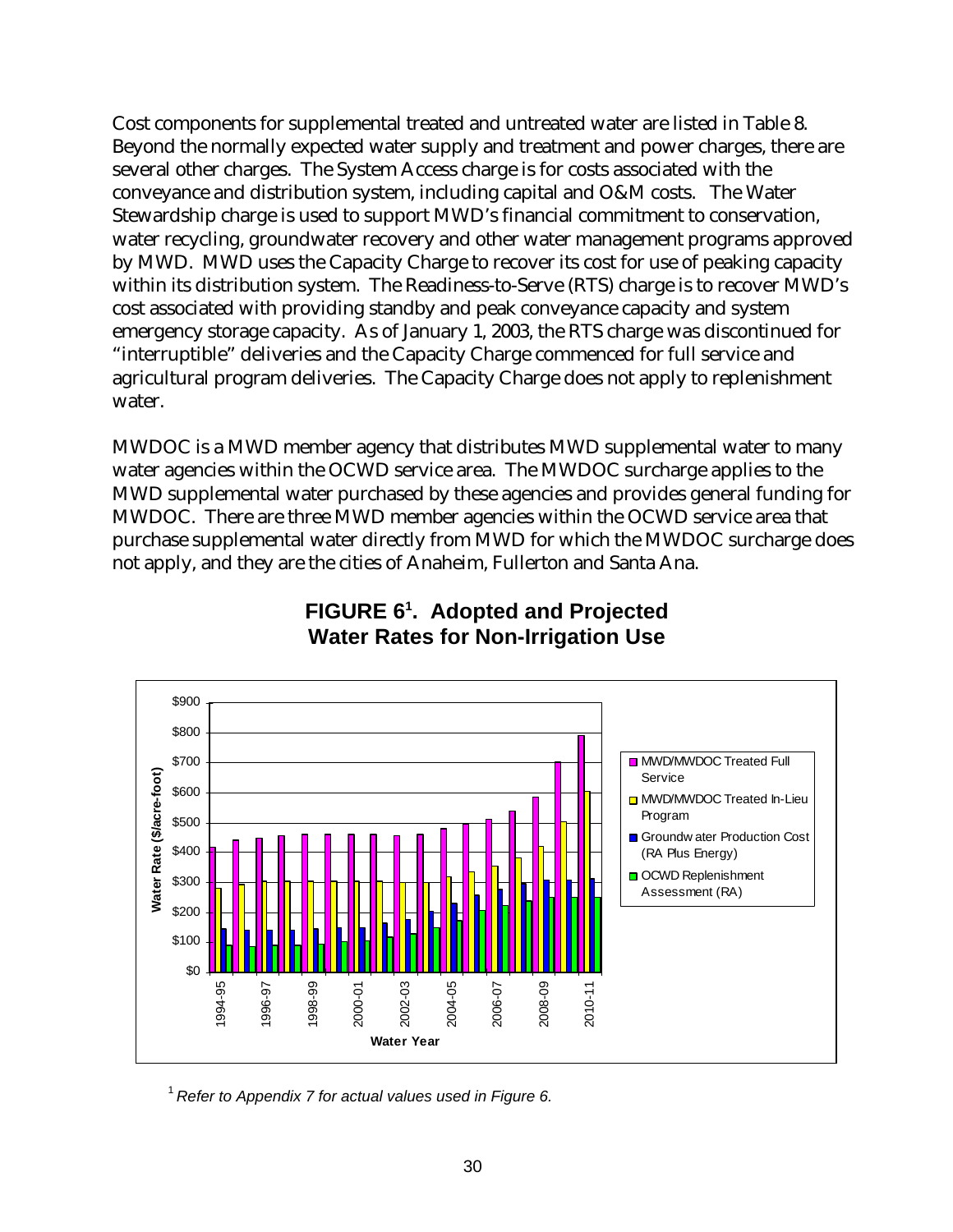# **TABLE 9. Estimated 2010-11 Water Production Cost Comparison**

| <b>Non-Irrigation Use</b> | <b>Groundwater</b><br>Cost (\$/AF) | <b>Supplemental Water</b><br>Cost (\$/AF) |  |
|---------------------------|------------------------------------|-------------------------------------------|--|
| <b>Fixed Cost</b>         | $52^{1}$                           | $791^3$                                   |  |
| Variable Cost             | $360^2$                            |                                           |  |
| Total                     | 412                                | 791                                       |  |

<sup>1</sup>*Capital cost.* 

<sup>2</sup>*Cost for energy, O&M plus proposed RA.* 

<sup>3</sup>*Delineation of fixed and variable costs is not available.*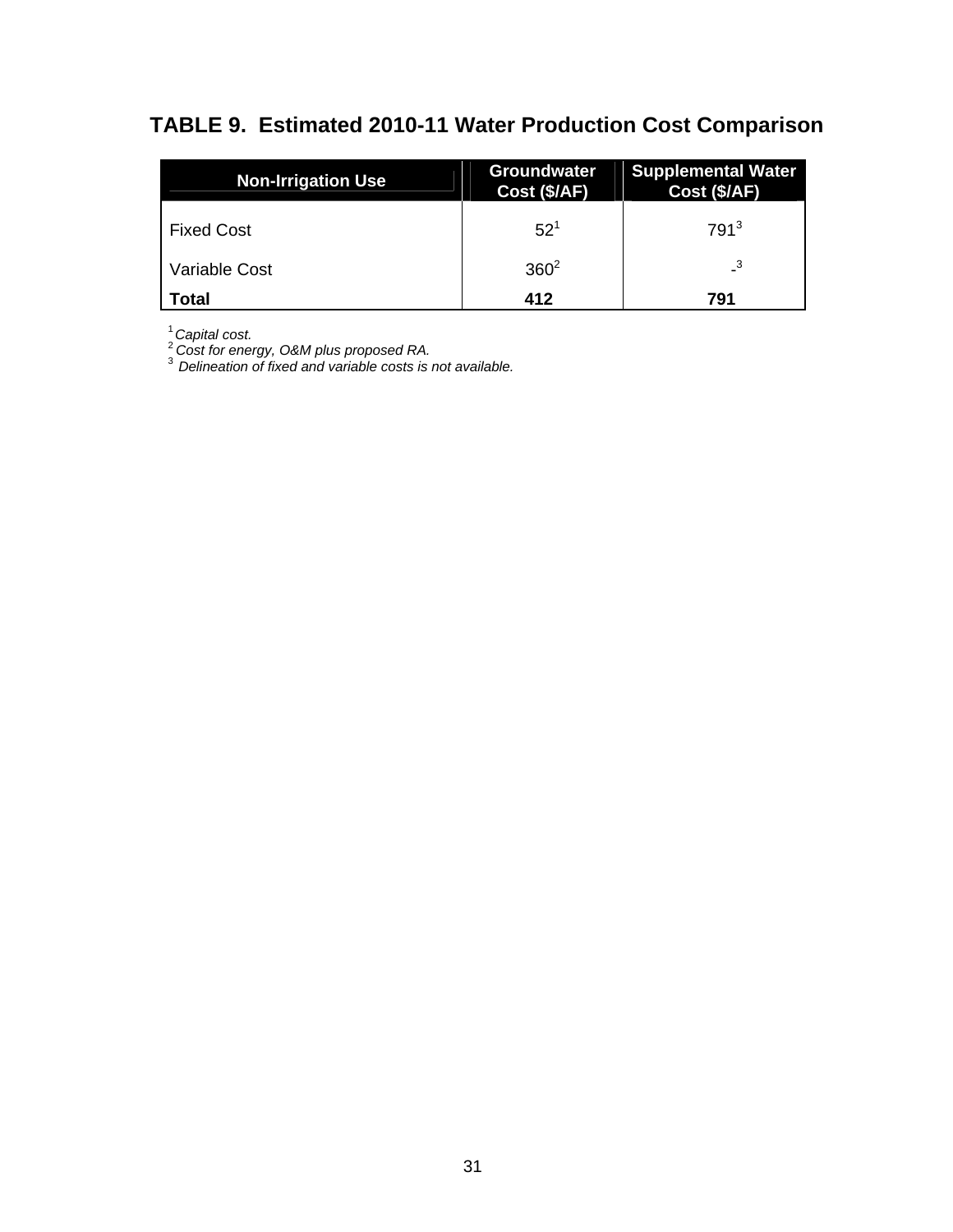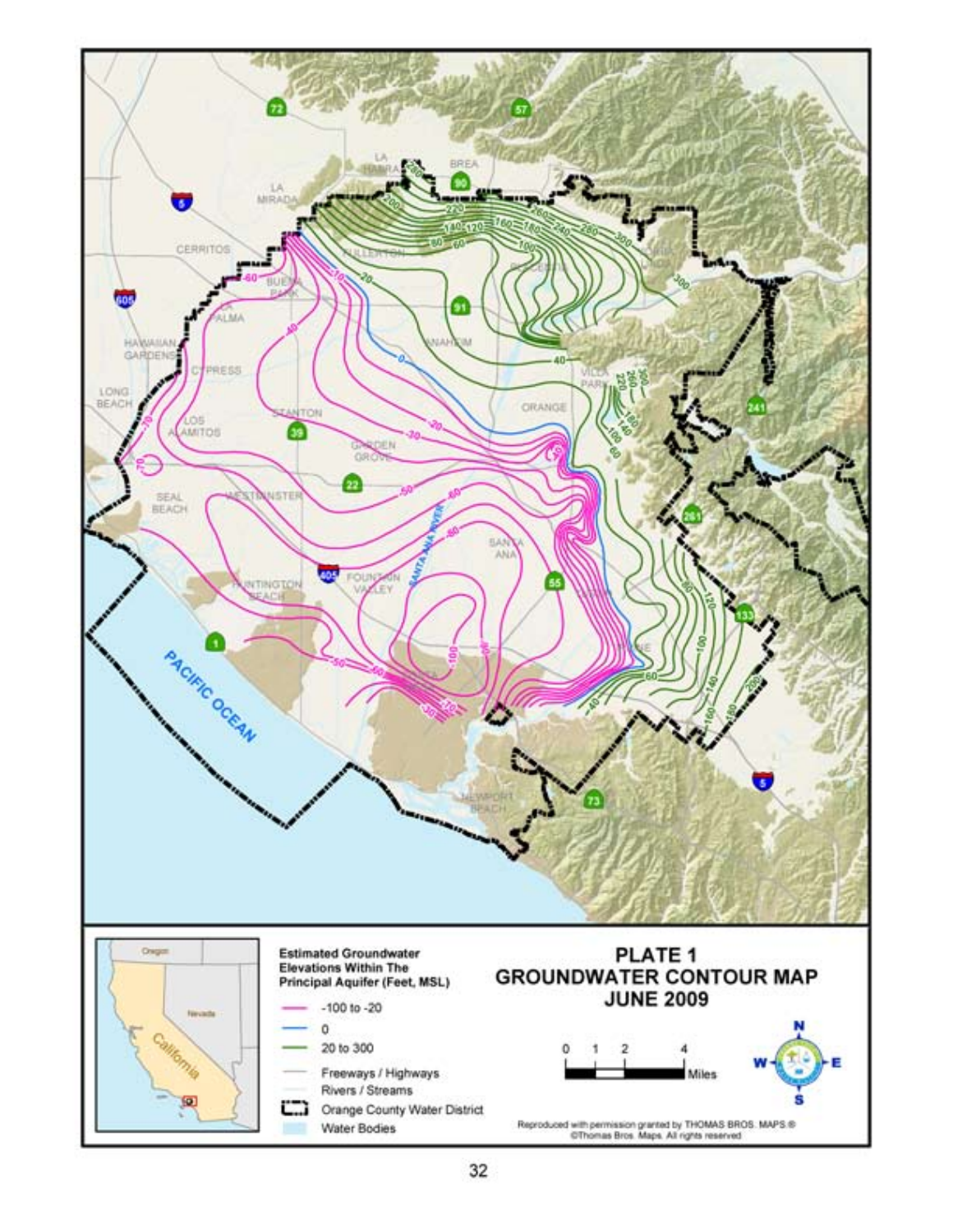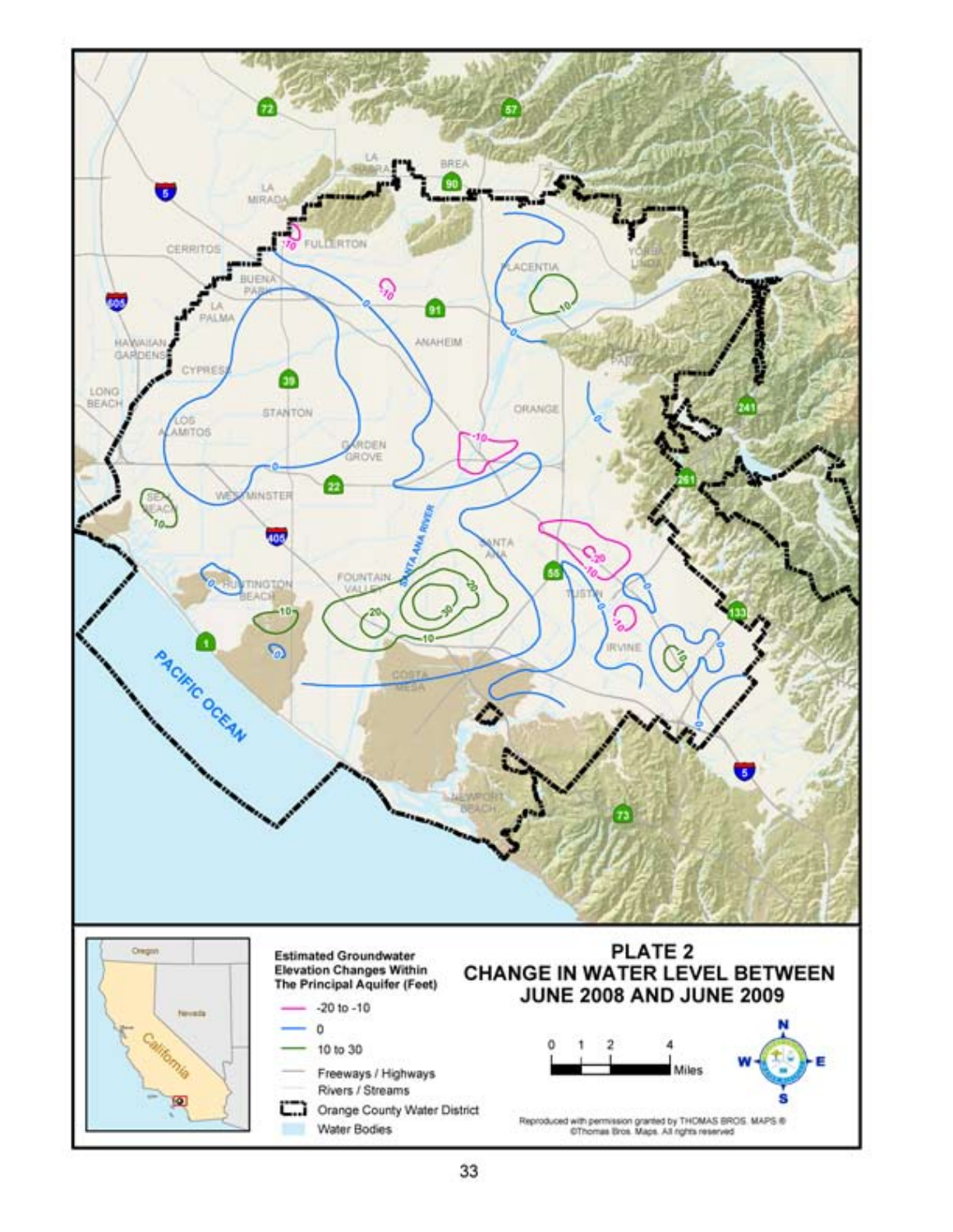# **PLATE 3 KEY WELL GROUNDWATER ELEVATION TRENDS**

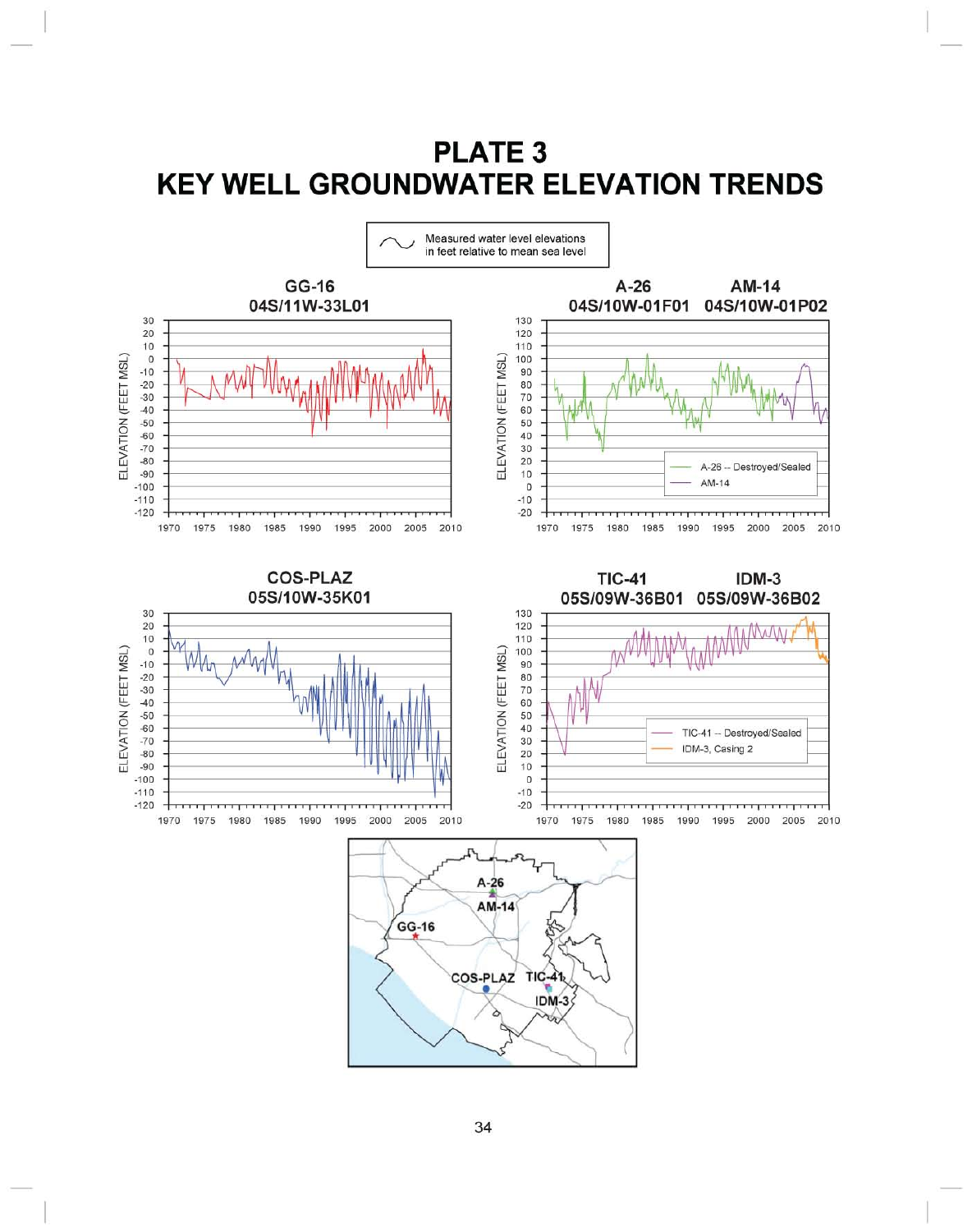### **APPENDIX 1. Water Production Data 2008-09**

|                                                                                                           |                | Groundwater (AF)                |                       |           | Supplemental Water (AF)     |                                     |                          |           | (AF)               | <b>Actual BPP</b>           |
|-----------------------------------------------------------------------------------------------------------|----------------|---------------------------------|-----------------------|-----------|-----------------------------|-------------------------------------|--------------------------|-----------|--------------------|-----------------------------|
| <b>Groundwater Producer</b>                                                                               | Non-Irrigation |                                 |                       |           | Non-Irrigation <sup>1</sup> |                                     | Irrigation               |           |                    | Non-Irrigation <sup>1</sup> |
|                                                                                                           | Pumping        | In-Lieu<br>Program <sup>2</sup> | Irrigation<br>Pumping | Total     | <b>Deliveries</b>           | Conservation<br>Credit <sup>3</sup> | <b>Deliveries</b>        | Total     | <b>Grand Total</b> | only                        |
| Anaheim, City of <sup>7</sup>                                                                             | 51,298.4       |                                 |                       | 51,298.4  | 22,617.2                    | 252.6                               |                          | 22,869.8  | 73,245.0           | 69.2%                       |
| Buena Park, City of                                                                                       | 11,242.2       |                                 |                       | 11,242.2  | 5,065.0                     | 9.0                                 | $\blacksquare$           | 5,074.0   | 16,316.2           | 68.9%                       |
| East Orange County Water District                                                                         | 759.4          |                                 |                       | 759.4     | 516.1                       | 6.4                                 | $\overline{\phantom{a}}$ | 522.5     | 1,281.9            | 59.2%                       |
| County of Orange                                                                                          | 95.8           |                                 |                       | 95.8      | 118.7                       |                                     | $\blacksquare$           | 118.7     | 214.5              | 44.7%                       |
| Fountain Valley, City of                                                                                  | 7,098.5        |                                 |                       | 7,098.5   | 3,270.6                     | 16.2                                | ٠                        | 3,286.8   | 10,385.3           | 68.4%                       |
| Fullerton, City of                                                                                        | 21,040.5       |                                 | 8.0                   | 21,048.5  | 9,474.0                     | 15.9                                | $\overline{\phantom{0}}$ | 9,489.9   | 30,541.5           | 68.9%                       |
| Garden Grove, City of <sup>4,7</sup>                                                                      | 18,950.5       |                                 |                       | 18,950.5  | 8,508.3                     | 31.4                                | $\blacksquare$           | 8,539.7   | 27,490.2           | 68.9%                       |
| Golden State Water Company                                                                                | 18,664.8       |                                 |                       | 18,664.8  | 10,891.9                    | 43.3                                | $\blacksquare$           | 10,935.2  | 29,547.3           | 63.1%                       |
| Huntington Beach, City of                                                                                 | 21,856.7       |                                 |                       | 21,856.7  | 9,773.4                     | 43.4                                |                          | 9,816.8   | 31,673.5           | 69.0%                       |
| Irvine Ranch Water District <sup>4,5</sup>                                                                | 44,952.8       |                                 | 801.0                 | 45,753.8  | 386.6                       | 508.6                               |                          | 895.2     | 46,649.0           | 98.0%                       |
| La Palma, City of                                                                                         | 1,637.5        |                                 |                       | 1,637.5   | 703.1                       | 4.5                                 | ÷.                       | 707.6     | 2,345.1            | 69.8%                       |
| Mesa Consolidated Water District <sup>4</sup>                                                             | 15,895.6       | $\sim$                          |                       | 15,895.6  | 3,086.1                     | 77.5                                | $\blacksquare$           | 3,163.6   | 19,059.2           | 83.4%                       |
| Newport Beach, City of                                                                                    | 11,350.4       |                                 |                       | 11,350.4  | 5,846.2                     | 16.7                                |                          | 5,863.0   | 17,213.4           | 65.9%                       |
| Orange, City of 5                                                                                         | 23,892.2       |                                 | 19.3                  | 23,911.5  | 9,347.3                     | 30.3                                | 19.3                     | 9,396.9   | 33,308.4           | 71.8%                       |
| Orange County Water District <sup>6</sup>                                                                 | 1,418.4        |                                 |                       | 1,418.4   |                             |                                     |                          |           | 1,418.4            | 100.0%                      |
| Santa Ana, City of                                                                                        | 28,426.4       |                                 |                       | 28,426.4  | 12,752.5                    | 45.8                                | $\blacksquare$           | 12,798.3  | 41,224.7           | 69.0%                       |
| Seal Beach, City of                                                                                       | 2,731.3        |                                 |                       | 2,731.3   | 1,255.6                     | 2.7                                 | $\blacksquare$           | 1,258.3   | 3,989.6            | 68.5%                       |
| Serrano Water District <sup>5</sup>                                                                       | 2,241.5        |                                 |                       | 2,241.5   | 1,019.8                     | 2.5                                 | $\blacksquare$           | 1.022.3   | 3,263.8            | 68.7%                       |
| Tustin, City of <sup>4</sup>                                                                              | 8,423.2        |                                 |                       | 8,423.2   | 4,625.5                     | 22.9                                |                          | 4,648.4   | 13,071.6           | 64.4%                       |
| Westminster, City of                                                                                      | 9,057.5        |                                 |                       | 9,057.5   | 4,052.9                     | 34.4                                |                          | 4,087.3   | 13,144.8           | 68.9%                       |
| Yorba Linda Water District                                                                                | 12,031.2       |                                 | 110.9                 | 12,142.1  | 5,459.2                     | 27.7                                |                          | 5,486.9   | 17,629.0           | 68.7%                       |
| <b>Total (Major Groundwater Producers)</b>                                                                | 313,064.8      | 0.0                             | 939.2                 | 314,004.0 | 118,770.1                   | 1,191.8                             | 19.3                     | 119,981.2 | 433,985.3          | 72.3%                       |
| <b>Other Producers Production</b>                                                                         | 6,845.6        |                                 | 1,576.4               | 8,422.0   | ٠                           |                                     |                          |           | 8,422.0            |                             |
| <b>Exempt Well Production</b>                                                                             | 1,720.8        |                                 |                       | 1,720.8   | $\blacksquare$              |                                     | $\blacksquare$           |           | 1,720.8            | $\sim$                      |
| <b>Total Amount</b>                                                                                       | 321,631.2      | 0.0                             | 2,515.6               | 324,146.8 | 118,770.1                   | 1,191.8                             | 19.3                     | 119,981.2 | 444,128.1          |                             |
| Basin Production Percentage (includes non-irrigation deliveries, but excludes water conservation credits) |                |                                 |                       |           |                             |                                     |                          |           | 72.5%              |                             |

<sup>1</sup> Water classed as being used for purposes other than commercial agriculture.<br><sup>2</sup> Imported MWD water purchased for domestic use to offset groundwater pumping.<br><sup>3</sup> Accounts for only those credits allowed for under the pro

within the classification of "Supplemental Water" as defined in the District Act.<br><sup>6</sup> Groundwater quantity reported herein is that quantity used by OCWD for purposes other than seawater intrusion barrier maintenance.<br><sup>7</sup> T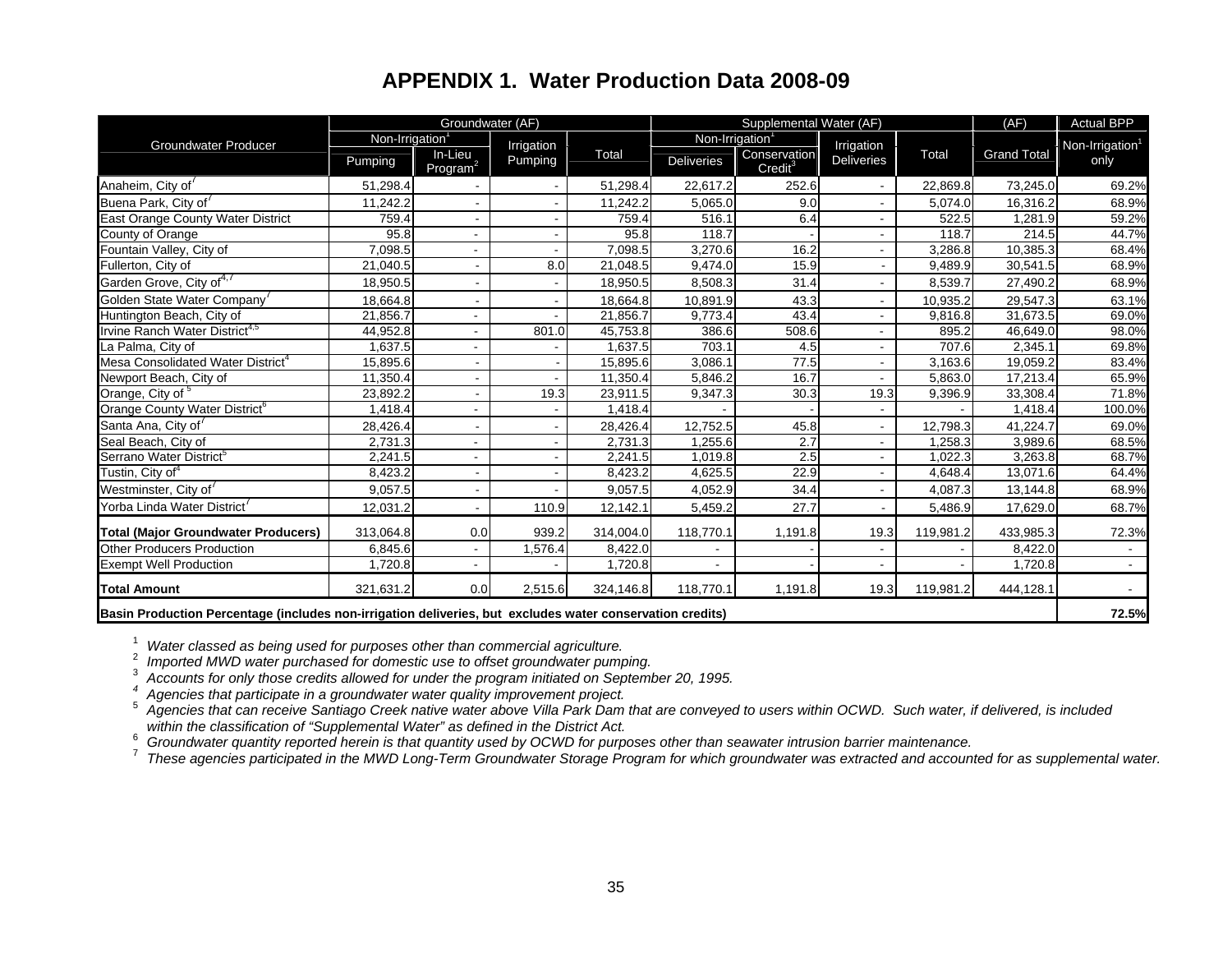### **APPENDIX 2. 2008-091 Groundwater Production — Non-Irrigation Use Production Over 25 Acre-Feet**

| <b>PRODUCER</b>                         | <b>AF</b> | <b>PRODUCER</b>                          | <b>AF</b> |
|-----------------------------------------|-----------|------------------------------------------|-----------|
| Alta Vista Country Club                 | 398.0     | Mesa Verde Country Club                  | 277.0     |
| <b>Anaheim Cemetery</b>                 | 56.0      | Midway City Mutual Water Co.             | 138.9     |
| Anaheim, City of                        | 51,298.4  | Mile Square Golf Course                  | 140.7     |
| Angelica Textile Services - Plant 10    | 167.9     | Navy Golf Course                         | 659.8     |
| Buena Park, City of                     | 11,242.2  | Newport Beach Golf Course                | 139.3     |
| Canyon RV Park                          | 107.6     | Newport Beach, City of                   | 11,350.4  |
| Catalina St. Pump Owners                | 26.8      | Niagara Drinking Water                   | 77.9      |
| CCDA Waters, L.L.C.                     | 153.7     | Old Ranch Country Club                   | 603.6     |
| County of Orange                        | 95.8      | Orange, City of                          | 23,892.2  |
| Cypress GC LLC/Cypress Golf Club        | 34.2      | <b>Orange County Water District</b>      | 1,418.4   |
| Danone Waters of North America          | 234.0     | Pacific Scientific Company               | 38.3      |
| Diamond Park Mutual Water               | 37.3      | Page Avenue Mutual Water Co.             | 40.0      |
| Donovan Golf Course Management          | 281.9     | <b>River View Golf</b>                   | 295.4     |
| Eastlake Village HOA                    | 89.4      | Santa Ana, City of                       | 28,426.4  |
| East Orange County Water District       | 759.4     | Santa Ana Country Club                   | 271.4     |
| <b>Eastside Water Association</b>       | 250.0     | Seal Beach, City of                      | 2,731.3   |
| <b>Fairhaven Memorial Park</b>          | 211.3     | Serrano Water District                   | 2,241.5   |
| <b>Forest Lawn Memorial Park</b>        | 215.6     | South Midway City Water Co.              | 64.6      |
| Fountain Valley, City of                | 7,098.5   | The Boeing Company                       | 58.5      |
| Fullerton, City of                      | 21,040.5  | The Good Shepherd Cemetery               | 54.6      |
| Garden Grove, City of                   | 18,950.5  | The Lakes Master Association             | 49.7      |
| Golden State Water Company              | 18,664.8  | Tustin, City of                          | 8,423.2   |
| Huntington Beach, City of               | 21,856.7  | Villa Capri Mobile Home Park             | 52.0      |
| Hynes Estates, Inc.                     | 80.6      | Walt Disney Product Maintenance Division | 39.8      |
| Irvine Ranch Water District *           | 44,952.8  | Westminster, City of                     | 9,057.5   |
| Knott's Berry Farm                      | 297.9     | <b>Westminster Memorial Park</b>         | 425.9     |
| La Palma, City of                       | 1,637.5   | Yorba Linda Country Club                 | 323.4     |
| Los Alamitos Race Course                | 179.9     | Yorba Linda Water District               | 12,031.2  |
| Melrose Abbey Funeral Center            | 33.5      |                                          |           |
| <b>Mesa Consolidated Water District</b> | 15,895.6  | <b>Total</b>                             | 319,671.3 |

1 *Water year begins on July 1.* 

*\* The reported groundwater production includes 743.6 af from a production well formerly owned by the Orange Park Acres Mutual Water Company which is now part of IRWD.*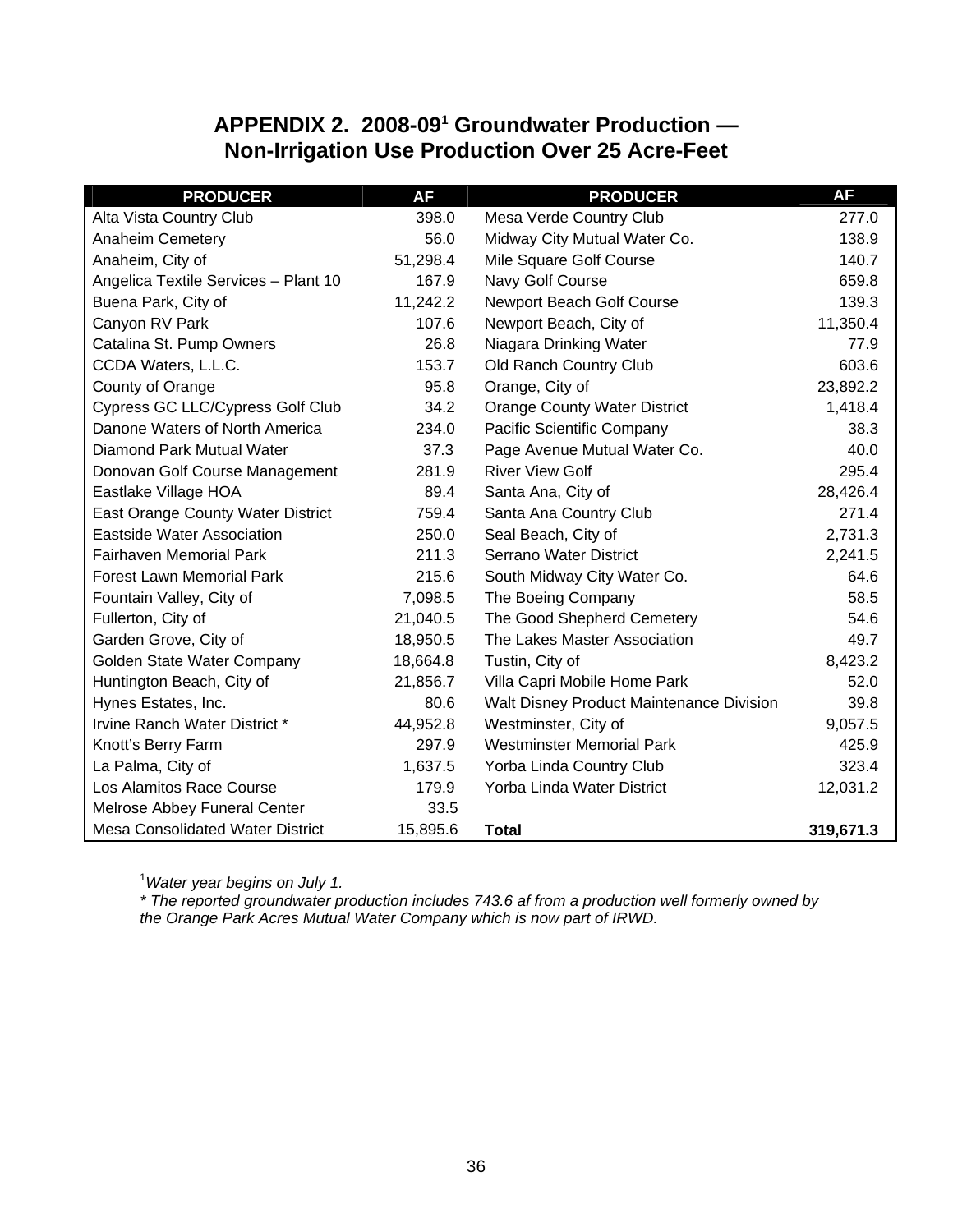### **APPENDIX 3. 2008-09<sup>1</sup> Groundwater Production — Irrigation Use Production Over 25 Acre-Feet**

| <b>PRODUCER</b>                    | <b>AF</b> | <b>PRODUCER</b>            | AF      |
|------------------------------------|-----------|----------------------------|---------|
| F S Nursery                        | 37.1      | Roy Pursche                | 40.6    |
| Hiroshi Fujishige                  | 30.6      | Roy K. Sakioka and Sons    | 34.4    |
| <b>Irvine Ranch Water District</b> | 801.0     | <b>Village Nurseries</b>   | 162.3   |
| Ito-Ozawa Farms                    | 304.1     | Yorba Linda Water District | 110.9   |
| <b>Orange County Produce</b>       | 939.7     | Total                      | 2.460.7 |

1 *Water year begins on July 1.*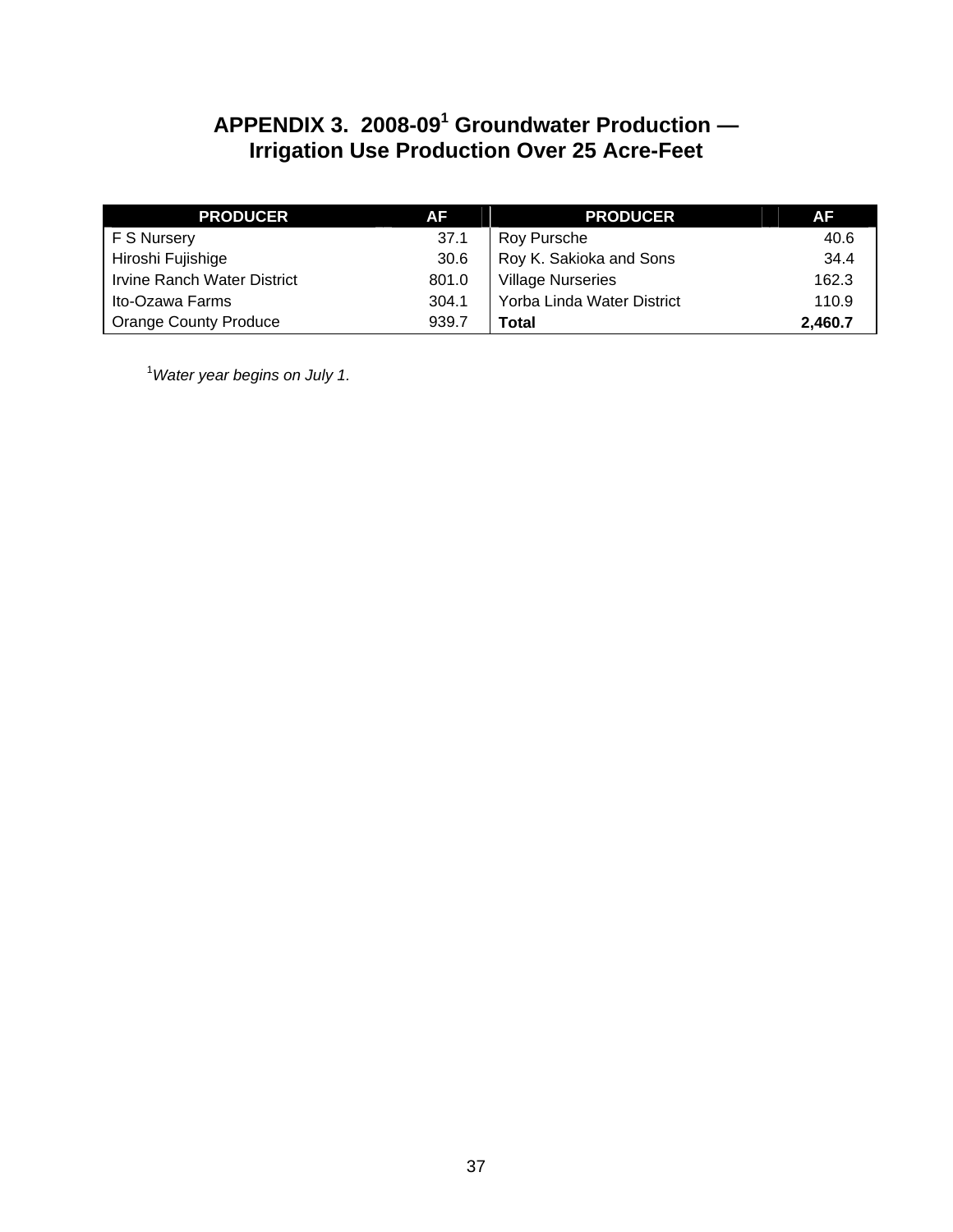### **APPENDIX 4. Typical Groundwater Extraction Facility Characteristics**

| <b>PARAMETER</b>                       | <b>CHARACTERISTICS</b>  |
|----------------------------------------|-------------------------|
| <b>Water System Pressure</b>           | 62 psi                  |
| Load (Use) Factor                      | 63%                     |
| Design Flow Rate                       | 2,563 gpm               |
| <b>Annual Production</b>               | 2,600 AF                |
| <b>Bowl Efficiency (minimum)</b>       | 84%                     |
| Motor Horsepower                       | 325 hp                  |
| <b>Type Motor</b>                      | Electric                |
| <b>Well Casing Diameters</b>           | $16 - 20$ inches        |
| Type of Pump                           | <b>Vertical Turbine</b> |
| Depth of Well                          | 1,052 feet              |
| Depth of Bowls                         | 278 feet                |
| <b>Total Dynamic Head</b>              | 325 feet                |
| <b>Estimated Life</b>                  | 30 years                |
| Annual Cost of Facilities <sup>1</sup> | \$135,200               |

 *<sup>1</sup> Based on an interest rate of 5 percent amortized over a 30-year period. Cost for land not included.*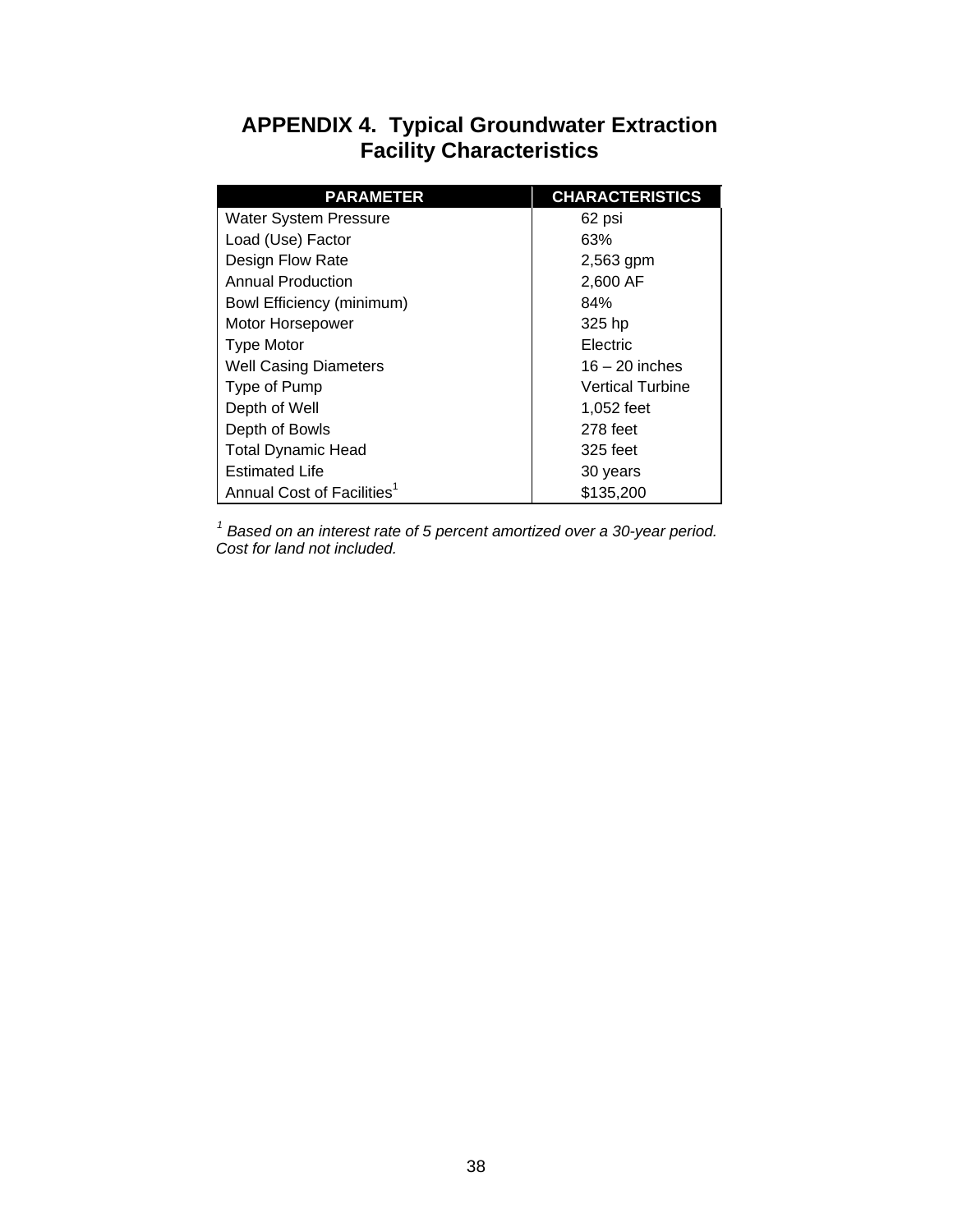#### **APPENDIX 5. 2008-09 Water Resources Summary**

|            |                                                                     | 2008-2009<br><b>Water Year</b> | 2007-2008<br><b>Water Year</b> | <b>Change from</b><br>last year to this |
|------------|---------------------------------------------------------------------|--------------------------------|--------------------------------|-----------------------------------------|
|            |                                                                     | (AF)                           | (AF)                           | year (AF)                               |
|            | <b>SUMMARY OF BASIN CONDITIONS</b>                                  |                                |                                |                                         |
|            | <b>BASIN SUPPLIES</b>                                               |                                |                                |                                         |
|            | Non-local Recharge Water (MWD, In-Lieu & other purchases)           | 22,272                         | 4,149                          | 18,123                                  |
|            | <b>MWD Program Stored Water</b>                                     | (23, 344)                      | 0                              | (23, 344)                               |
|            | Natural Flows (SAR @ Imperial, local inflows & Santiago Creek)      | 171,753                        | 212,363                        | (40, 610)                               |
|            | GWR System AWPF Water to Forebay Recharge Basins                    | 25,248                         | 7,719                          | 17,529                                  |
|            | GWR System AWPF Water to Talbert Barrier                            | 28,952                         | 10,072                         | 18,880                                  |
|            | Imported Water to Talbert Barrier                                   | 4,140                          | 4,581                          | (441)                                   |
|            | <b>Alamitos Barrier</b>                                             | 2,094                          | 1,506                          | 588                                     |
|            | Incidental Recharge                                                 | 69,352                         | 46,826                         | 22,526                                  |
|            | River Flow Lost to Ocean                                            | (13, 460)                      | (27, 430)                      | 13,970                                  |
|            | <b>Evaporation from Basin Surfaces</b>                              | (2,594)                        | (2,924)                        | 330                                     |
|            | Change in Recharge Facilities Storage <sup>1</sup>                  | 2,252                          | (1, 319)                       | 3,571                                   |
|            | <b>TOTAL BASIN SUPPLY</b>                                           | 282,162                        | 258,182                        | (23,980)                                |
|            | PRODUCTION AND IN-LIEU                                              |                                |                                |                                         |
|            | <b>Groundwater Production</b>                                       | 347,491                        | 366,185                        | (18, 694)                               |
|            | In-Lieu (OCWD Purchases)                                            | 0                              | 0                              |                                         |
|            | <b>MWD Storage Program Extractions</b>                              | (23, 344)                      | <u>0</u>                       | (23, 344)                               |
|            | TOTAL GROUNDWATER PRODUCTION AND IN-LIEU                            | 324,147                        | 366,185                        | (42, 038)                               |
|            | <b>BASIN STATUS</b>                                                 |                                |                                |                                         |
|            | Change in Groundwater Storage                                       | (41,000)                       | (108,000)                      | 67,000                                  |
|            | Accumulated Overdraft (AOD) <sup>2</sup>                            | 347,000                        | 306,000                        | 41,000                                  |
|            | AOD without MWD Storage Program water                               | 370,460                        | 355,844                        | 14,616                                  |
|            | Overdraft without MWD Storage                                       | 370,460                        | 355,844                        | 14,616                                  |
|            | <b>OTHER KEY INFORMATION</b>                                        |                                |                                |                                         |
| $\vert$ 1. | Imported Deliveries to Producers <sup>3</sup>                       | 103,490                        | 107,767                        | (4,277)                                 |
| 2.         | Producers' Short-term Seasonal Shift Program                        | 0                              | 5,618                          | (5,618)                                 |
| 3.         | Basin Production Percentage <sup>4</sup>                            | 71.8%                          | 77.3%                          | $-5.5%$                                 |
| 4.         | <b>Talbert Barrier Supplies:</b>                                    |                                |                                |                                         |
|            | - AWPF (without deep wells) <sup>5</sup>                            | 28,952                         | 10,072                         | 18,880                                  |
|            | - OC-44 Water                                                       | 4,140                          | 4,581                          | (441)                                   |
| 5.         | Green Acres Project (w/o Deep Wells)                                | 6,306                          | 6,104                          | 202                                     |
| 6.         | Arlington Desalter Purchases                                        | 474                            | 1,267                          | (793)                                   |
| 7.         | WMWD/EVMWD Exchange Water                                           | 3,663                          | 2,882                          | 781                                     |
| 8.         | Base Flow of Santa Ana River                                        | 109,846                        | 121,902                        | (12,056)                                |
| 9.         | Year-end Storage behind Prado Dam                                   | 0                              | 0                              |                                         |
| 10.        | Year-end Storage in Deep Basins                                     | 16,203                         | 13,951                         | 2,252                                   |
| 11.        | Total Artificial Recharge (percolation plus barriers w/ deep wells) | 236,216                        | 211,359                        | 24,857                                  |
| 12.        | Rainfall Measured at OCWD Field Headquarters (inches)               | 10.77                          | 9.91                           | 0.86                                    |
| 13.        | Annual Mean Temperature at Santa Ana Fire Station (°F)              | 66.9                           | 66.6                           | 0.3                                     |

<sup>1</sup> *A negative value for "Change in Recharge Facilities Storage" translates into a positive value (i.e., increase in basin*  \_supply) when performing a summation of "Total Basin Supply" (with the reverse also holding true).<br><sup>2</sup> Based on maximum basin operating range of 500,000 acre-feet.<br><sup>3</sup> Santiago Creek Native and In-Lieu water are included

*Excludes groundwater extracted for the MWD Storage Program.* <sup>5</sup> *GWR System Advanced Water Purification Facility.*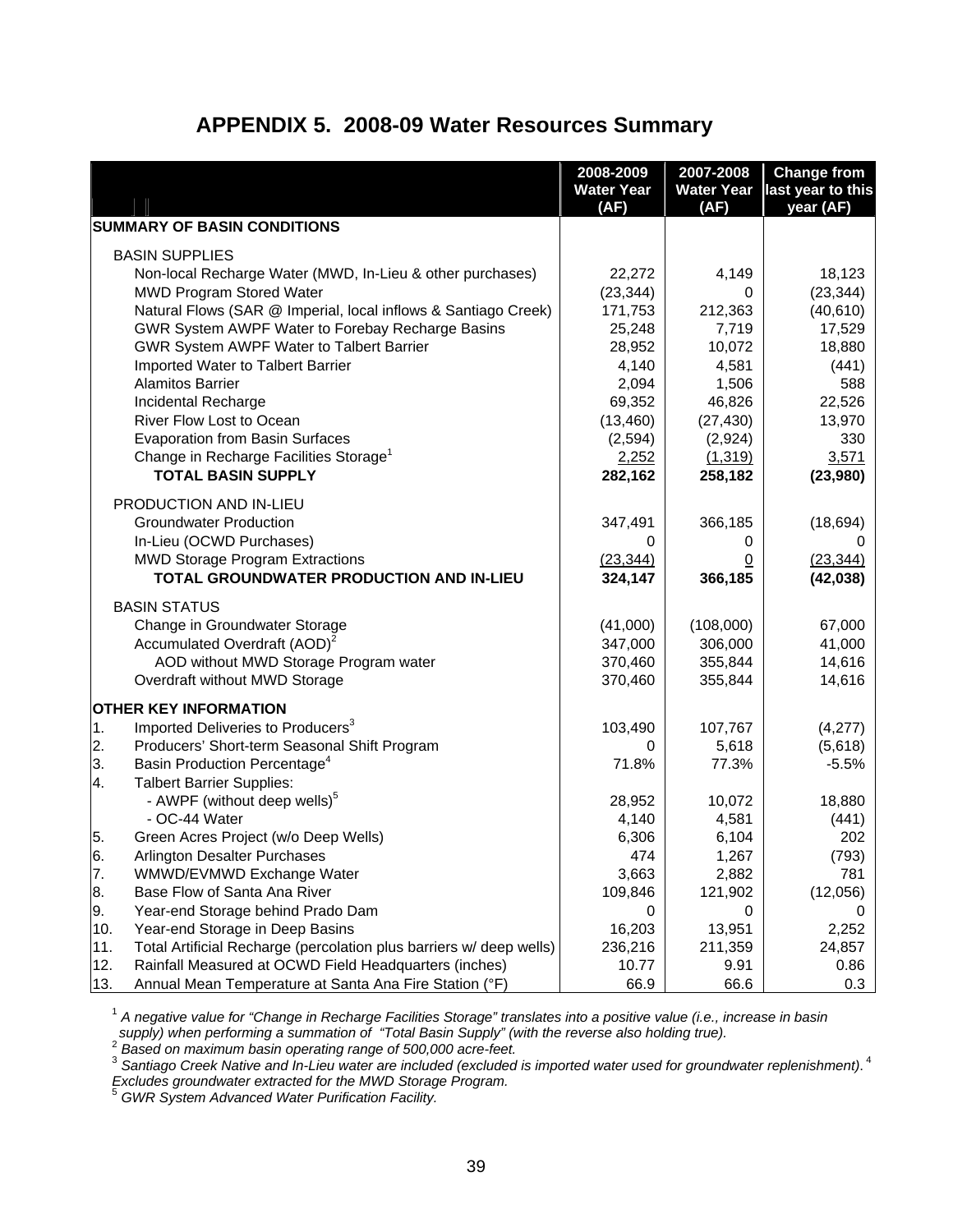|         | <b>Water</b><br><b>Exchange</b> |                 |                       | <b>Talbert Barrier</b>   | <b>Forebay Recharge</b> |                          |                          | <b>In-Lieu Program</b> | <b>Basin Water</b>       |                  | <b>SAR Upstream GW Projects</b> | <b>TOTAL</b> |
|---------|---------------------------------|-----------------|-----------------------|--------------------------|-------------------------|--------------------------|--------------------------|------------------------|--------------------------|------------------|---------------------------------|--------------|
|         | Western                         | <b>Alamitos</b> | FV <sup>1</sup>       | <b>MCWD</b>              | Forebay                 | CUP <sup>2</sup>         | CUP <sup>2</sup>         |                        | <b>Supply Mgmt.</b>      | <b>Arlington</b> | San Bern.                       |              |
|         | <b>MWD</b>                      | <b>Barrier</b>  | <b>OC32A</b>          | OC44B                    | Recharge                | <b>Recharge</b>          | In-Lieu                  | In-Lieu                | Program <sup>3</sup>     | <b>Desalter</b>  | <b>Valley MWD</b>               |              |
| Water   | Purch.                          | Purch.          | Purch.                | Purch.                   | Purch.                  | Purch.                   | Purch.                   | Purch.                 | Purch.                   | Purch.           | Purch.                          | Purch.       |
| Year    | a.f.                            | a.f.            | a.f.                  | a.f.                     | a.f.                    | a.f.                     | a.f.                     | a.f.                   | a.f.                     | a.f.             | a.f.                            | a.f.         |
| 1990-91 |                                 | 1,933.1         |                       |                          | 15,619.0                |                          |                          | 44,738.6               |                          | 4,490.7          |                                 | 66,781.4     |
| 1991-92 | $\blacksquare$                  | 1,623.0         | $\blacksquare$        | ٠                        | 51,691.9                | $\blacksquare$           | $\blacksquare$           | 39,788.7               | $\blacksquare$           | 3,325.7          | $\blacksquare$                  | 96,429.3     |
| 1992-93 |                                 | 1,614.0         | $\blacksquare$        | $\blacksquare$           | 26,293.4                | $\sim$                   | $\overline{a}$           | 38,900.3               | $\blacksquare$           | 2,952.7          | $\blacksquare$                  | 69,760.4     |
| 1993-94 | 2,093.8                         | 1,432.6         | $\blacksquare$        | $\blacksquare$           | 78,521.3                | $\overline{\phantom{a}}$ | $\overline{\phantom{a}}$ | 48,133.9               | $\blacksquare$           | 5,158.9          | $\blacksquare$                  | 135,340.5    |
| 1994-95 | 2,343.2                         | 798.3           |                       | $\overline{\phantom{a}}$ | 15,354.2                |                          |                          | 15,622.2               |                          | 1,930.3          |                                 | 36,048.2     |
| 1995-96 | 888.2                           | 1,691.6         |                       |                          | 15,278.7                |                          |                          | 5,542.4                |                          | 2,770.6          |                                 | 26,171.5     |
| 1996-97 | 2958.0                          | 1,885.5         |                       |                          | 33,742.7                |                          |                          | 7,883.0                |                          | 6,176.2          |                                 | 52,645.4     |
| 1997-98 | 701.8                           | 1,613.8         | $\blacksquare$        | ٠                        | 19,029.4                |                          |                          |                        | 27,674.9                 | 2,516.9          |                                 | 51,536.8     |
| 1998-99 | 996.1                           | 1,493.6         | $\blacksquare$        | $\overline{\phantom{a}}$ | 10,371.5                | $\overline{\phantom{a}}$ | $\overline{\phantom{a}}$ |                        | 13,351.9                 | 2,351.3          |                                 | 28,564.4     |
| 1999-00 | $\blacksquare$                  | 1,873.6         | $\sim$                | $\blacksquare$           | 28,478.1                | $\blacksquare$           | $\overline{a}$           | 24,726.0               | 13,280.8                 | 4,994.6          | $\blacksquare$                  | 73,353.1     |
| 2000-01 |                                 | 1,672.5         | 941.7                 | $\blacksquare$           | 59,138.4                | $\blacksquare$           | $\overline{\phantom{a}}$ | 11,191.0               | 7,449.0                  | 5,177.9          | 2,787.6                         | 88,358.1     |
| 2001-02 | 2,990.3                         | 2,282.2         | 2,673.0               |                          | 30,092.6                |                          |                          | 19,472.4               |                          | 5,819.8          | 4,296.4                         | 67,626.7     |
| 2002-03 | 3,471.4                         | 1,448.7         | 1,540.1               |                          | 35,755.1                |                          |                          | 25,631.0               | 35,832.0                 | 4,924.7          |                                 | 108,603.0    |
| 2003-04 | 3,605.0                         | 1,938.3         | 1,703.3               | 3,380.6                  | 14,832.0                | 2,462.7                  | 2,479.6                  | 49,688.8               | $\blacksquare$           | 4,087.3          |                                 | 84,177.6     |
| 2004-05 |                                 | 1,914.9         | 2,451.8               | 8,368.6                  | 3,810.8                 | $\blacksquare$           | 15,021.1                 | 54,596.1               | $\blacksquare$           | 567.5            |                                 | 86,730.8     |
| 2005-06 |                                 | $833.0^{4}$     | 1,079.9               | 5,431.1                  | 7,256.7                 | $\blacksquare$           | 15,452.9                 | 73,763.1 <sup>5</sup>  | $\blacksquare$           |                  |                                 | 103,816.7    |
| 2006-07 | 1,745.0                         | 534.1           | 143.9                 | 7,394.7                  | 42,173.0                | $\blacksquare$           | 14,427.3                 | 36,313.0               | $\blacksquare$           | 227.6            | $\sim$                          | 102,958.6    |
| 2007-08 | 2,882.4                         | $1,505.7^4$     |                       | 4,581.4                  |                         |                          |                          |                        | $\overline{\phantom{a}}$ | 1,266.6          |                                 | 10,236.1     |
| 2008-09 | 3,663.5                         | $2,094.2^4$     |                       | 4,140.3                  | 18,100.0                |                          |                          |                        |                          | 428.2            |                                 | 28,426.2     |
| Total   | 28,338.7                        |                 | 30, 182. 7 10, 533. 7 | 33,296.7                 | 505,538.8               | 2,462.7                  | 47,380.9                 | 495,990.5              | 97,588.6                 | 59,167.5         | 7,084.0                         | 1,317,564.8  |

# **APPENDIX 6. Non-Local Water Purchased by OCWD for Water Years 1990-91 Through 2008-09**

Includes only imported water (i.e., groundwater excluded from Fountain Valley deliveries to OCWD).

<sup>2</sup> "CUP" is the multi-agency conjunctive use program (known as the MWD Long-Term Groundwater Storage Program or MWD CUP). Basin losses are not taken into account.

<sup>3</sup> Known as Basin Water Supply Management Program (WSM) water. All water was received as In-Lieu except in WY1997-98 when 12,579 AF of the total WSM deliveries Were received as Forebay recharge water. WSM totals should be added to In-Lieu/Recharge totals reported herein. WSM program was terminated on December 31, 2003.

4 Includes both MWD imported deliveries and supplemental recycled water deliveries.

<sup>5</sup> Includes 16,000 AF of 2005-06 MWD Supplemental Storage Program (i.e., "Super In-Lieu") water that was received as In-Lieu by the groundwater producers.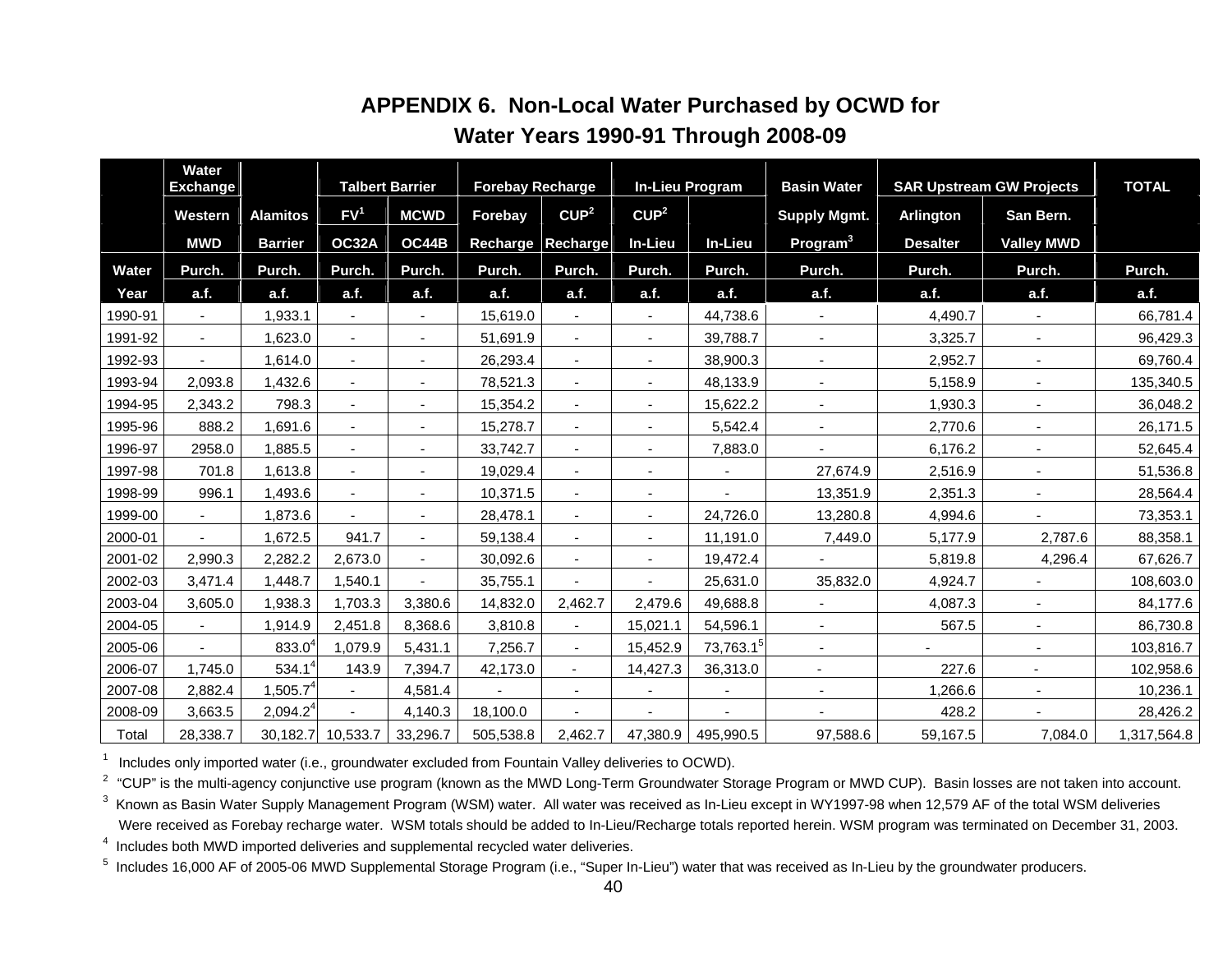# **APPENDIX 7. Values Used in Figure 6 For Water Rates for Non-Irrigation Use**

| <b>Water Year</b> | <b>RA</b> | <b>Estimated</b><br><b>Groundwater</b> | <b>MWD Treated</b><br><b>Interruptible Rate</b> | <b>MWD Treated</b><br>Non-Interruptible<br>Rate |
|-------------------|-----------|----------------------------------------|-------------------------------------------------|-------------------------------------------------|
|                   | (S/AF)    | <b>Production Cost<sup>1,2</sup></b>   | (In-Lieu Program) <sup>2,3</sup>                | (Full Service) <sup>2,3</sup>                   |
|                   |           | (\$/AF)                                | (\$/AF)                                         | (\$/AF)                                         |
| 1985-86           | 32        | 85                                     | 181                                             | 225                                             |
| 1986-87           | 32        | 91                                     | 187                                             | 231                                             |
| 1987-88           | 32        | 91                                     | 187                                             | 231                                             |
| 1988-89           | 42        | 105                                    | 187                                             | 231                                             |
| 1989-90           | 45        | 119                                    | 136                                             | 231                                             |
| 1990-91           | 48        | 91                                     | 137                                             | 232                                             |
| 1991-92           | 51        | 100                                    | 156                                             | 263                                             |
| 1992-93           | 60        | 116                                    | 206                                             | 325                                             |
| 1993-94           | 67.5      | 124                                    | 257                                             | 389                                             |
| 1994-95           | 88        | 145                                    | 279                                             | 416                                             |
| 1995-96           | 85        | 140                                    | 294                                             | 440                                             |
| 1996-97           | 88        | 140                                    | 303                                             | 448                                             |
| 1997-98           | 91        | 141                                    | 303                                             | 455                                             |
| 1998-99           | 94        | 143                                    | 303                                             | 458                                             |
| 1999-00           | 100       | 150                                    | 303                                             | 459                                             |
| 2000-01           | 107       | 150                                    | 303                                             | 459                                             |
| 2001-02           | 117       | 162                                    | 303                                             | 459                                             |
| 2002-03           | 127       | 176                                    | 299                                             | 455                                             |
| 2003-04           | 149       | 203                                    | 301                                             | 460                                             |
| 2004-05           | 172       | 229                                    | 318                                             | 479                                             |
| 2005-06           | 205       | 258                                    | 337                                             | 494                                             |
| 2006-07           | 223       | 278                                    | 354                                             | 510                                             |
| 2007-08           | 237       | 296                                    | 382                                             | 538                                             |
| 2008-09           | 249       | 307                                    | 420                                             | 586                                             |
| 2009-10           | 249       | 308                                    | 501                                             | 703                                             |
| 2010-11           | $249^{3}$ | 310                                    | $602^{4}$                                       | 791 <sup>4</sup>                                |

<sup>1</sup> Includes RA plus energy cost to produce groundwater.<br><sup>2</sup> Rate is rounded.

<sup>3</sup>*Rate is proposed.* 

<sup>4</sup>*Rate is estimated.*